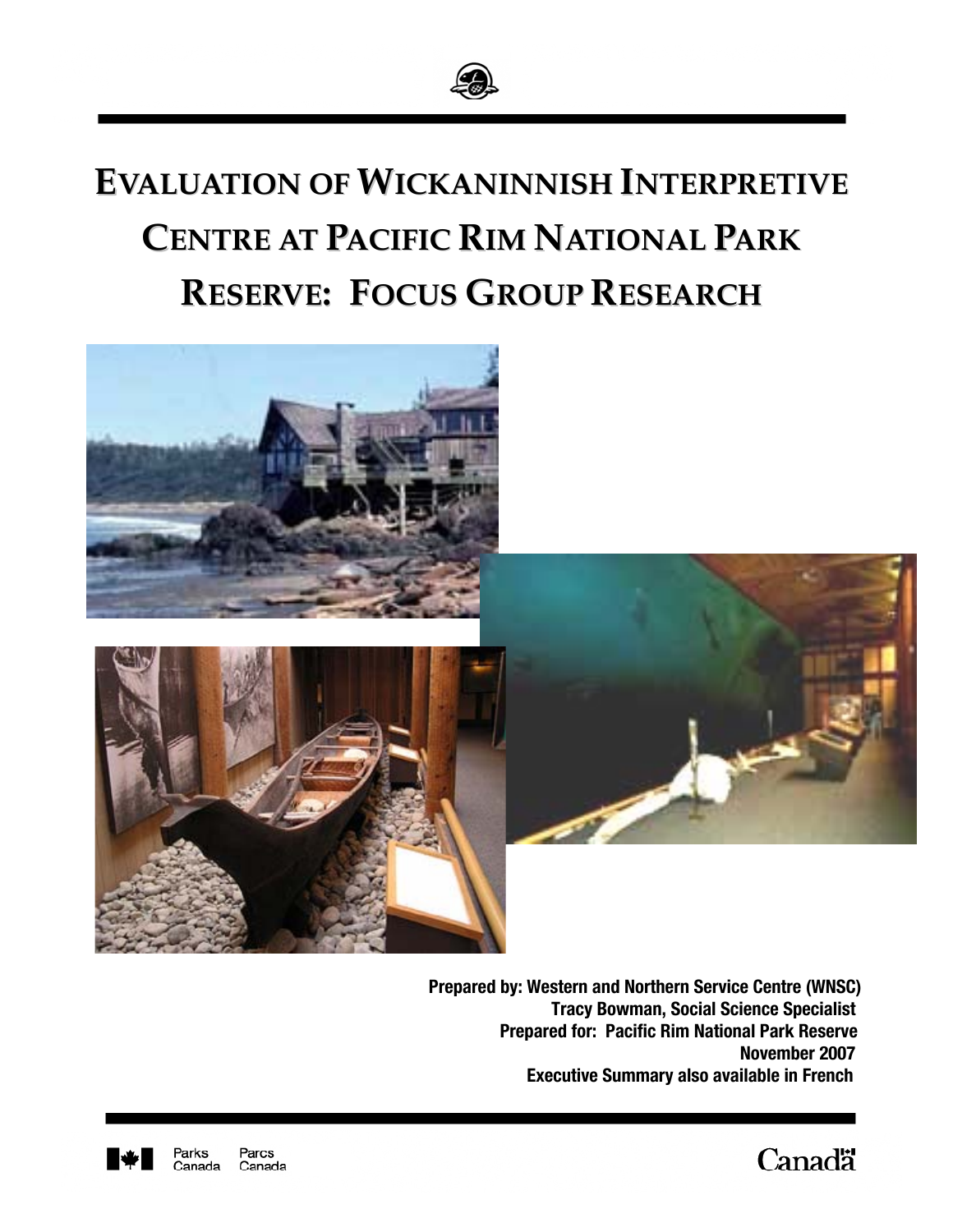# <span id="page-1-0"></span>**Executive Summary**

The Social Science Unit of the Western and Northern Service Centre (WNSC) conducted four focus groups with area residents at the Wickaninnish Interpretive Centre (WIC) on March 28 and 29, 2007, two of which were conducted with recent visitors to centre (2000 to the present) and two of which were conducted with less recent or non-visitors (before 2000 or never). In total, 32 local residents participated in the four groups over the two days. The goal of the focus groups was to obtain rich, detailed feedback from area residents as to what they like and would recommend as changes to the exhibits in the centre, as well as what they would like to learn about when visiting the centre.

Most participants were aware of the WIC before attending the focus groups, while a few were not. Past visitation to the WIC ranged from recent visitation in the past few months or the previous summer to over 30 years ago. All participants were regular visitors to the Wickaninnish Beach, but many did not necessarily come into the centre during these trips. Participants are much more likely to visit the Wickaninnish Beach or PRNPR area than the WIC.

Some said that while they were quite impressed with the WIC at the time of their visit, they had not returned because they perceived nothing has changed over time. Others said that while they have come to the WIC many times with out-of-town friends and family, they rarely visit the centre on their own time, as, according to one participant, "*it doesn't pull me in*."

Participants who have never visited the WIC provided a variety of reasons as to why they have not visited, including it is out of the way / travel distance is far for some, the road signage is poor and not very descriptive of what visitors might find at the WIC, time constraints, unawareness, forgot, laziness, lack of advertising, passive exhibits and displays, and would prefer to participate in outdoor activities.

Some visitors and non-visitors to the WIC expressed frustration and resentment that local residents are required to have a parking pass to enter the park, such as to walk along the trails or to visit the interpretive centre, which was not the case before the national park was established in the area.

Many participants said the WIC's main target audience is tourists, and in particular first time tourists to the area. Others said they would like the WIC to be more targeted towards several other specific groups, including youth, local residents, and First Nations communities in the area.

According to participants, key factors for displays and exhibits at interpretive and visitor centres include regularly changing exhibits, notifying locals about these changes, incorporating interactivity and hands-on activities, and balancing the amount and type of information with interesting photos. Many said the amount they read on panels depends on their time, the number of other visitors at the centre, the amount of text, and whether the photography or pictures captivates their attention to read the corresponding text. Generally, participants said they do not want to read "too much" information in an interpretive panel or display, although what is defined as too much information is based on personal preference.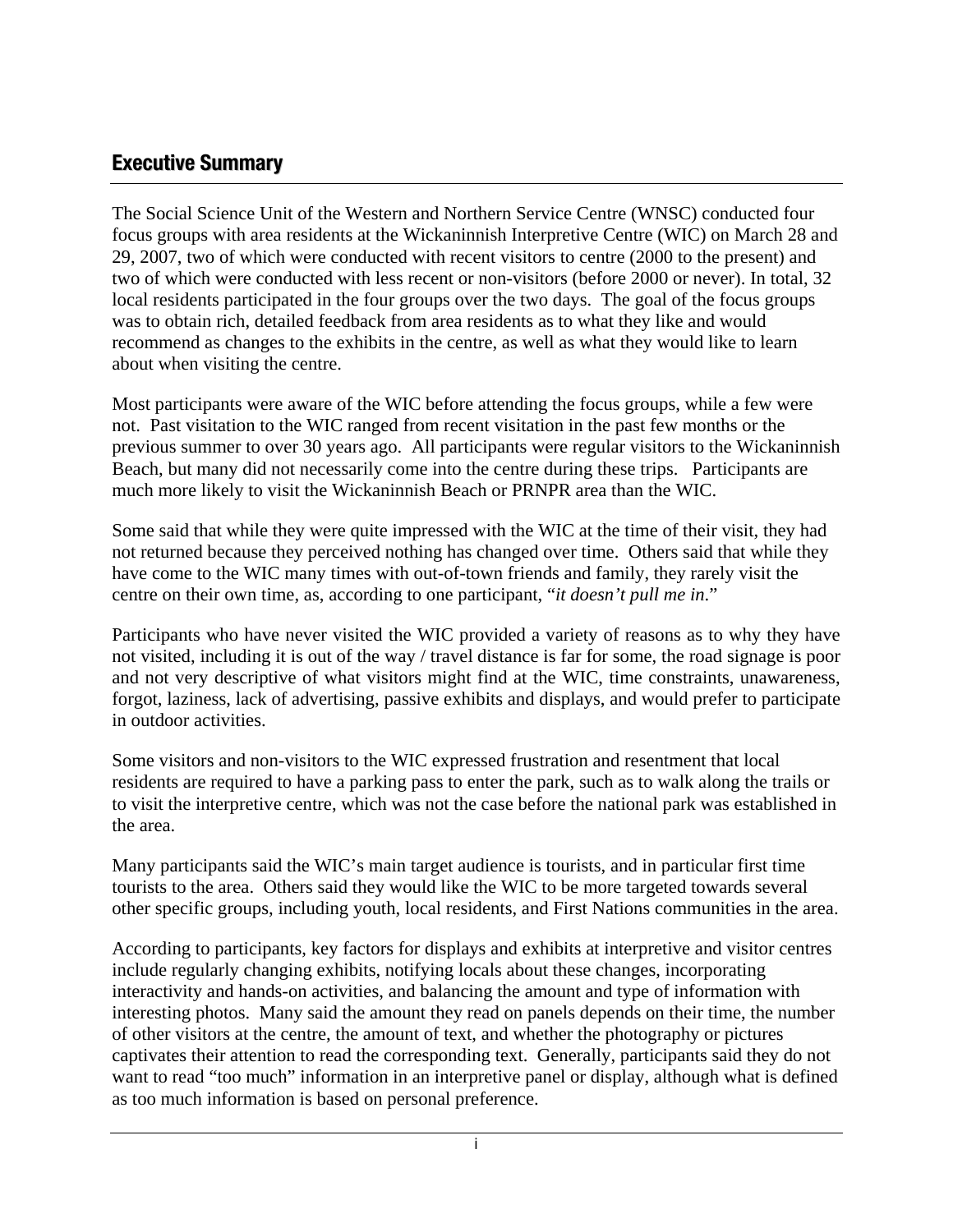In general, participants think an interpretive centre's main function is to educate visitors about the local area rather than just share information (such as tourist or driving information), which they consider more as a the role of a visitor or information centre. Others suggested educating visitors on the bigger picture of how the area, or the national park, fits in with the scope of the world. Others also said an interpretive centre should create interest and focus on the uniqueness of the area.

Many participants discussed the name of the Wickaninnish Interpretive Centre as being somewhat problematic, in their view, for a variety of reasons. The term "interpretive centre" was meaningless to some participants, is not descriptive of what visitors might expect to find upon their visit, or they questioned whether the exhibits and displays were interpreted already or it if required visitors to interpret the information themselves (which is more like "work"). Others described the confusion in the community over the "Wickaninnish" name because there are many buildings, organizations, and landmarks in the area with this name, as well as the fact the centre did not receive permission to use the name from the Nuu-chah-nulth First Nations community, which is the name of one of this community's local chiefs.

Participants described the main message of the WIC as being one about the ocean, First Nations culture, the environment or nature, and wildlife. Some said these themes could be better described or detailed in the information panels. Most participants, however, described the WIC as having no main message or theme at all and lacking in a central vision or aim. Further, many said there is a lack of flow and direction within the centre and that they would get lost or were unsure in which direction to travel to next. Many said the second floor hanging panels was the main cause of the lack of direction or flow in the building.

When asked what participants liked and disliked about the WIC after walking around and familiarizing themselves with their surroundings, the following list of exhibits and concepts emerged, many of which they both liked, disliked, and had suggested recommendations:

- Stuffed birds / animals displays / what can be found on the beach
- First Nations displays (large canoe, rubbings of the cave in the theatre)
- Topographic map
- Artefacts / whale bones / baskets / harpoons
- The building / view
- Panels / pictures / photographs
- Selection of books / educational material in the gift shop
- Kayaks
- Display / exhibit showcasing historic sites and national parks elsewhere in Canada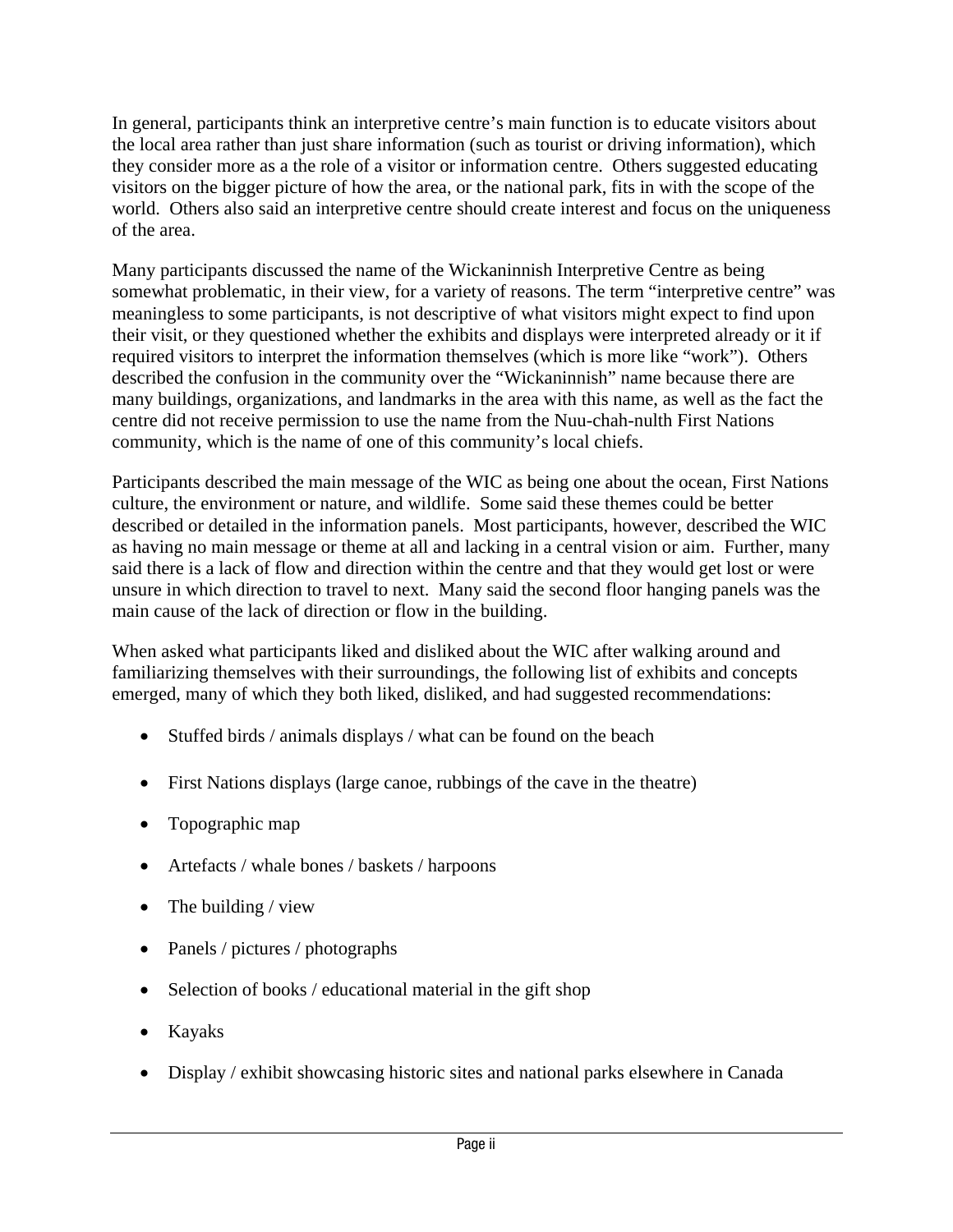- Hiking / walking trails surrounding WIC
- Murals
- Theatre / video clips / archival footage
- Information board at the front of the building
- Former submarine display

Many participants liked the deep sea mural and suggested to keep it rather than replacing all or part of it with a window. One participant described the large mural as "*a good focal point*" for the entire visitor centre. Some liked the idea of incorporating a small window, such as a skylight or narrow window above the mural or on the sides to allow more natural light into the building. Others said it was unnecessary to add any more windows looking onto the beach or forest area beyond the windows in the solarium area on the second floor. Participants provided several suggestions to improve the mural, including adding sights and sounds (in particular whale sounds) to make the mural more interactive and "*come alive*," providing better lighting in the area or to the mural itself, adding more information or photographs, or allowing for some flexibility for change over time.

Many participants suggested introducing an aquarium or touch tank in the WIC as they are described them as being interactive and the best way to get a sense of marine life, especially for those who have no other way of experiencing it. Some said that it would continue to encourage visitors to come to the WIC and it would be a good "*hook*." Some expressed concern about having marine life held in captivity or simply did not like this approach, while others said the presence of significant amounts of water could lead to the building being moldy, smelly or damp, and both options would be expensive and require significant maintenance.

Participants described the exhibits or displays as being static, not very exciting, not well kept up, passive, old, and not captivating to bring visitors back to the centre. Many participants found using high tech exhibits and displays at a national park visitor or interpretive centre to be appropriate and said it would make the centre more stimulating, interactive, hands on, and "*with the times*." Some suggested touch buttons with sound or visuals, sounds in general, webcams, audiovisual presentations throughout the centre, and exhibits with weather and tidal patterns (such as large computer screens and hook ups to satellite or a plasma screen TV or computer).

Many liked the concept of downloading First Nations dances and songs while at the WIC as it would showcase the local communities in an authentic way and involve this community much more in the centre. However, others were concerned about visitors' interest level in downloading this information and thought the actual songs and dances would no longer be unique if one was able to take away examples on their IPod after their visit.

In terms of general recommendations for exhibits, displays, stories, and concepts to include at the WIC, the main themes include: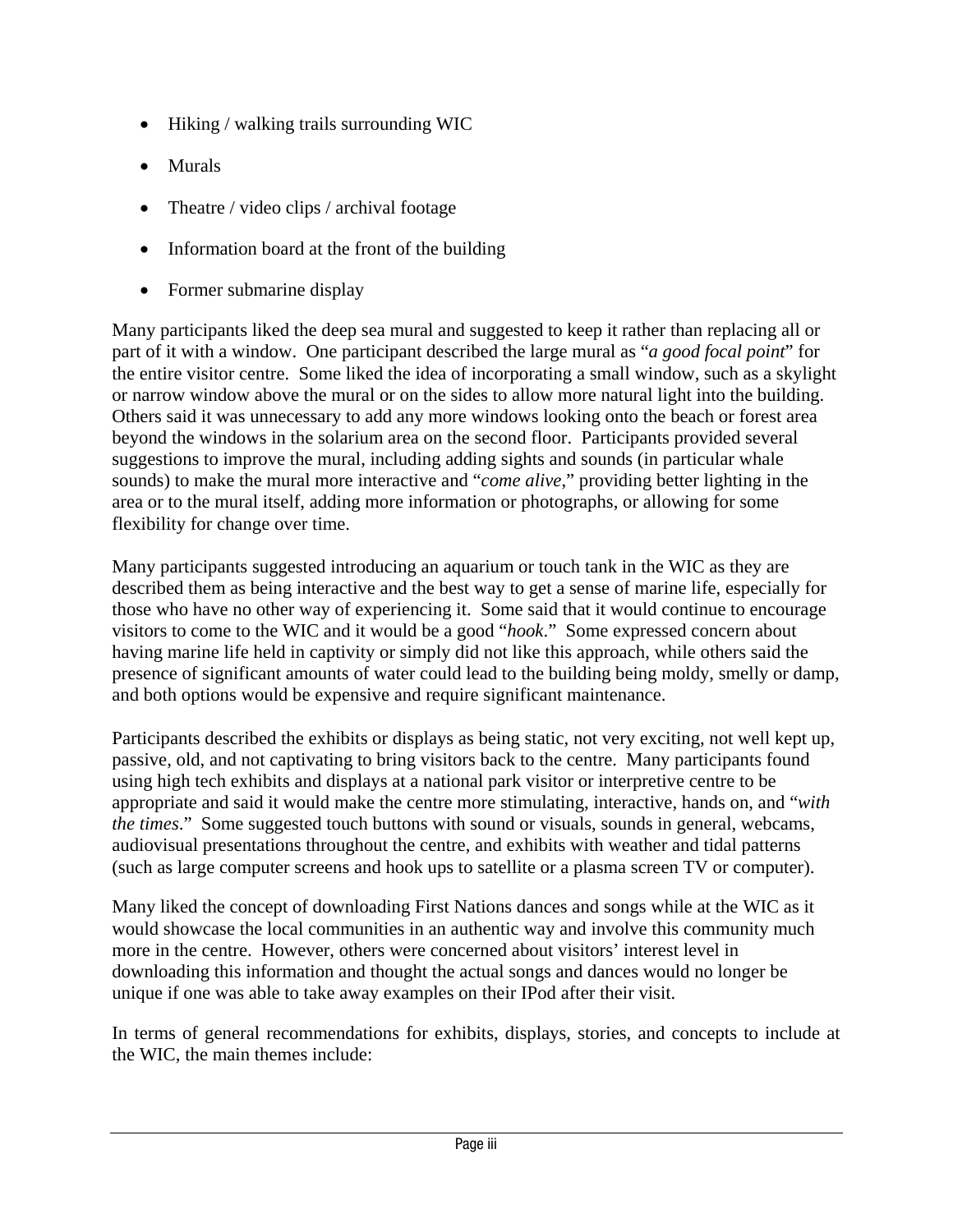- Adding more First Nations cultural events, teachings, displays, demonstrations and stories, such as involving First Nations people directly at the WIC in the way of interpretive programming and demonstrations
- Telling more of a local history story / uniqueness of the area (what makes PRNPR special), about shipwrecks, evolution of economic activities in the area, and other settlers, particularly the Japanese, to the area
- Including more stories about the natural aspects of the park, environmental stewardship, and about other areas of the park, such as the West Coast Trail, Broken Group Islands, and Barkley Sound.
- Designing more interactive, multi-sensory, not static, and dynamic displays and exhibits, and incorporate more activity and direct visitor participation.
- Integrating more Parks Canada staff and interpreters into the programming
- Maintaining the movie theatre, and / or incorporate more films, videos, and amphitheatrestyle programs in the displays.
- Incorporating more and real-looking displays and exhibits, color, and various approaches to interpretive design
- Holding more special events or exhibits featuring guest speakers that are particularly luring and of interest to local residents
- Opening the WIC during the off-season to encourage local residents to visit
- Updating exhibits
- Featuring regularly changing exhibits
- Properly advertising for WIC special events, workshops, discussions, and lectures within the community, as well as providing better signage for the centre on the highway

In terms of views on the WIC gift shop, many indicated they have previously purchased things from other interpretive or visitor centre gift shops and noted how many people like to purchase a physical object as a memory of their trip; however, many have parameters in which they select items. For example, most said it is important for the items to be authentic, genuine, locally made or crafted, unique, and not items that are made outside of Canada. Many suggested the WIC emphasize selling educational resources, such as books, with information on park themes.

Some participants did not like the WIC gift shop, because they found it tacky compared to other interpretive or visitor centre gift shops they had visited, did not like the placement of the gift shop at the front entrance, or thought it inappropriate that Parks Canada should be generating a profit at a national park interpretive or visitor centre, even though the funds would be returned to the WIC for continued maintenance.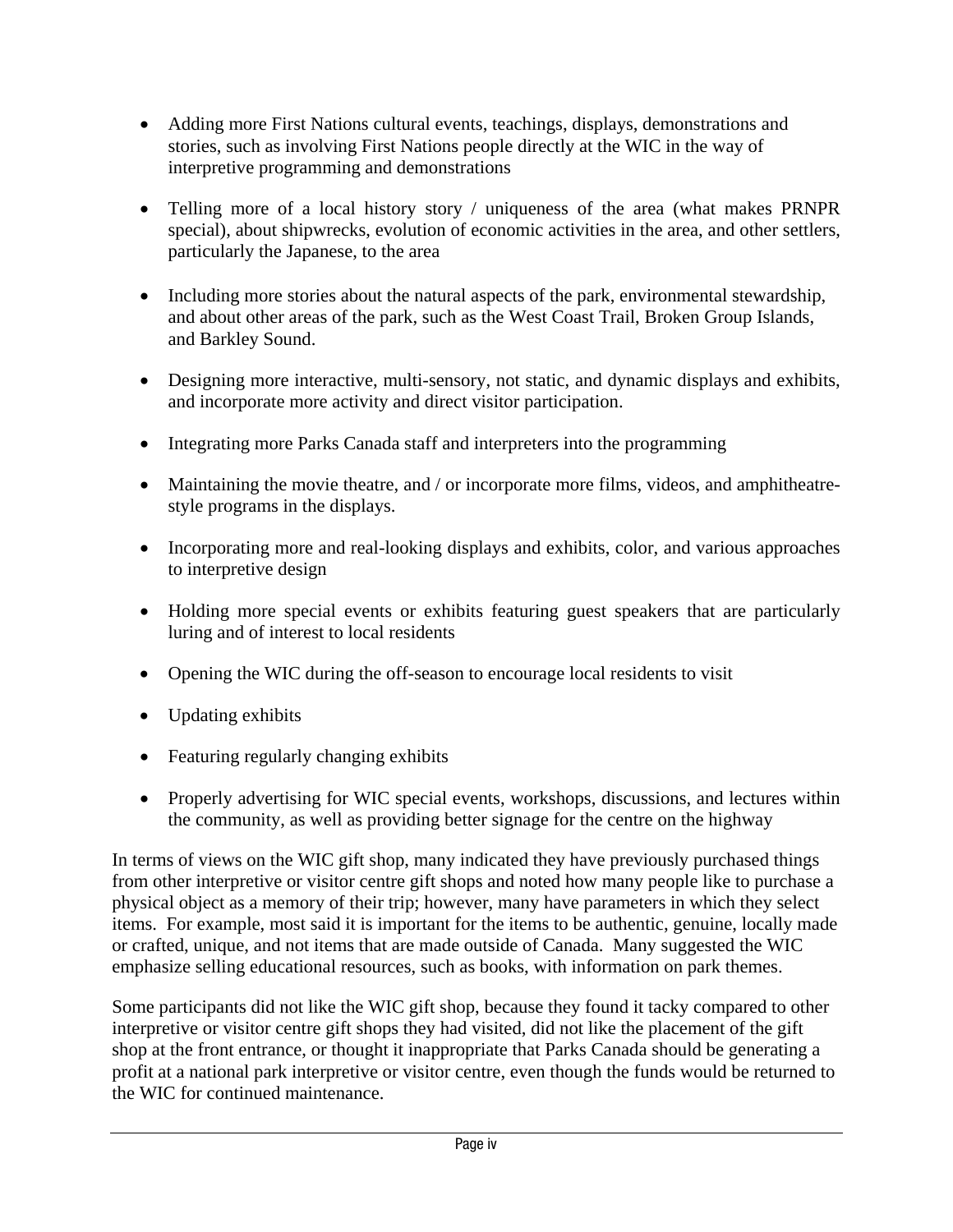# <span id="page-5-0"></span>**Table of Contents**

| Part 2: Visitor experience at Wickaninnish Interpretive Centre and Pacific |
|----------------------------------------------------------------------------|
| Part 3: Museum, interpretive centre experiences, and visitor experiences   |
|                                                                            |
|                                                                            |
| Appendix A: Moderator's Guide                                              |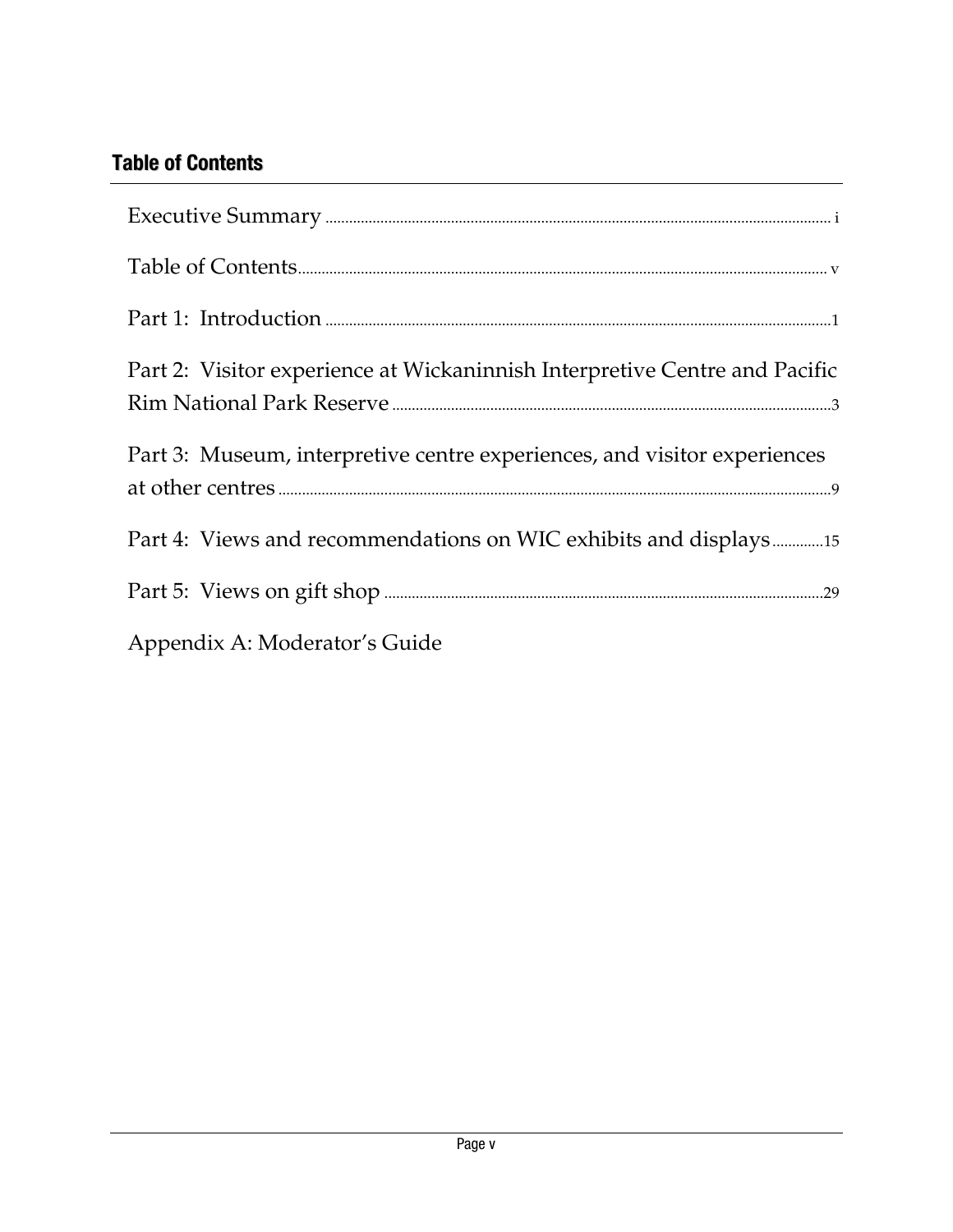# <span id="page-6-0"></span>**Part 1: Introduction**

# **Background:**

The Wickaninnish Interpretive Centre (WIC) is perched on the shore of the Pacific Ocean at the end of Wick Road, 3.5 km from Highway 4. This information centre, interpretive facility, and gift shop focuses on the natural and cultural heritage of Pacific Rim National Park Reserve. The WIC is open mid March to mid October. The WIC also houses the Wickaninnish Restaurant, which is NOT owned and operated by Pacific Rim National Park. Park information services are also located in the Pacific Rim Visitor Centre at the Tofino-Ucluelet junction on Highway 4. At the centre Park staff offer information on all three units of Pacific Rim National Park Reserve, which include: Long Beach Unit, Broken Group Islands, and the West Coast Trail.

Unfortunately, exhibits in the WIC have seen few changes since the centre was built in 1984 and they no longer meet current visitor expectations or park objectives. Parks Canada has committed \$1.7 million towards a three-year exhibit renovation to create a more hands-on, relevant and memorable national park experience in the centre.

Public participation is key to the success of the project. Community members and visitors have been providing input and advice throughout the project to guide the creation of the exhibits. There have been three phases to the research: an intercept survey conducted between March 17 and 26, 2007 (during the Whale Festival), focus groups conducted with area residents on March 28 and 29 at the interpretive centre, and an online survey conducted between August and October 2007. The centre also held a design workshop with Ucluelet Elementary School and Wickaninnish Elementary School on March 30, 2007, as well as continues to hold Nuu-chahnulth Working Group meetings.

The following outlines the three-year plan:

Year 1 (Sept. '06 – Sept. '07): Vision; Audience Research; Themes & Conceptual Design

Year 2 (Sept. '07 – Sept. '08): Design; Writing; Translation

Year 3 (Sept. '08 – Sept. '09): Fabrication

# **Purpose of the research:**

Public consultation will help redesign the interpretive exhibits in the WIC to create a destination valued by visitors and local communities, and a place to celebrate and learn about the natural and cultural heritage of Pacific Rim National Park Reserve and the region it represents. The goal of the focus groups, which is the focus of this report, was to obtain rich, detailed feedback from area residents as what they like and would recommend as changes to the exhibits in the centre, as well as what they would like to learn about when visiting the centre.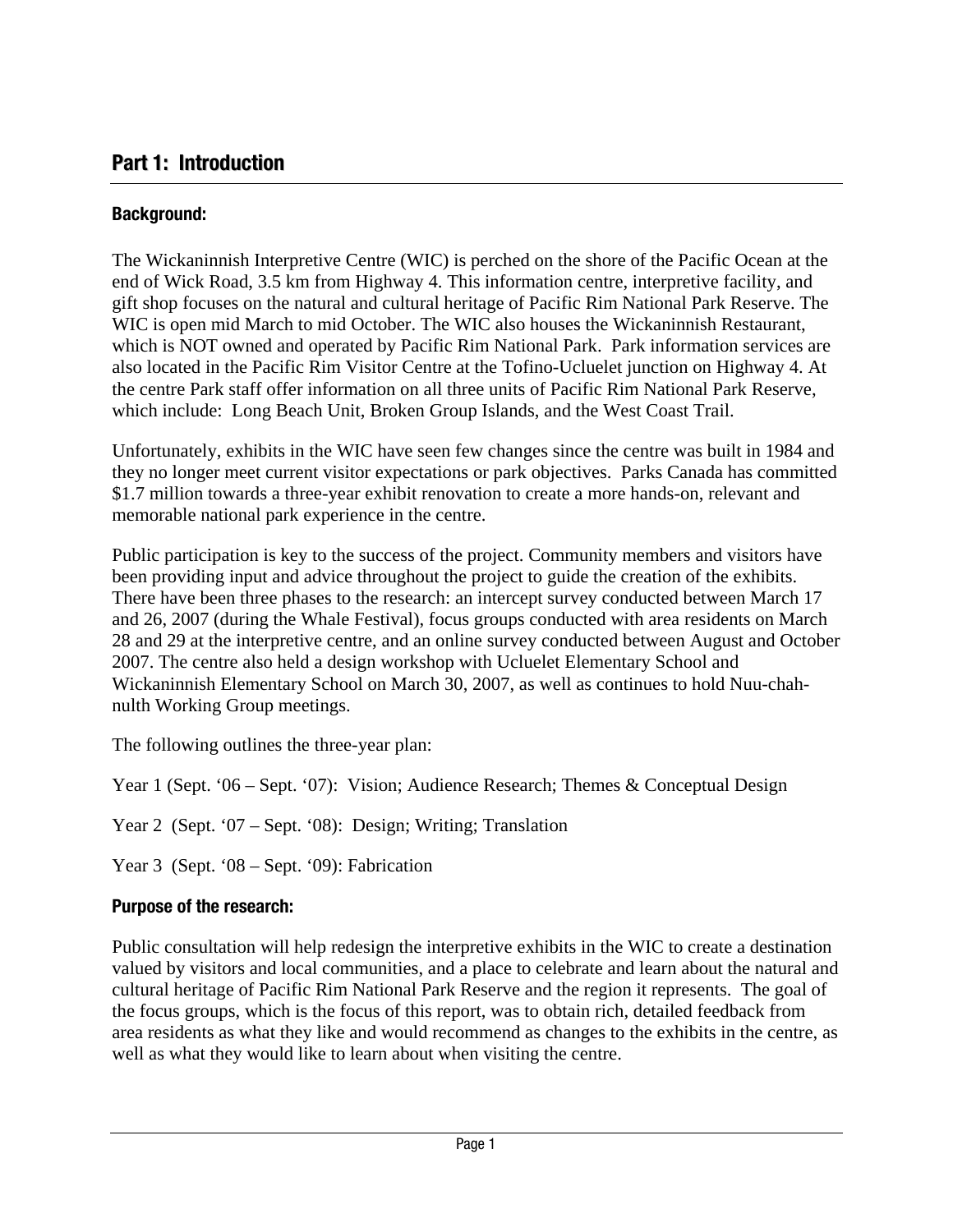# **Research Methods:**

The Social Science Unit of the Western and Northern Service Centre (WNSC) conducted four focus groups with area residents at the WIC on March 28 and 29, 2007, two of which were conducted with recent visitors to centre (2000 to the present) and two of which were conducted with less recent or non-visitors (before 2000 or never). In total, 32 local residents participated in the four groups over the two days.

Please see the table below for further details.

| Group type                 | Number of females | Number of males | <b>Total number of</b><br>participants |
|----------------------------|-------------------|-----------------|----------------------------------------|
| <b>Recent visitors</b>     |                   |                 |                                        |
| Less recent / non-visitors |                   |                 |                                        |
| <b>TOTAL</b>               | 17                | 15              | 32                                     |

#### **Caution:**

Qualitative research is effective for exploring new issues. Unlike quantitative research, it allows participants to express perspectives and opinions that may not be accommodated in quantitative surveys. It allows clients to "see the issue through their clients' eyes" more effectively than with survey research. However, caution must be taken when observing qualitative research results as they only represent the opinions of those who have participated in the focus groups and not all PRNPR visitors.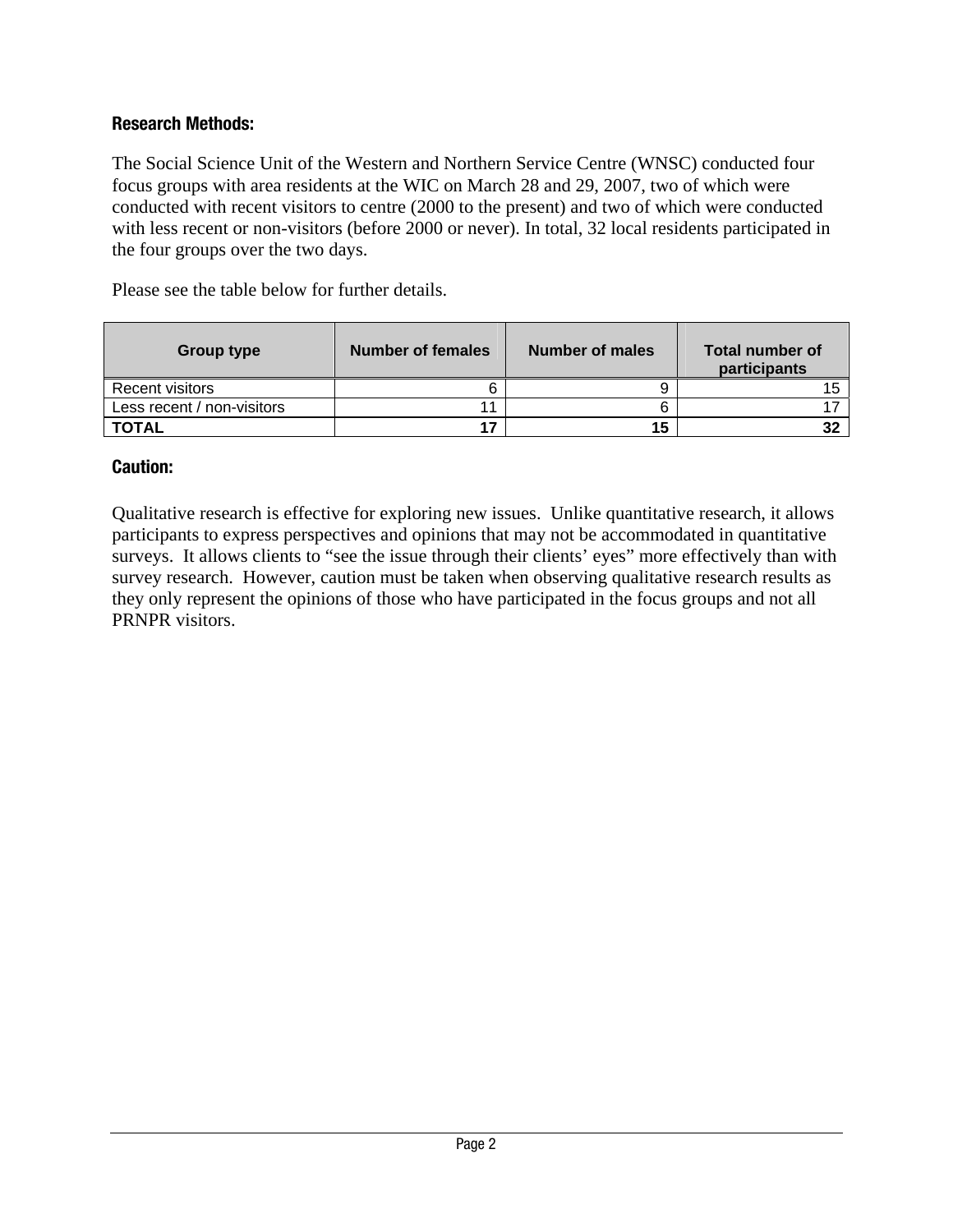# <span id="page-8-0"></span>**Part 2: Visitor experience at Wickaninnish Interpretive Centre and Pacific Rim National Park Reserve**

## **Visitors to the WIC**

 $\overline{a}$ 

#### **Awareness, length, and frequency of visits, and with whom participants have visited the WIC:**

Most participants were aware of the WIC before attending the focus groups, while a few were not.<sup>[1](#page-8-0)</sup> While some participants said they had received recommendations from others, or had given recommendations to friends and family to visit the WIC, others said they had heard nothing about the centre from friends and family. One participant noted that perhaps the reaso n First Nations community members do not visit the WIC is because of the political issues surrounding using the name "Wickaninnish," which was the name of a chief, as well as poor communication and a misunderstanding of cultures between First Nations and non-First Nations communities.

Past visitation to the WIC ranged from recent visitation in the past few months or the previous trip. Some participants were frequent visitors to the WIC while other had only visited once or a few times. summer to over 30 years ago. Among the first group of less recent or non-visitors, only one participant has previously visited the WIC and it had been when he was on a high school field

while frequenting the Wickaninnish Restaurant, while for others the WIC was the main purpose every day), but many did not necessarily come into the centre during these trips. A few said they had meant to return to the WIC, but have not had time. A few said they had happened upon the WIC while taking a walk on the Wickaninnish Beach or of their visit. All participants had visited the Wickaninnish Beach (and some as frequent as

Participants had mostly visited the WIC with either their children or grandchildren, with a school Some said the WIC provides a beautiful view of the area and ocean, is interesting, and provides a good overview of the area for out-of-town visitors and school children. group (as a participant, parent volunteer, or teacher) or with out-of-town friends or family.

a hurry to a few hours. However, the norm for most participants was between 30 and 60 minutes per visit. Participants said their visits ranged from a few minutes to look in the gift shop when they were in

suggesting that people do not have time to wait around to see the next film, which might • A few said their duration in the centre often depended on the timing and length of the films. One participant commented on the difficulty of timing the films with his/her visit,

<sup>1</sup> Please note this statement is about all focus group participants, not just visitors.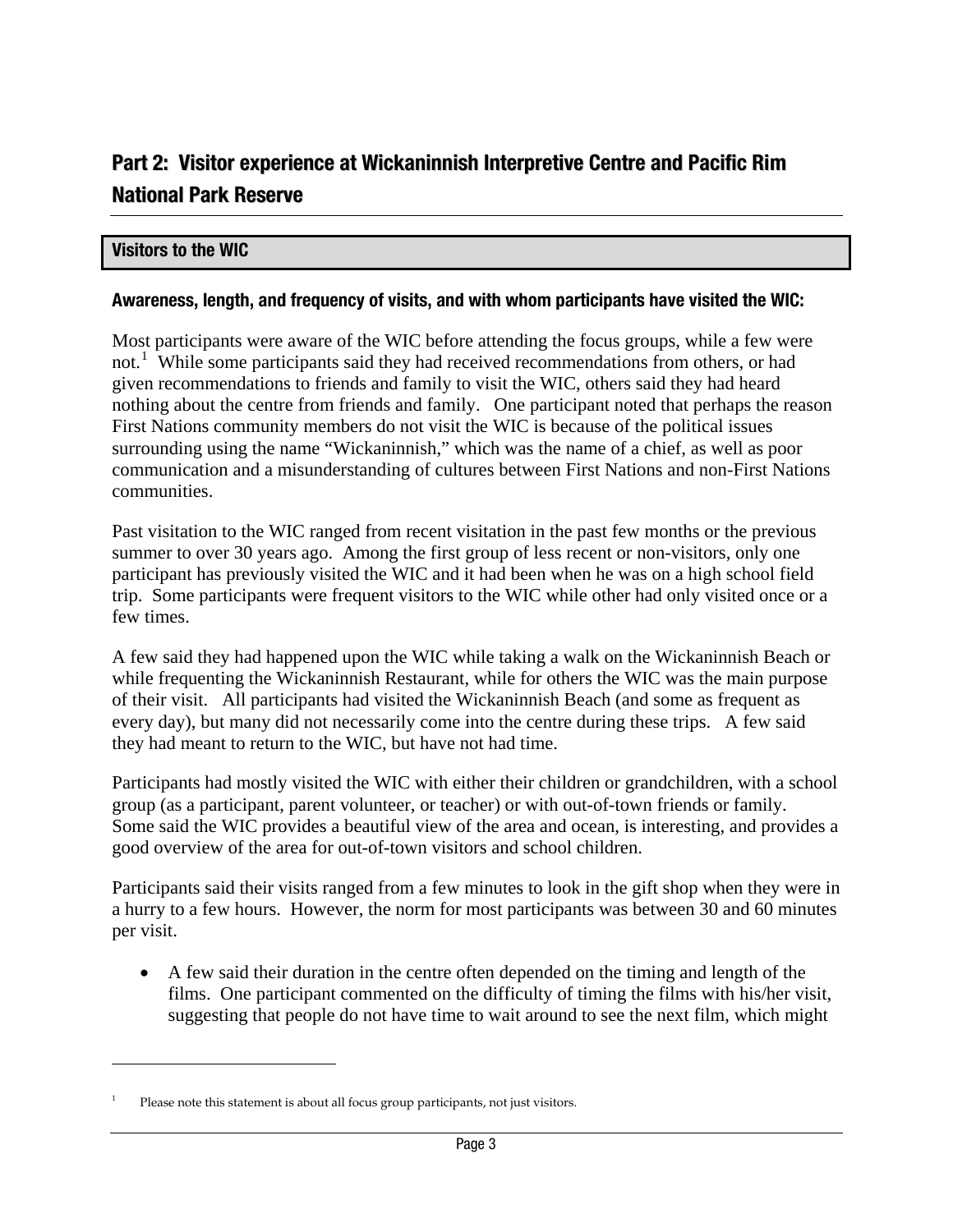be hours away. This participant suggested being able to start a 10-15 minute film oneself, perhaps in a family size booth, where visitors could also choose the type of presentation and perhaps an interactive activity to follow. According to this participant, "*most people who come here don't want to spend much time inside. They want to be outside. They wan t to come in an learn a few things and then get out and enjoy the real world out there*."

• Participants are much more likely to visit the Wickaninnish Beach or Pacific Rim NPR area, as some visit these areas daily.

When asked, many participants said they would return to the WIC at some point in the future.

Some were under the impression that Parks Canada or another organization owned and operated both the restaurant and the centre, while others assumed they were separate. There was some confusion on the ownership and management of the restaurant and the WIC.

# **Most memorable things about participants' last visit to the WIC / what they liked the best:**

Participants mentioned a variety of things that were memorable to them about their visit(s) to the WIC, or what they liked best. They include:

- Wealth of information throughout the exhibits. According to participants:
	- at trees or the beach, but there is a surprising lack of genuine information around *here. [The WIC] always struck me as a place that gave that kind of provision*." o "*There are very few places that are like a standard museum. It is easy to go look*
	- $\circ$  "It is the only place that has a land-based interpretation of the sea, which is good  *for children. They see something new and different every time they especially come*."
- Submarine display
- *f beautiful and it puts the size o everything into perspective.*" • Big mural with all the whales. According to one participant, "*it is*
- Films
- Topographic relief map  $-$  puts into perspective where one is located
- Totem poles
- First Nations interpretive displays and artefacts

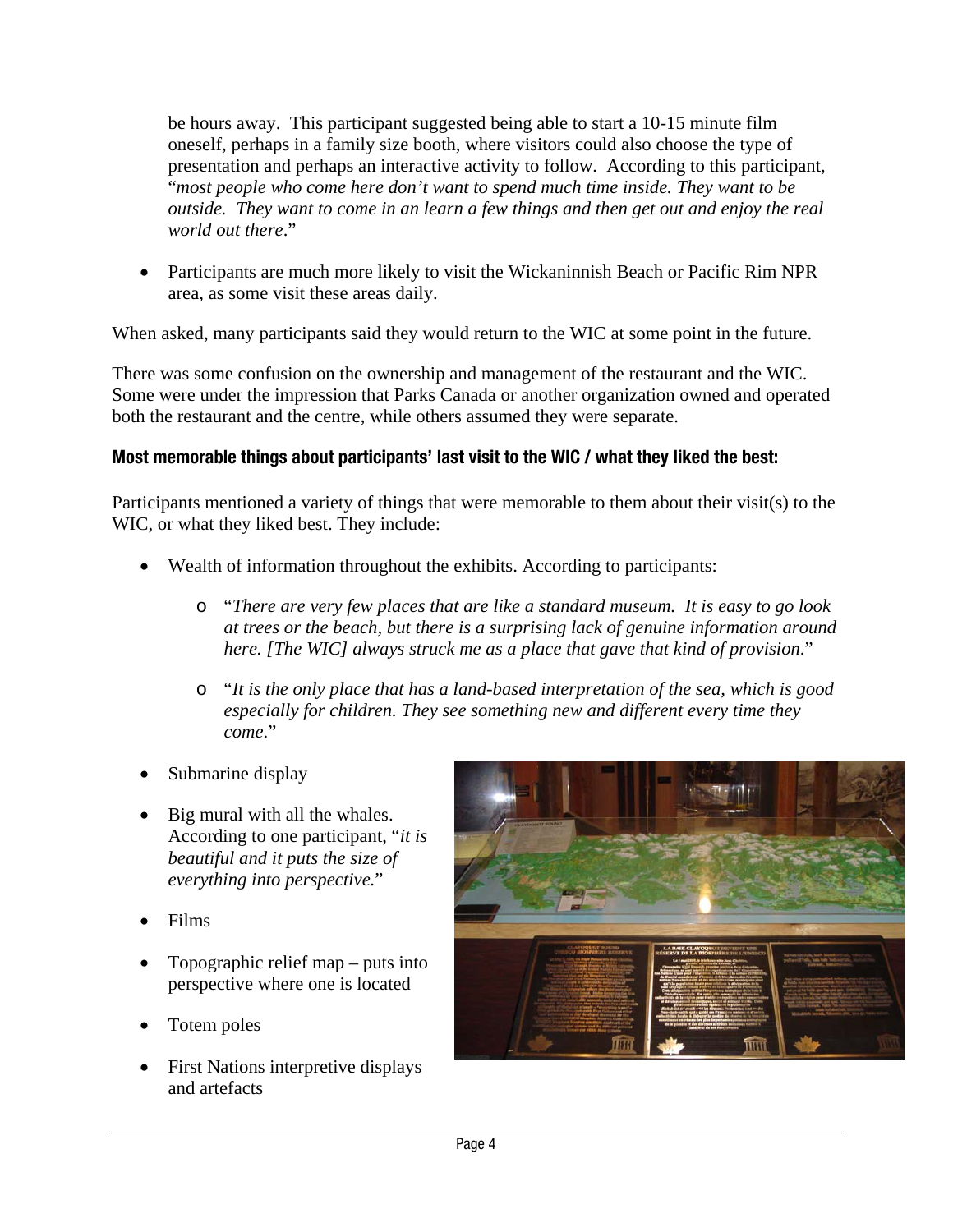- Displays that describe history, the beach area and what visitors can discover
- Helpful, pleasant, courteous, and informed staff. According to one participant, "*[the staff] is about 95% of an experience. If people are ungracious you won't come back, and I found everyone very gracious*."
- The architectural style of the building the most memorable part of the WIC
- Cedar shakes on the roof
- Location is ideal
- Display of the beached whale
- The building is described as being "*less enclosing*" than other tourist destinations, is more comfortable, and gives visitors more a sense of the area
- Pairs "*the indoors with the outdoors*" with the walking trails in the area, Wickaninnish Beach, and view from the building

When asked what participants have told friends, family or tourists about the WIC, they mentioned saying the following about the centre:

- Much for all ages to do, including films and displays / exhibits
- The fact that it is not in town where there are more tourists
- Can walk along the Wickaninnish Beach for many kilometres
- Can do more in the area then just walk along the beach
- Interesting things, such as murals, information about First Nations history, and beautiful exhibits
- A place to go when the weather is poor
- A place to get a snack or a cup of tea (at nearby restaurant)
- Great view of the waves crashing or when it is storming
- Visitors can walk along the Wickaninnish Beach for many kilometres

Recommendations to visitors often depended on one's knowledge and experience at the WIC. For example, one business owner who often gives visitors recommendations as to where to visit in the area said that he/she often referred visitors to the Wickaninnish Beach area because of the restaurant, not because of the WIC. According to this participant, "*I never even thought to ask them to look at this. I didn't know anything about it really, and from what I understood it was*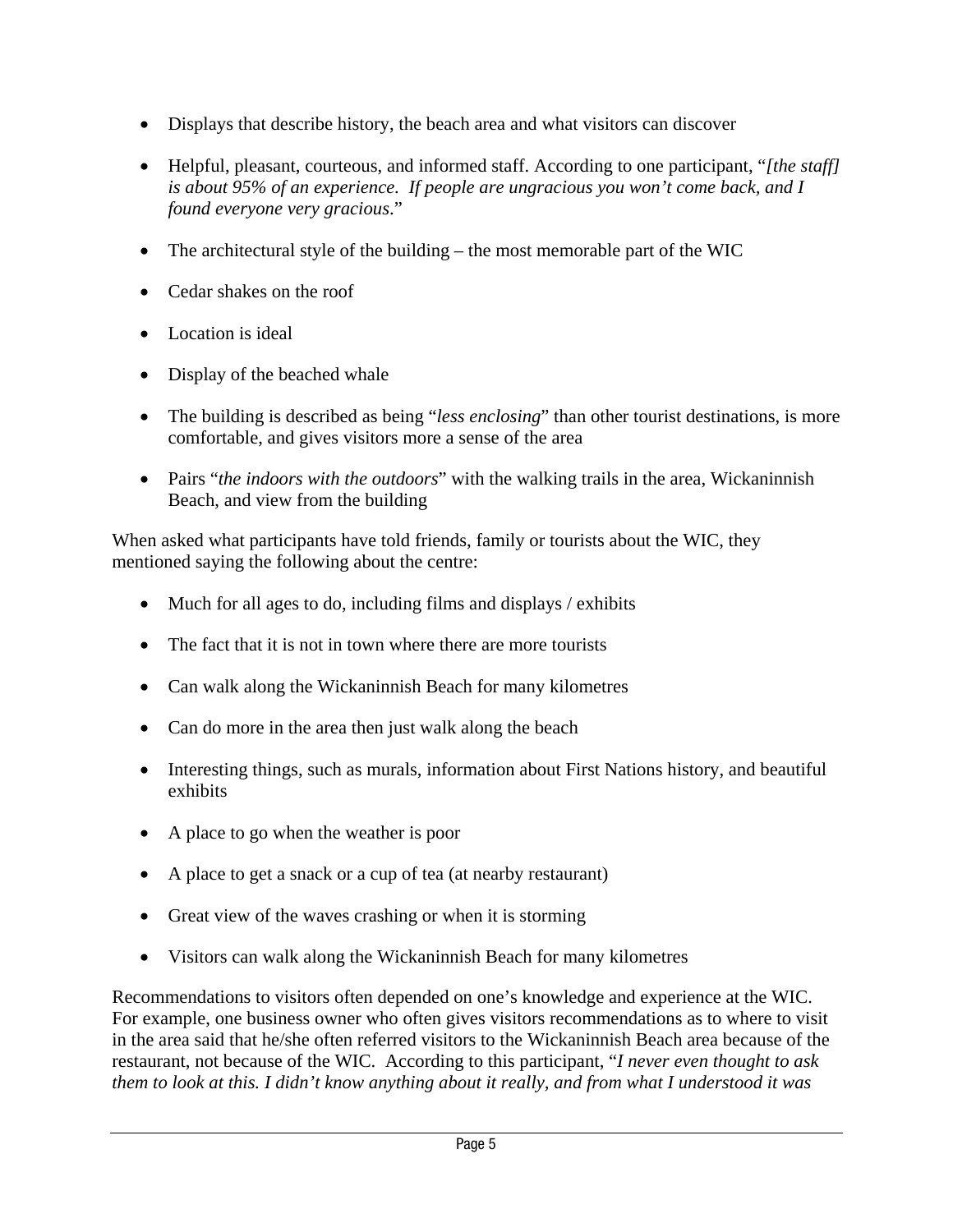<span id="page-11-0"></span>*just a whale centre. You'd go in and they'd say yep, we've got whales and this is what they look like with no skin on them*."

# **Visitors perceive that little has changed at the WIC:**

Some said that while they were quite impressed with the WIC at the time of their visit, they had not returned because they perceived nothing has changed over time. In fact, some said upon initially looking around the WIC before the focus groups started, nothing or little, in their opinion had changed in years, although a few remembered there was formerly a yellow submarine in the building. According participants:

- "*We used to have birthday parties in this room. I remember when it was being built. I watched the mural being painted and thought it was wonderful at the time, but I'm disappointed that it doesn't change. I'm really happy that [the focus group] is happening*."
- "*The beach always changes with every storm we have, but the interpretive centre doesn't seem to change, so you are not that interested in seeing it again, especially in the summer with wall-to-wall tourists. [You would rather] wander down the beach than stand in line. Unless you have a relative who is insistent, my time is better spent walking down the beach rather than coming in and seeing something I saw last fall and have no reason to believe something has changed*."
- *"Now that I've been here and I've walked through the place, why would I come back unless something changes or something added or a special event?"*

Similarly, another participant said that while he/she has come to the WIC many times with out of town friends and family, he/she rarely, if ever, comes to the centre on their own time, as, according to one participant, "*it doesn't pull me in*." Another participant said, "*you are struck by the structure of the building, not the exhibits.*" A few other participants had visited on their own time for several other reasons, such as to attend a daylong research presentation or lecture (which had apparently occurred as recently as two weeks prior to the focus groups), to attend an art display, and to check out the renovations to the centre.<sup>[2](#page-11-0)</sup>

# **Non-visitors**

 $\overline{a}$ 

# **Non-visitors reasons for not visiting the WIC:**

Participants who have never visited the WIC provided a variety of reasons as to why they have not visited, including:

• It is out of the way / travel distance is far for some

The participant did not say which particular renovations they had wanted to see or when these renovations had even occurred.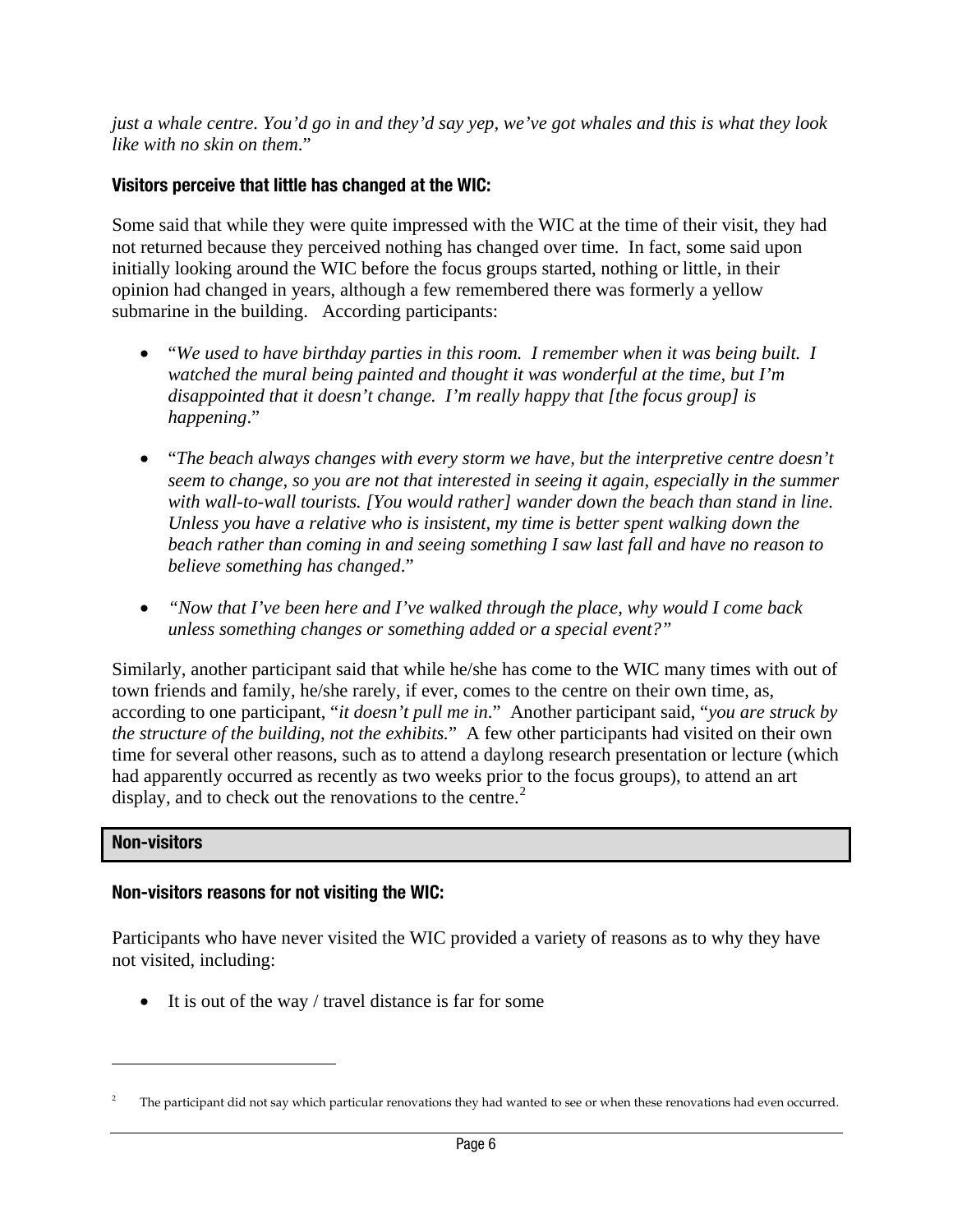- Road signage is poor (not well labelled or marked on the highway), does not describe what one might expect at the WIC, or does not draw visitors in. According to one participant, "*it looks like every other sign on your way [through the park*]."
- Time constraints
- Unaware it existed or have never heard of it
- Did not anticipate an interpretive or visitor centre to be located next to a restaurant, which may have been their main purpose for their visit to the Wickaninnish Beach area
- Forgot about it
- Laziness intended to visit, but have not
- Not well advertised around the communities (such as in Port Alberni) or in the community newspapers. According to one participant, "*it's just not a focal point. I thought if it were a focal point they would market it more. I would come out here just for this, but it is out of sight, out of mind*."
- Includes a passive display and does not grab one's attention to want to stay or return. According to one participant, "i*f you look at the mural there, it's just a pretty big painting. If there was something more*…"
- There is much to see and do in the area. According to one participant, "o*nce you have seen something, you move on to see something else. Everything takes time. There is so much to see in a lifetime*."
- Want to participate in outdoor activities instead, particularly with young children

# **Costs can be prohibitive to visit the WIC**

Some participants were under the impression there is a cost to visit the WIC. One participant noted if residents or tourists do not have access to a vehicle, the \$65 cab ride from Tofino to the centre is prohibitive, although there is a beach bus available to tourists and residents during the summer months. According to one participant, "*it's the government – you have to pay for everything*!" A few noted if visitors frequent the restaurant that they receive a two-hour free parking pass, which is helpful if they also want to visit the WIC. Some visitors and non-visitors to the WIC expressed frustration and resentment that local residents are required to have a parking pass to enter the park, such as to walk along the trails or to visit the interpretive centre, which was not the case before the national park was established in the area.

# **Target market for the WIC**

We asked participants who they think is the target market(s) for the WIC and whether it should be more focussed on certain target groups.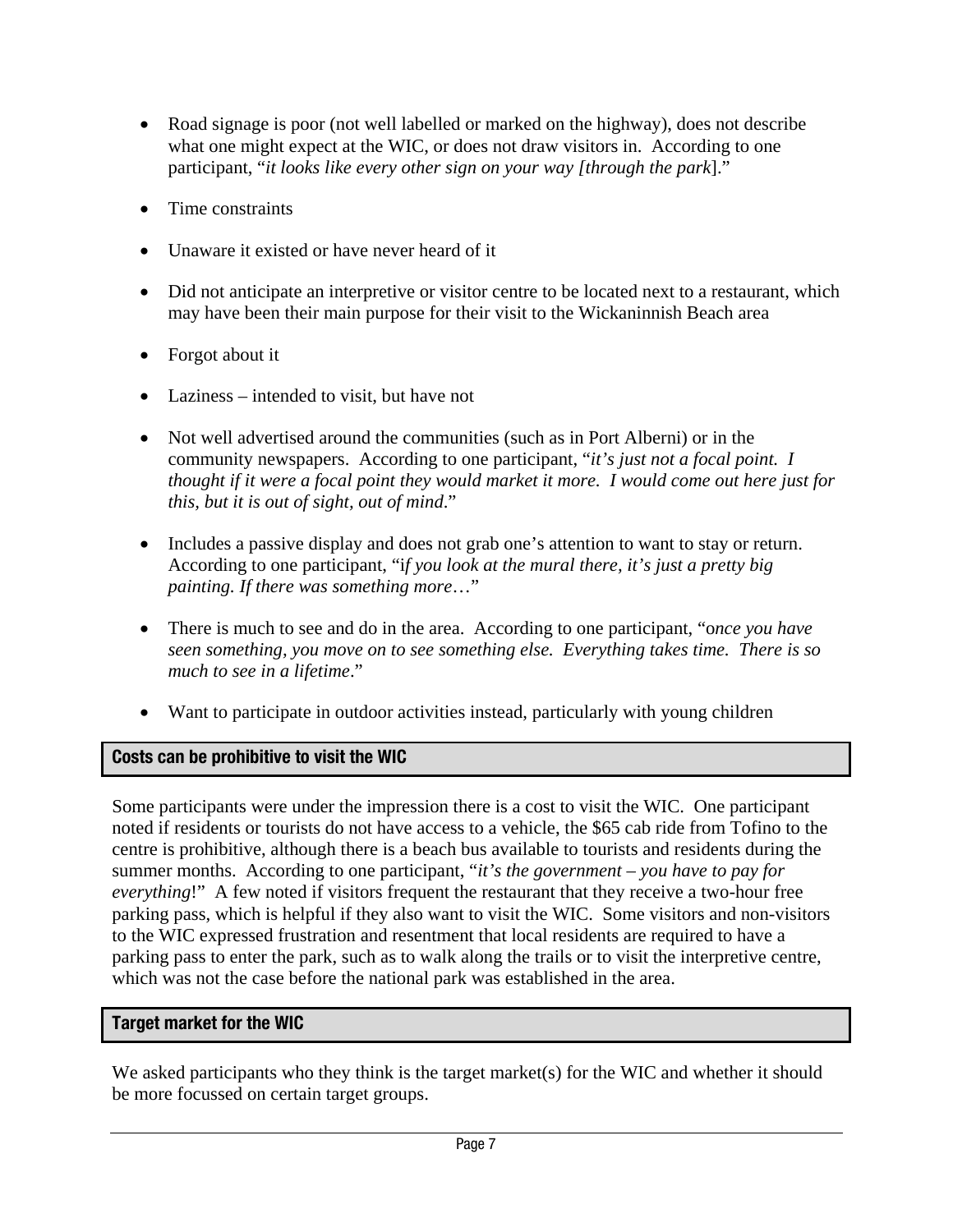- <span id="page-13-0"></span>• Many participants said the WIC's main target audience is tourists, and in particular first time tourists to the area. A few said the hours of operations / seasonality of when the WIC is open lends itself to a tourist market. Participants pointed out that not only does the WIC close during the off season, but so do many of the Ucluelet and Tofino restaurants and other establishments, such as the Wickaninnish Restaurant attached to the WIC.
- Others said they would like the WIC to be more targeted towards several other specific groups, one of which includes young people<sup>[3](#page-13-0)</sup>, as some participants noted they tend to be more environmentally and ecologically focussed than older age groups.
- Other participants suggested local residents should be more effectively targeted to visit the WIC as interest and awareness if not as high as it could be. Many participants provided suggestions for exhibits and displays that would specifically attract a local residents' market (which will be included in a later section), while a few suggested providing a shuttle buss or some transportation to encourage locals to visit the centre and not have to incur parking fees. Some specifically mentioned that exhibits and displays should regularly change and to communicate these changing exhibits to local residents. Others noted the issue with local residents is that they often say or think they will visit the WIC whenever they want because of its proximity, but that it rarely happens, perhaps as there are no specific incentives or communicated messages to locals on the derived benefit in visiting the WIC. According to participants:
	- o "*I think the local people come to visit the beach and people who are not local come to visit the centre because they want to learn about the area*."
	- o *"I'm puzzled about who your audience or market is. The local people are by far the secondary market. The WIC is mainly for people who have never been here before, so our interests are maybe not served here except to bring people. So if you want local people involved here, use them to educate others who visit. Perhaps there could be a volunteer or buddy system, so the locals are coming here to help the visitors."*
	- o *"There is nothing encouraging locals to come here, especially if you have been here once already."*
- A few others said the WIC should allow First Nations communities to showcase their artwork in the building as a way to involve or target these groups.
- A few participants said that everyone should be considered a target audience, no matter the group type, nationality, or type of visitor, as there is something to tell all groups about the area.

 $\overline{a}$ 

<sup>3</sup> Some noted that surfers – who are primarily young people – should be a target audience as they often use the Wickaninnish Beach.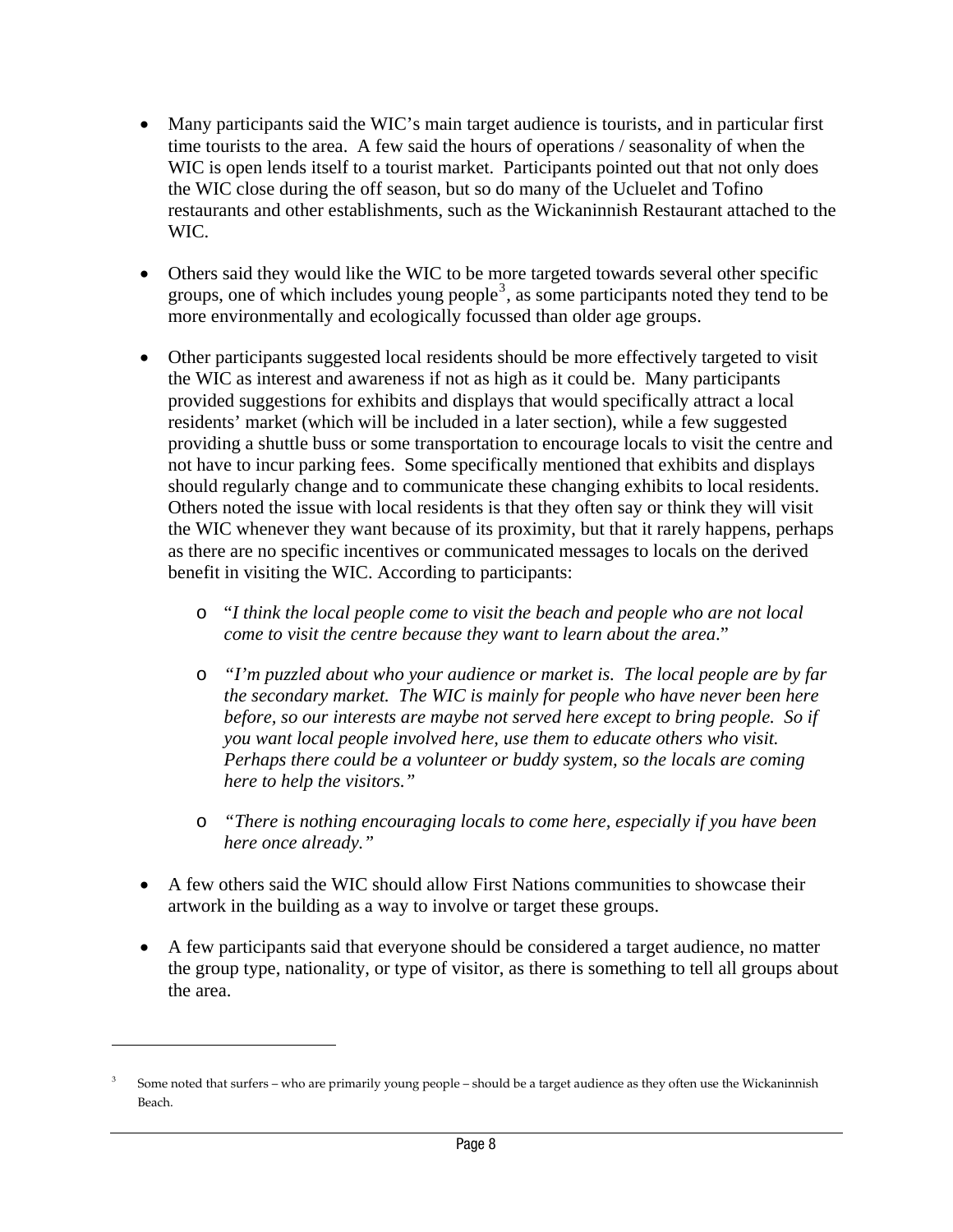# <span id="page-14-0"></span>**Part 3: Museum, interpretive centre experiences, and visitor experiences at other centres**

Most participants said they travel to national parks for the nature, wilderness, lack of people, to view certain species of wildlife, and to camp. According to one participant, he/she visits a national park for the "*vast openness and the beauty of it, without a Starbuck's sitting in the corner*."

Many had visited interpretive or visitors centres on their travels to these national (and possibly provincial parks) as they said it was the best source of information about the area and natural history, especially speaking with staff and retrieving maps, brochures and other print material on the area. Others visited these centres for more operational tasks, such as to register for a campground or to hike in the backcountry, or to use the washrooms.

A few said they were unsure if they had to pay to visit a visitor or interpretive centre, and as a result did not frequent them.

# **Key factors for interpretive displays and exhibits at interpretive and visitors centres**

#### **Regularly changing exhibits:**

When asked what would make them return to an interpretive centre, regularly changing exhibits was most commonly mentioned. Equally as important to participants is the fact they are notified about these changes to encourage them to visit. Many said that it is unnecessary to change all of the exhibits all the time, but only a portion a few times per year. Some said the WIC could incorporate traveling exhibits from other museums or facilities rather than creating their own to make changing exhibits more feasible. Some suggested having wildlife, plant, various regional areas in the province, or First Nations history exhibits regularly changing. Some suggested changing the exhibits anywhere from once per month, to once per season, to a few times per year, to with natural occurrences in the area, such as the migration of the whales.

# **Amount of information included in interpretive centre panels – how much is too much?:**

When asked how much information they read on panels and displays, all responses emerged.

- While some read everything, others read some to determine their level of interest in the topic and then would decide whether to move on or read the remaining information. A few said they do not read panels at all.
- Many said the amount they read depends on a few factors, such as their time, the number of other visitors at the centre (and are they competing with them to read the material), the amount of text, and whether the photography or pictures captivates their attention to read the corresponding text.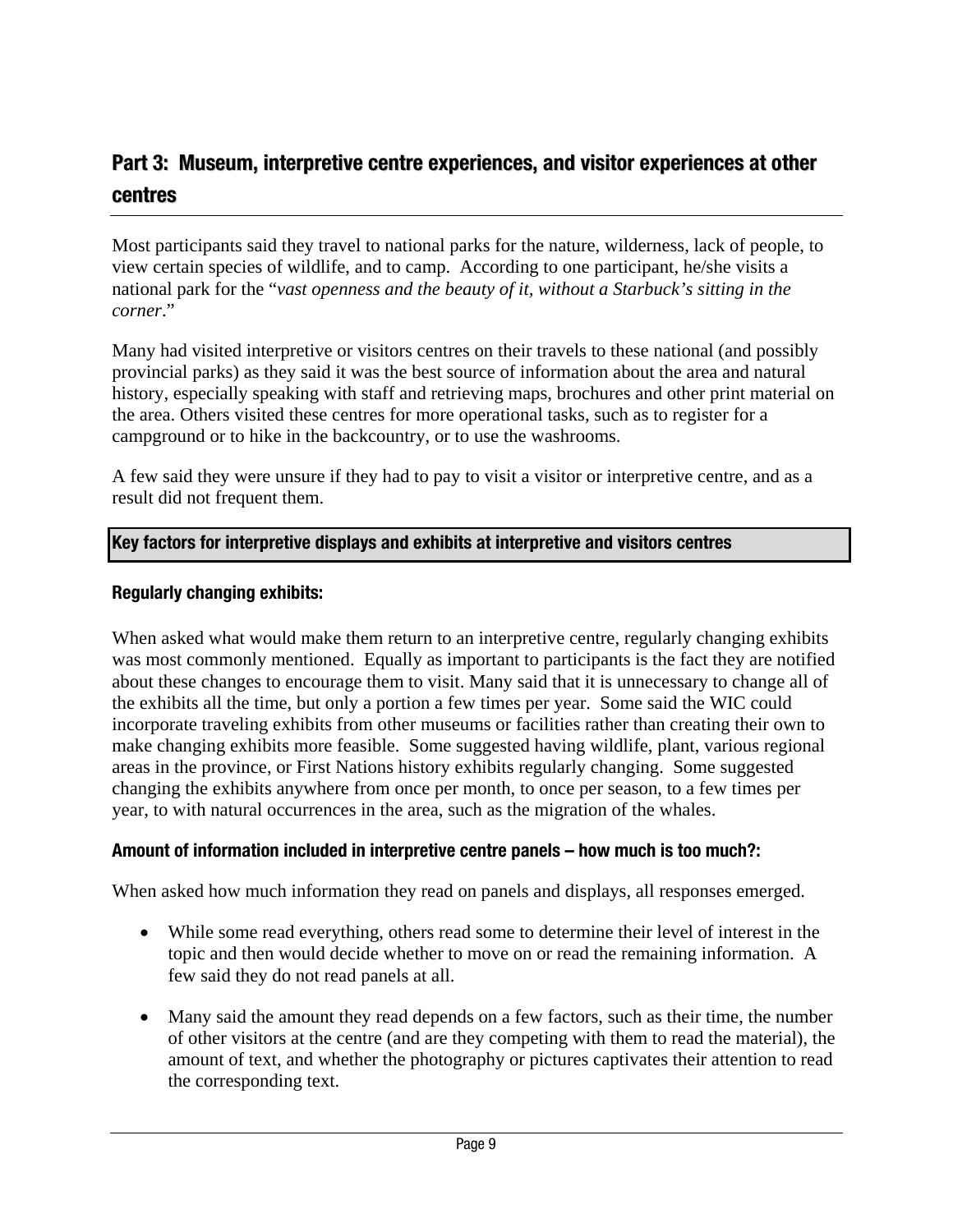When asked how much information is "too much" in an interpretive centre panel or display, participants said the following:

- Generally, they do not want to read too much information, although what is defined as "too much information" is based on personal preference. Some suggested there just be an overview of information and perhaps a discussion on where one could find out more, while a few others said there should be the option for more information (i.e., an overview, and then text later on with more detail or the option of speaking with a PC staff person / interpreter). According to one participant, "*if there is too much written, people will only read so far and then move on to the next, so it has to be concise*."
- Others said that the pictures or photography is key to drawing visitors in to read the panels. One participant said that he/she prefers seeing larger pictures and less writing, or just the main points rather than significant information.
- Another participant said the panel text or stories should be written in an interesting manner and not "*talk down*" to visitors.
- Some participants said they like panels with detailed information, although perhaps this depends on one's interest level in the topic area.
- Another participant said, "*it is not about the information, but about the experience. You don't want to just look at a plaque, but you want to feel that you have connected with nature, or you've connected with something in the past. That's the key for me*."
- Others said there should be different ways for visitors to access this information at the interpretive centre to take into account all learning styles. Some suggested having written information, and information delivered by audio or audiovisual presentations in earphone or touch button formats, for example.

# **Interactivity**

In order to understand how participants want to learn and experience things at an interpretive centre, museum, or historic site through interactivity, we first wanted to understand what "interactive" means to them.

- Some participants were more descriptive than others in what "interactive" means to them, suggesting that the term meant actively participating in a display or activity, but did not articulate what "active participation" actually means. Others said interactivity means they are using all five senses when experiencing an exhibit or display. In particular, "touch" seems to be very important. Perhaps this could mean being able to do a craft, or try beadwork or First Nations dancing while at the WIC (as part of a display or exhibition).
- Some said they prefer learning or experiencing things through various information sessions that would involve some degree of staff resources. They include: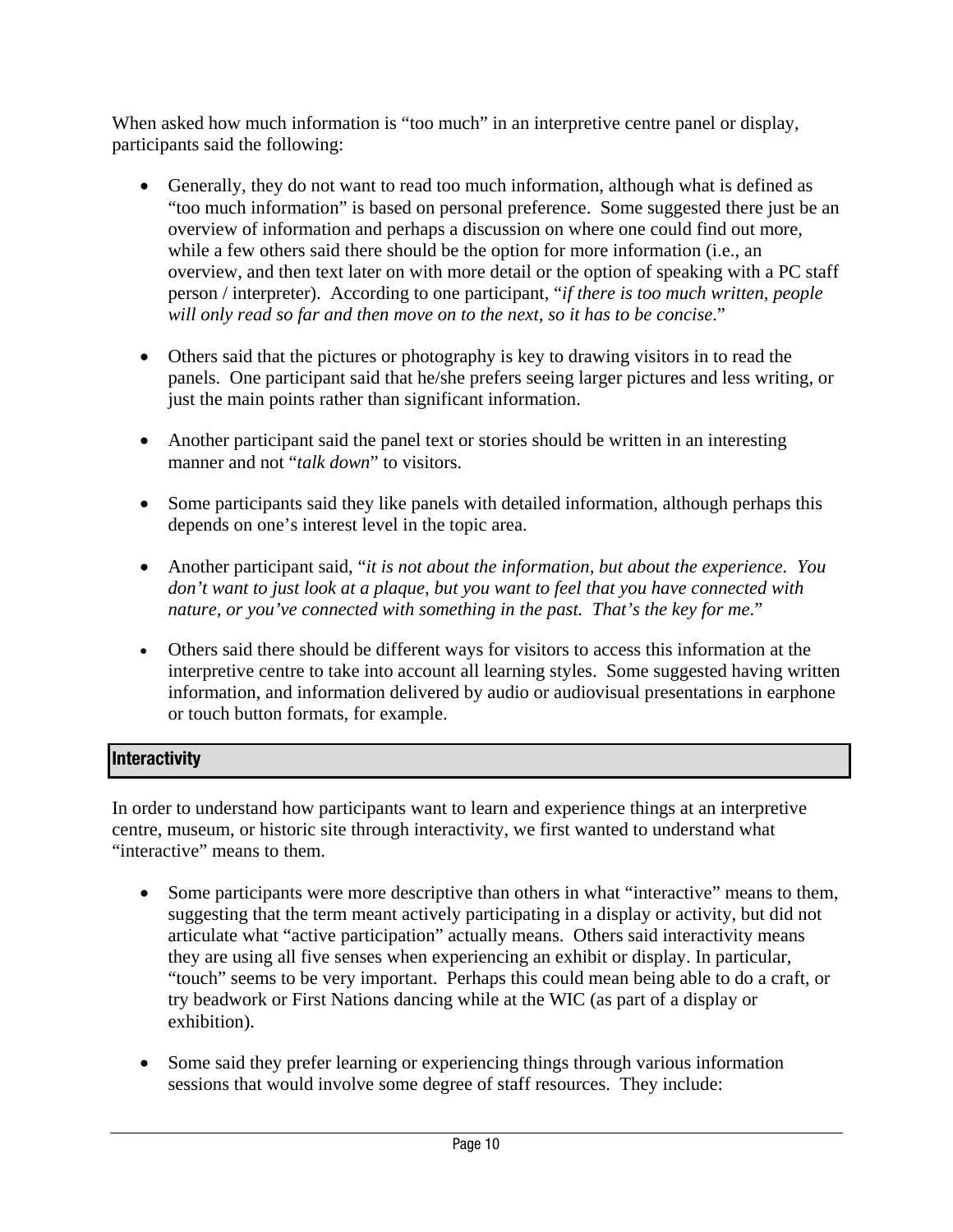- o **"Ask an expert" sessions or workshops** held at regularly scheduled times, particularly during the off-season so to benefit locals. In this way, the WIC could hold these sessions quite regularly without incurring high costs for expensive, changing exhibits.
- o **Discussion groups** where community members could engage one another on certain WIC-related topics.
- o **Interpreter or expert lead guided tour**, where the WIC could provide local visitors with the tools to guide their children, and out-of-town friends or family around the centre. Some said it would be important the interpreters or experts be local, as they would have more of a familiarity with the area.
- o **Interpreter-lead presentation of artefacts** on how they were excavated or found.
- Others mentioned more audio or visual stimulation that would be self-operated as being interactive for them, such as incorporating or creating dioramas, films or movies (even IMAX-style movies), computers with audiovisuals, murals that would come alive with sounds and action of some sort in an amphitheatre-type style, guided audio tours (with earphones) where visitors can go at their own pace in the language of their choice, and voice activated push buttons where the audio would explain the display.
- Some said they would like the ability to see, touch, and experience sea life and the sea in general through an aquarium, touch pool, or tide pool. This type of interactivity would provide participants with physical interaction with a piece of nature.
- A few said that detailed information being incorporated in a corresponding visual display rather than simply naming a type of animal, bird, or operation, would be what they are looking for in the way of interactivity.
- Others suggested interactivity for them would mean incorporating the outdoors indoors in the displays, programming and activities, although they did not specifically suggest how to do this.
- One participant said that interactivity is not as important as being able to see and experience something that is real, such as wildlife, sea life, or plants.

When asked how they would like to learn or experience things at an interpretive centre, museum, or historic site, many mentioned similar themes in terms of what interactive meant to them, but they also mentioned specific ways they like to learn or experience things, including:

- Hosting special events designed for adults and kids, such as a camp for children where they would experience the beach, the WIC, and the local area
- Combining education and entertainment in the displays and exhibits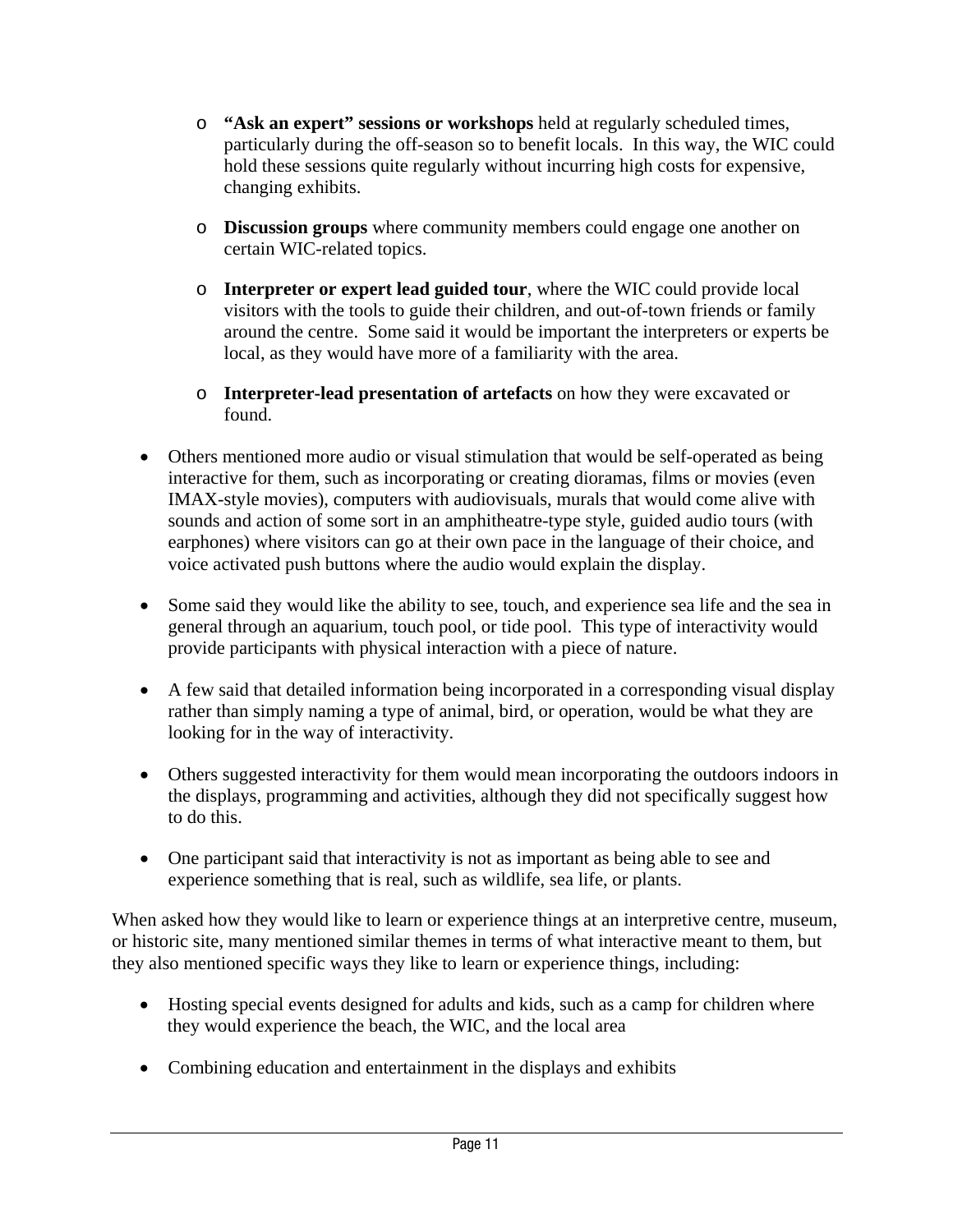- Reading panels and other information
- Distributing leaflets or maps of the area
- Seeing examples of wildlife from the park in the WIC (stuffed), so they can feel and see the texture and size of the animals

## **Role of interpretive centres**

When asked about the role of an interpretive centre, three main responses emerged. They believe an interpretive centre should:

- Educate
- Create interest in the local area
- Focus on the uniqueness of the area

Participants in general said an interpretive centre's main function is to educate visitors rather than just share information about the area (tourist or driving information), which they consider more as a the role of a visitor or information centre. Specifically, participants thought the WIC's role was to educate visitors about the local area and national park, history, flora and fauna, settlers and First Nations communities who first settled in the area and their present cultures and way of life, drivers of the economy (forestry or logging, and fishing in this case), and natural landscape, environment (such as the sea, beach, and rainforest), and weather patterns. Others suggested educating visitors on the bigger picture of how the area, or the national park, fits in with the scope of the world, as well as "did you know" facts about the area, such as that Tofino is warmest and receives the most amount of precipitation then any other place in Canada.

A few participants cautioned against including too many topics about the local area in an interpretive centre so interpreters and displays are not spread thin or watered down, respectively, and perhaps only the most important themes should be included. Others suggested mitigating this problem by rotating exhibits based on theme and topic a few times per year, where the main displays and exhibits would remain, but a segment of the centre would change regularly.

When asked about the difference between a visitor centre and an interpretive centre, or if there is one, many participants suggested a visitor centre is designed specifically for tourists looking for maps, brochures, and commercial information on the area, such as accommodations, restaurants, driving directions, and things to do. An interpretive centre, on the other hand, provides more of a learning experience and education about the uniqueness of the area. Some said that while they would not expect visitor centre staff to answer all of their questions on the area (outside of commercial activities), they would expect this of interpretive centre staff, who would also rely on photography, pictures, displays and other things to showcase the area.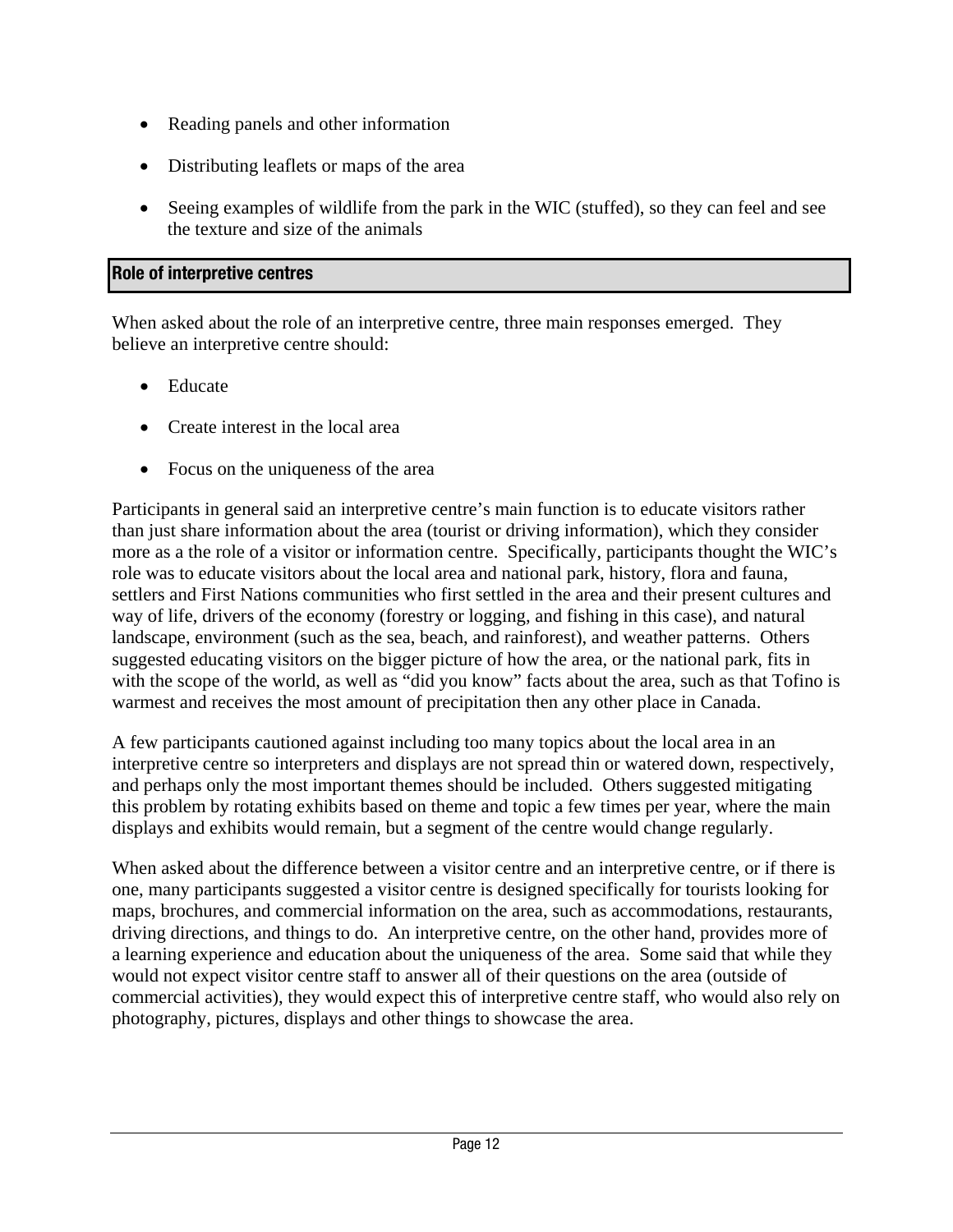# **Role of movie theatre and restaurant at interpretive and visitor centre**

We were interested in participants' patterns when visiting an interpretive or visitor centre, and whether they take in the movie, visit the restaurant, and enter and / or purchase something from the gift shop. Most indicated they do all these things regularly on their visit to an interpretive or visitor centre.

- A few participants did not think it is necessary for an interpretive or visitor centre to have a restaurant as that was not the main purpose of their visit, whereas others noted it depends on one's proximity to the centre and the length of time they plan on staying (such as over a meal time).
- Some described the movie in an interpretive or visitor centre as important as it is another tool for information dissemination.
- Participants provided several comments about the gift shop. Please see Part 5.

#### **Issues with the name "Wickaninnish Interpretive Centre"**

Without prompting or specific questioning on the topic, participants in each of the focus groups specifically discussed the name of the Wickaninnish Interpretive Centre as being somewhat problematic, in their view, for a variety of reasons:

• Most participants commented on the "interpretive centre" aspect of the name, describing it as sounding *heavy*, *scientific*, like *homework*, requires *learning a new language*, *not open to the public*, and *formal*. The term "interpretive centre" was meaningless to some participants, is not descriptive of what visitors might expect to find upon their visit, or they questioned whether the exhibits and displays were interpreted already or if it required visitors to interpret the information themselves (which is more like "work"). Please see the table below for participants' comments:

#### **Participants said…**

- *If you called it a natural history museum or something along those lines, then it would give people the idea that there is something here to educate and excite you about the natural life on the west coast and so on. This name [WIC] wasn't created by a marketing expert.*
- *[The name sounds] like maybe you can't go in. Something the NP does that we're not involved in. It doesn't sound open to the public.*
- *The interpretive centre part of it is also ponderous, it doesn't sound fun, and these days there are much more lively names attached to museums and places like this and with creatively you could come up with a more attractive name that would bring people in.*
- *I agree, the name doesn't really draw [you in], if I hadn't known somebody who was coming here I would never had driven down this road other than to come to the beach. The "interpretive centre" doesn't sound very exciting to me.*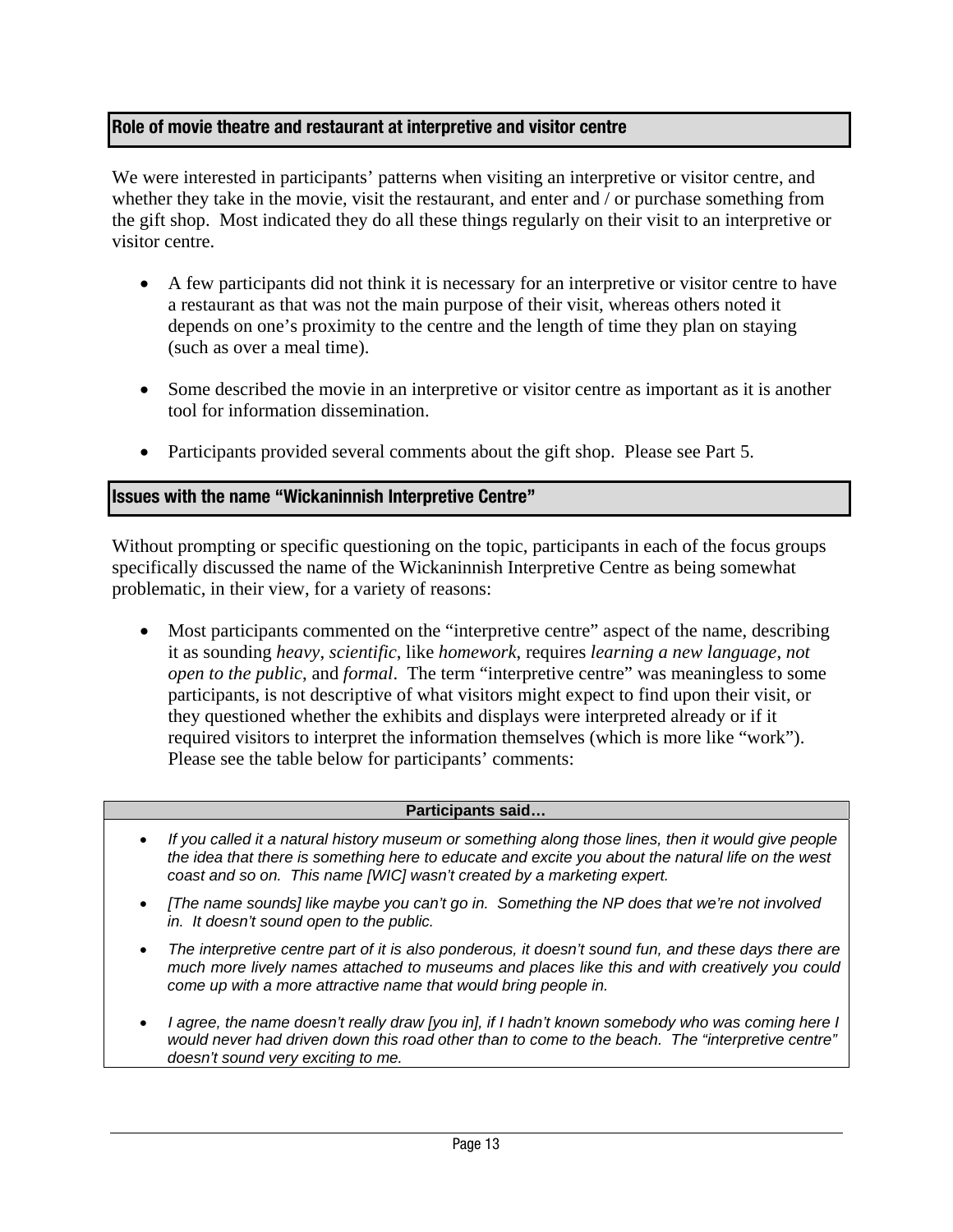- A number of suggestions emerged, but primarily, participants said the name must be descriptive of what the centre includes and should capture the inside and outside, as well as the culture and history of the area, which is difficult in one name. These suggestions included *museum*, or specifically a *nature* or *natural history museum*, or a *visitor*, *information, heritage, nature interpretive*, or *local interpretive centre*.
- Some participants described the confusion in the community over the "Wickaninnish" name because there are many buildings, organizations, and landmarks in the area with this name, as well as the fact the centre did not receive permission to use the name from the Nuu-chah-nulth First Nations community, which, as mentioned earlier, is the name of one of this community's local chiefs. Some participants said the "Wickaninnish" name is especially confusing to tourists, although to residents as well, as according to some participants, "*the WIC means different things to different people who live in Ucluelet versus those who live in Tofino. Those from Ucluelet think of the restaurant attached to this interpretive centre, and those in Tofino think of the Wickaninnish Inn.*"
- A few participants liked the name and described it as being beautiful and reflective of the area and national park.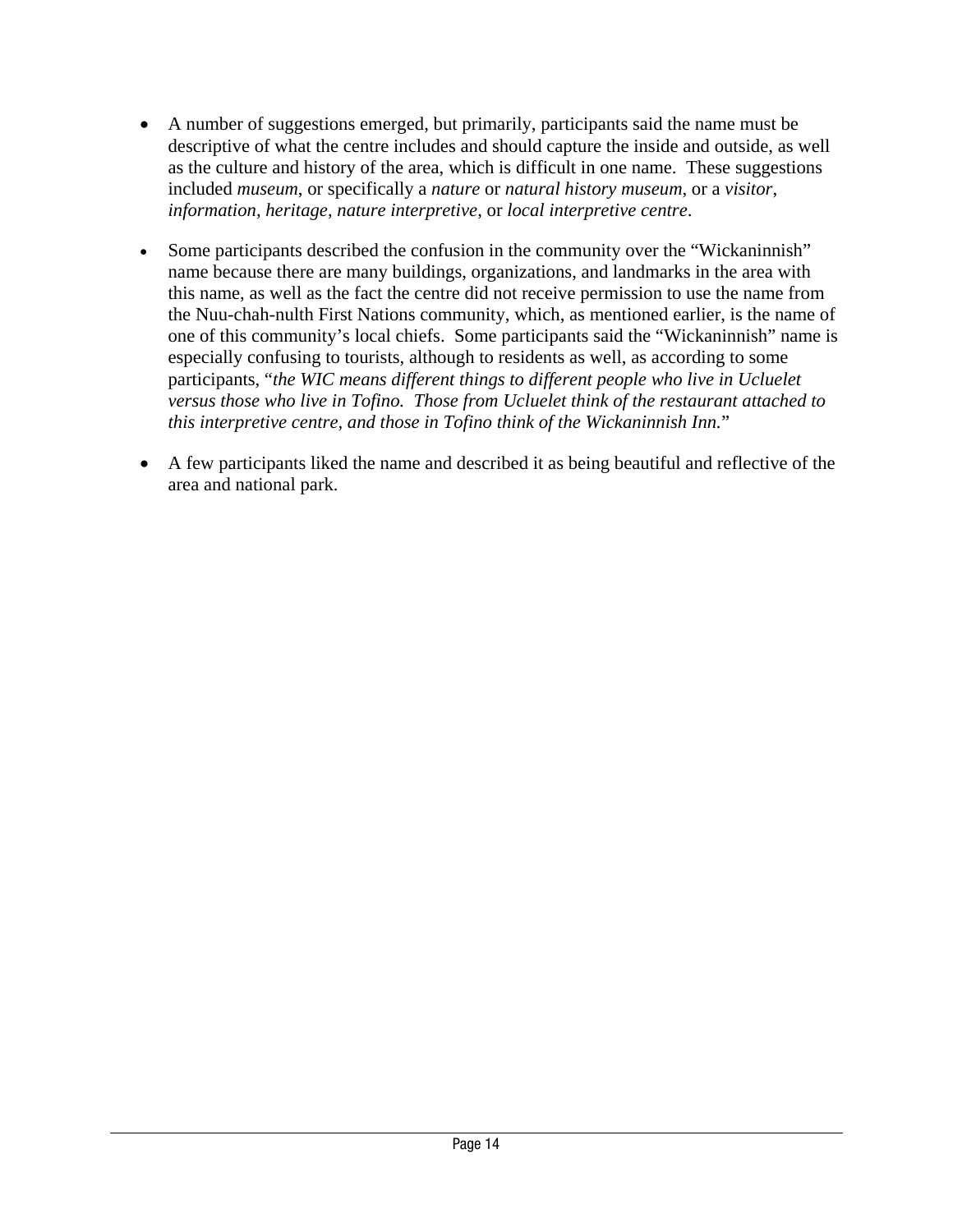# <span id="page-20-0"></span>**Part 4: Views and recommendations on WIC exhibits and displays**

#### **Things participants liked / disliked / found memorable at the WIC**

Participants walked around the WIC for about 15 minutes partway through the group to refresh their memories on the exhibits and displays before commenting on what they liked, disliked, and found memorable. This was especially helpful for those who had never visited or whose last visit was many years ago.

- When asked what they found to be most memorable about the WIC, participants mentioned items such as the large canoe, mural featuring the sea life, the whale skull and bones (hands-on activity), the tent on the second floor, and the display of Parks Canada national parks and historic sites around the country, most likely as all of these items are very visual and somewhat unique to the WIC.
- Interestingly, although not surprising, many of the things they liked and found memorable they also disliked or provided suggestions for improvements. Please see the table on the next page for what they liked and disliked about the WIC as well as reasons or specifics for their opinions. $<sup>4</sup>$  $<sup>4</sup>$  $<sup>4</sup>$  In some cases,</sup> participants provided specific reasons for why they liked or disliked certain aspects of the WIC, while in other cases they did not elaborate on their opinions.

 $\overline{a}$ 





<sup>4</sup> The check mark in the respective boxes in the table on the next page denotes the fact that participants mentioned this item as something they liked or disliked. In some cases, there is no check mark but a comment, in which case means that participants did not necessarily say they liked or disliked the item, but they provided a specific comment or suggestion about that item. As already mentioned, some participants mentioned they both liked and disliked the same thing, or provided suggestions for improvement. Many of these items will be further discussed in the section on recommendations for changes / improvements to the WIC.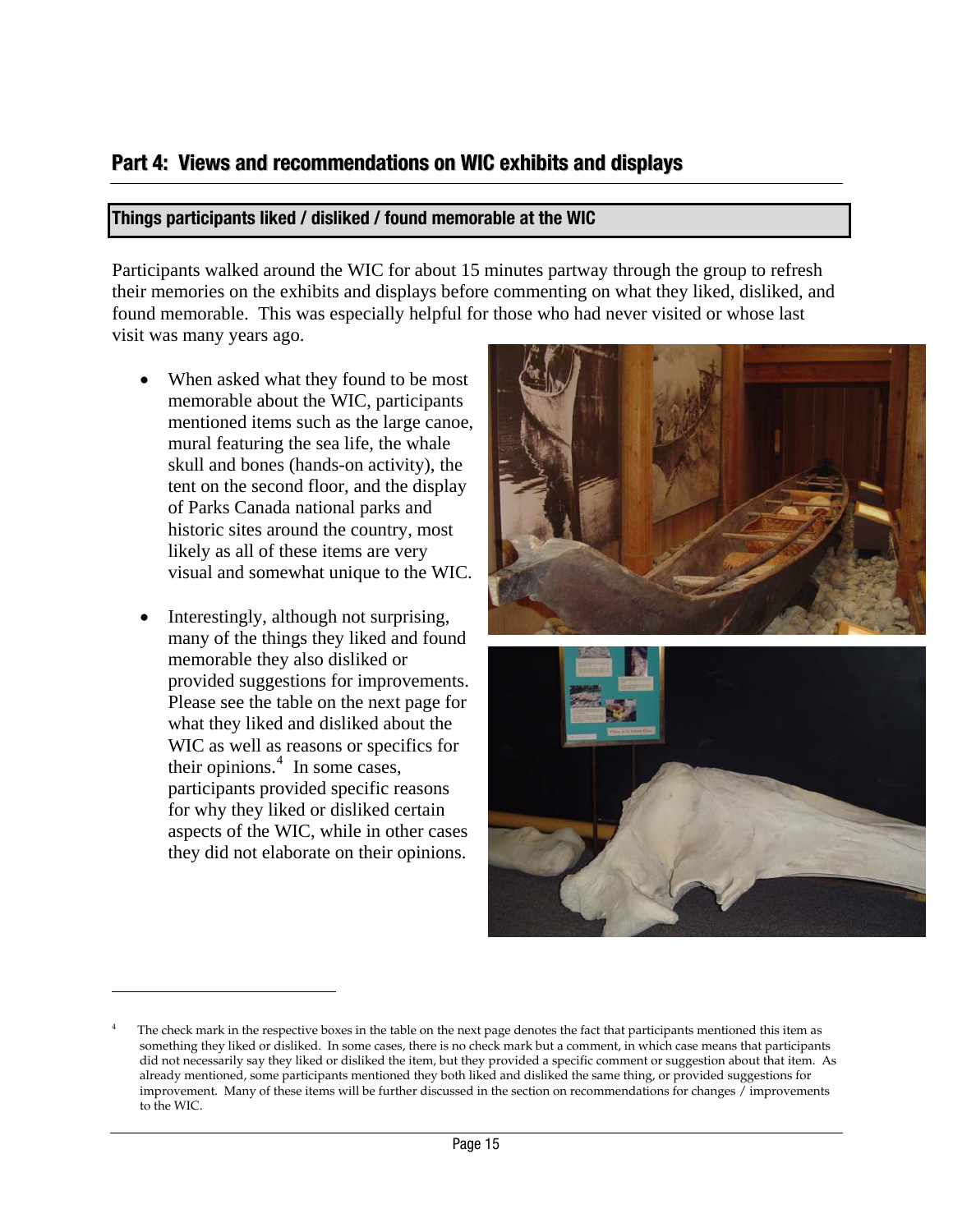| What participants liked / disliked about the WIC                                                                                        |                                                                                                                                                                                                         |                                                                                                                                                                                                                                                                                                                                                                                                                                                                                                                                                                                                                                                                                                                                                                                                                                                                                                                                                                                                                                                                                                                                                                                                                                                                                                  |  |  |
|-----------------------------------------------------------------------------------------------------------------------------------------|---------------------------------------------------------------------------------------------------------------------------------------------------------------------------------------------------------|--------------------------------------------------------------------------------------------------------------------------------------------------------------------------------------------------------------------------------------------------------------------------------------------------------------------------------------------------------------------------------------------------------------------------------------------------------------------------------------------------------------------------------------------------------------------------------------------------------------------------------------------------------------------------------------------------------------------------------------------------------------------------------------------------------------------------------------------------------------------------------------------------------------------------------------------------------------------------------------------------------------------------------------------------------------------------------------------------------------------------------------------------------------------------------------------------------------------------------------------------------------------------------------------------|--|--|
| Theme / item                                                                                                                            | Liked - reasons                                                                                                                                                                                         | Disliked / suggestions - reasons                                                                                                                                                                                                                                                                                                                                                                                                                                                                                                                                                                                                                                                                                                                                                                                                                                                                                                                                                                                                                                                                                                                                                                                                                                                                 |  |  |
| Stuffed birds / animals<br>displays / what can be<br>found on the beach                                                                 | $\sqrt{ }$                                                                                                                                                                                              | $\sqrt{}$<br>- Stuffed animals and birds are not well kept and described as<br>dusty, old, and poorly designed. According to a participant, "I<br>don't like the stuffed animals eitherI remember the very dead<br>dusty seagull, and I think that is why I stopped coming here. I<br>couldn't stand the dead seagull, and there were lots of seagulls<br>alive outside and there was a dead one in here. I guess it is<br>acceptable if it is done really well by a good taxidermist by<br>presenting a species that is rare or endangered."<br>- Suggested all animals and birds are real and not replicas (or<br>mention the animal / bird is a replica). According to one<br>participant, ""having a proper specimen here toosure you can<br>have a replica skull, but if you want a sea bird, you want it to look<br>like a healthy seagull, not a scrawny thing that fishes guts out of<br>a boat."<br>- Complaint that animals / birds spread all over the WIC with no<br>continuity – some suggested to put the animals into sections as if<br>someone was walking along the beach or in the national park<br>- Suggested to include an explanation of the animals and birds<br>along with the displays to provide an educational component<br>(perhaps on migration and feeding habits) |  |  |
| <b>First Nations displays</b><br>(large canoe, rubbings<br>of the cave in the<br>theatre)<br>Topographic map<br>Artefacts / whale bones | $\sqrt{2}$<br>- "I think the native rubbings are pretty impressive. To know that<br>they existed around here and to see representations of them."<br>- Like life-size canoe<br>$\sqrt{2}$<br>$\sqrt{2}$ | $\sqrt{ }$<br>- Would like more information about the displays / exhibits, such<br>as the canoe<br>- Prefer bottom floor as there are more First Nations displays<br>- Does not show entire area<br>- Suggestion to have entire animal skeleton in the WIC rather                                                                                                                                                                                                                                                                                                                                                                                                                                                                                                                                                                                                                                                                                                                                                                                                                                                                                                                                                                                                                                |  |  |
| / baskets / harpoons                                                                                                                    | - Like how the bones are life-like / real / life-size rather than<br>simply showing a picture<br>- Ability to touch the bones / artefacts                                                               | than just some of the bones                                                                                                                                                                                                                                                                                                                                                                                                                                                                                                                                                                                                                                                                                                                                                                                                                                                                                                                                                                                                                                                                                                                                                                                                                                                                      |  |  |
| The building / view                                                                                                                     | $\sqrt{2}$                                                                                                                                                                                              |                                                                                                                                                                                                                                                                                                                                                                                                                                                                                                                                                                                                                                                                                                                                                                                                                                                                                                                                                                                                                                                                                                                                                                                                                                                                                                  |  |  |
| Panels / pictures /<br>photographs                                                                                                      | √<br>- Like the "did you know" facts                                                                                                                                                                    | $\sqrt{ }$<br>- Panels are too close together / blocking traffic / difficult to walk<br>around upstairs / makes it difficult to view displays "inside" of                                                                                                                                                                                                                                                                                                                                                                                                                                                                                                                                                                                                                                                                                                                                                                                                                                                                                                                                                                                                                                                                                                                                        |  |  |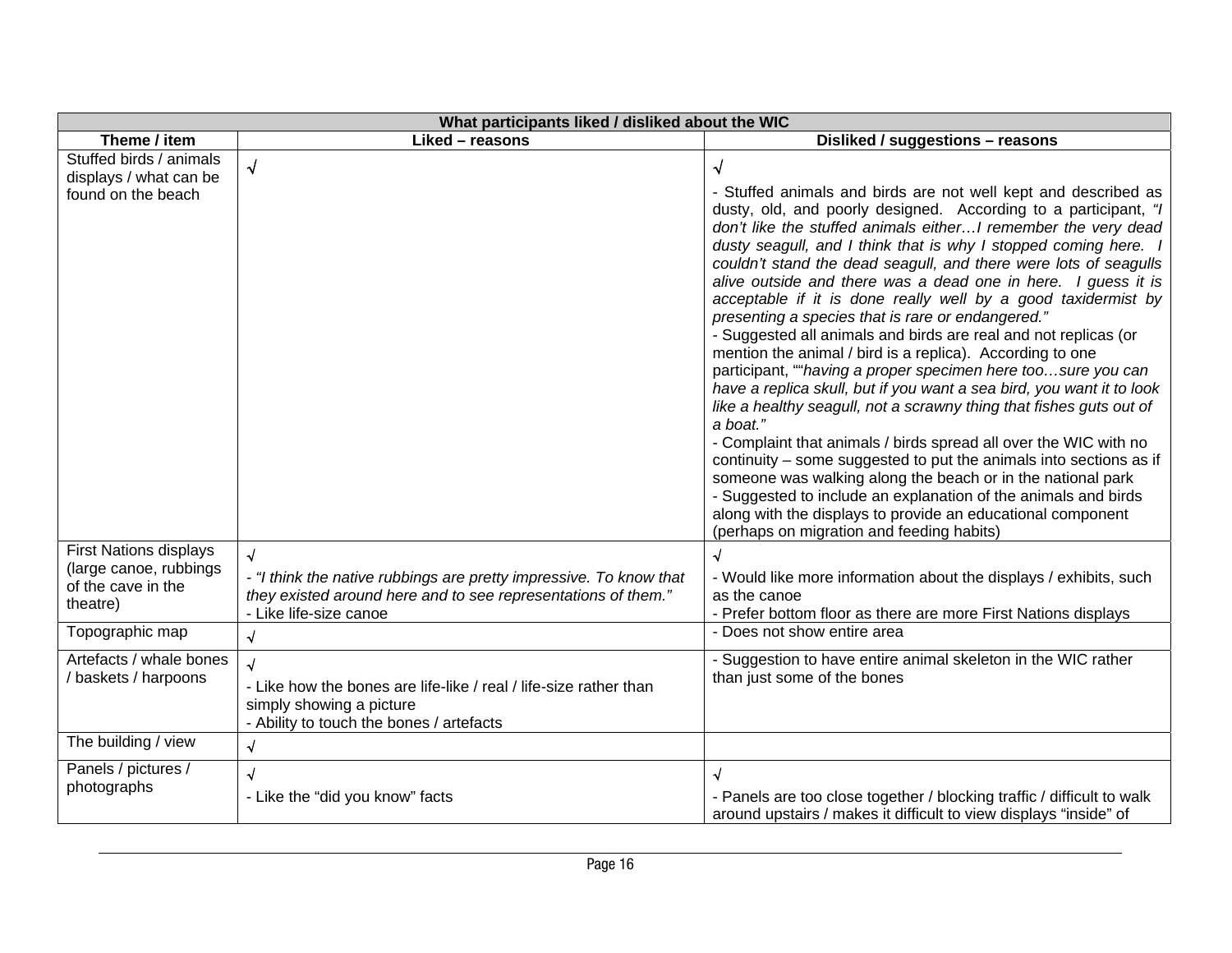|                                                                                                |                                                                                                                                                                                                                                                                                                                                                                                                                                            | panel displays / can't see from one end to the other / easy to lose<br>children or family members among the panels / hits you in the<br>head<br>- Prefer the main floor as a result<br>- Described as claustrophobic and even "creepy" the way the<br>panels move as you walk by / have to move them to pass by<br>- Some panels have too much text / information<br>- Some photos were described as not grabbing participants'<br>attention, looking all the same, not very attractive, or incomplete<br>and not showing the whole picture of the animal |
|------------------------------------------------------------------------------------------------|--------------------------------------------------------------------------------------------------------------------------------------------------------------------------------------------------------------------------------------------------------------------------------------------------------------------------------------------------------------------------------------------------------------------------------------------|-----------------------------------------------------------------------------------------------------------------------------------------------------------------------------------------------------------------------------------------------------------------------------------------------------------------------------------------------------------------------------------------------------------------------------------------------------------------------------------------------------------------------------------------------------------|
| Selection of books /<br>educational material in<br>the gift shop                               | $\sqrt{2}$                                                                                                                                                                                                                                                                                                                                                                                                                                 |                                                                                                                                                                                                                                                                                                                                                                                                                                                                                                                                                           |
| Kayaks                                                                                         | $\sqrt{2}$                                                                                                                                                                                                                                                                                                                                                                                                                                 |                                                                                                                                                                                                                                                                                                                                                                                                                                                                                                                                                           |
| Display / exhibit<br>showcasing historic<br>sites and national<br>parks elsewhere in<br>Canada | $\sqrt{ }$<br>- Like layout, seeing vastness of / where parks and sites are<br>across Canada                                                                                                                                                                                                                                                                                                                                               | √<br>- Pictures are old – would like something to entice visitors to<br>return to the WIC                                                                                                                                                                                                                                                                                                                                                                                                                                                                 |
| Hiking / walking trails<br>surrounding WIC                                                     | $\sqrt{ }$                                                                                                                                                                                                                                                                                                                                                                                                                                 |                                                                                                                                                                                                                                                                                                                                                                                                                                                                                                                                                           |
| <b>Murals</b>                                                                                  | $\overline{\mathcal{A}}$<br>- Likes the larger sea life mural as it showcases "how impressive<br>the building is and the beauty of the architecture. There is a<br>different scope. It's bigger than us, it relates to a theme that<br>we're just a small part of nature - we're not that big."<br>- Large mural features sea life that many may not have the<br>opportunity to see otherwise<br>- Described as showing or having movement |                                                                                                                                                                                                                                                                                                                                                                                                                                                                                                                                                           |
| Theatre / video clips /<br>archival footage                                                    | $\sqrt{2}$<br>- Like seeing footage and hearing information about the past                                                                                                                                                                                                                                                                                                                                                                 | $\overline{\mathsf{v}}$<br>- Recommend to change the films periodically to feature different<br>national parks / sites / themes / features of Canada                                                                                                                                                                                                                                                                                                                                                                                                      |
| Information board at<br>the front of the building                                              | $\sqrt{ }$<br>- Like information on tide heights and table, and local forecast                                                                                                                                                                                                                                                                                                                                                             |                                                                                                                                                                                                                                                                                                                                                                                                                                                                                                                                                           |
| Submarine                                                                                      |                                                                                                                                                                                                                                                                                                                                                                                                                                            |                                                                                                                                                                                                                                                                                                                                                                                                                                                                                                                                                           |
|                                                                                                | - A few would like the submarine display to return (interactive)                                                                                                                                                                                                                                                                                                                                                                           |                                                                                                                                                                                                                                                                                                                                                                                                                                                                                                                                                           |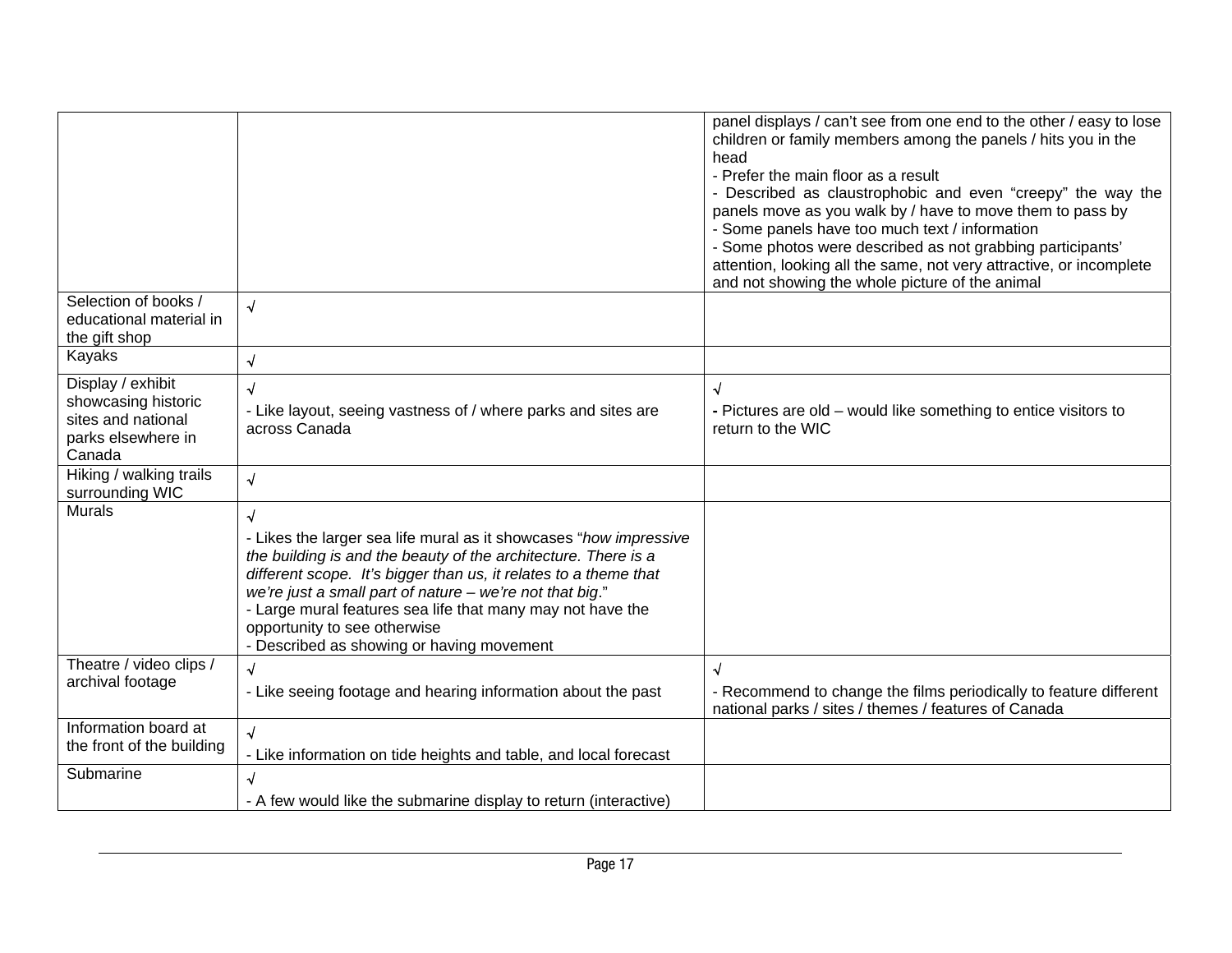#### **Main message or theme of the WIC**

We also asked participants to describe the main message, theme, or what the centre as a whole is about, as well as what interpretive themes or message should be included in the WIC, and what makes Pacific Rim National Park Reserve special.

- Participants described the main message as being one about the ocean, First Nations culture, the environment or nature, and wildlife. Some said that these themes could be better described or detailed in the information panels, which would make the centre more interesting. These messages were found to be appropriate to the WIC.
- However, most participants described the WIC as having no main message or theme at all, lacking in a central vision or aim, being a "*hodgepodge*," "a *bit jumbled*," "*helter skelter*," a collection of things with no connection or "*just to fill up space*," or not matching in theme with outside the WIC (the beaches in particular). These participants agreed that it is important for the WIC to have a central theme or focus. According to participants:
	- o "*You walk around here, but it's just a collection of things someone happened to have. It's not there for a purpose really, you don't get a sense of why you've come here…you've just come to see what people have donated*."
	- o *"It's a grab bag, it's almost like rejects from other places have just been thrown in here. There is no pattern really. There is nothing to lead you through it, it's a hodgepodge."*





o "*If you drive right up to this centre and come right in, you will not get the same message if you walk along the beach…If your goal is to come here, after you experience a bit of the ocean, the sounds, the birds, and the beach, the message*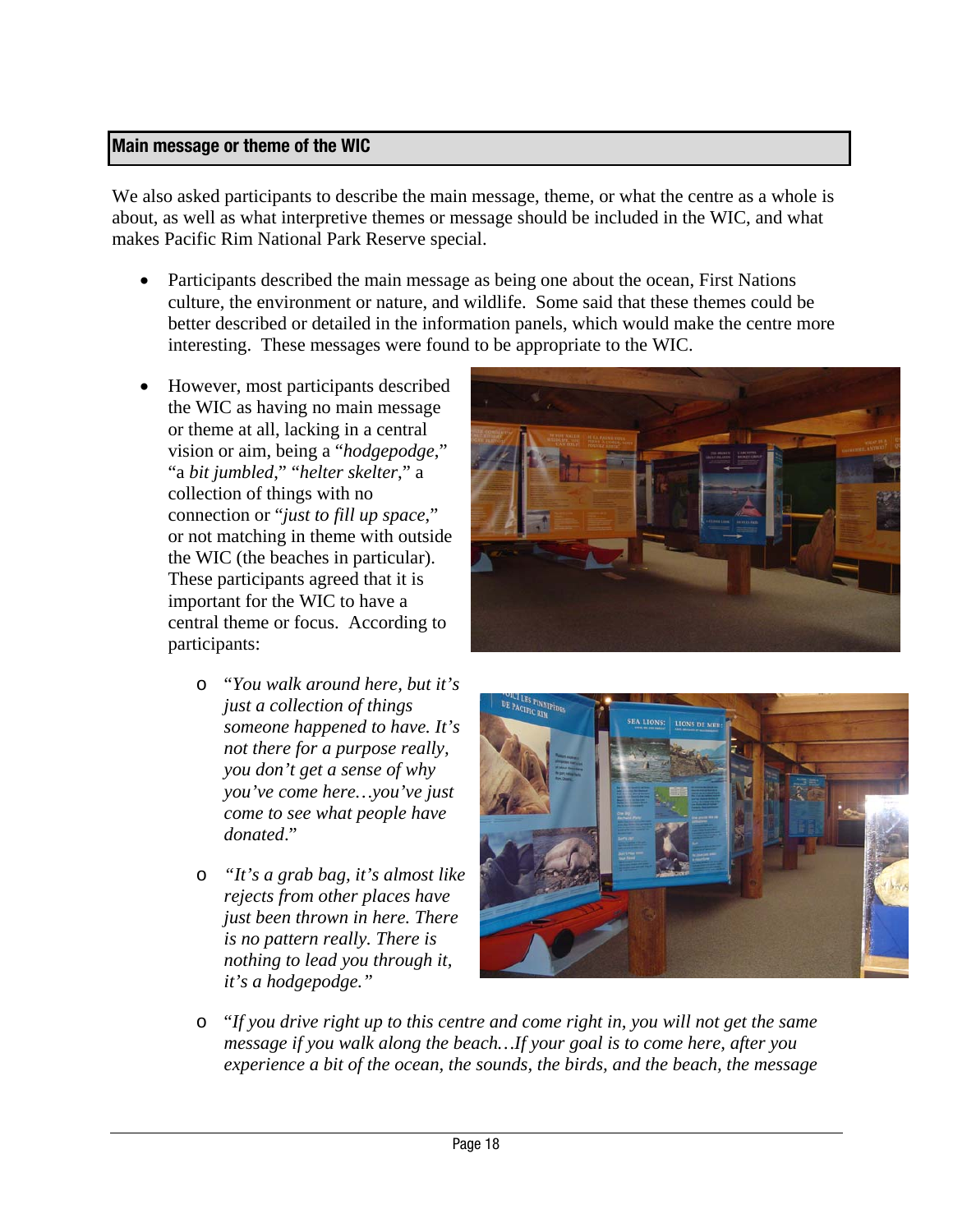*will be totally different than if you get out of your car and come look [at the WIC]."* 

In terms of suggestions for themes or messages, participants mentioned the following (some of which are currently included in the WIC):

- The fact that the park is a protected biosphere, and what that means in general and to the community or area
- A chronological path over time, beginning with First Nations culture dating back many years, and then progress to now and then of life and the economy of Ucluelet and Tofino (transformation from fishing and forestry economy to a tourism-based economy)
- The themes or messages are consistent within each area of the building (include a bird area, First Nations area, changes over time with Ucluelet and Tofino, etc., in their own areas rather than scattered throughout the WIC)
- Visitor environmental stewardship, including educating visitors on picking up litter, preserving water, what they can do at home, how their behaviour can affect the pollution in the ocean, and what items should not be brought to the beach (such as plastic and Styrofoam, etc.)
- How the national park reserve is designated to protect this area
- An emphasis on more environmentally friendly practices, such as recycling bins around the WIC
- Nature
- A nautical theme
- The connection between humans and nature and how they interact rather than separating the two by floor
- Wildlife land and deep sea

Others suggested that there be more display cases and more explanation of the displays and exhibits rather than just a picture, panel, photography, or replica ("stuffed" bird or animal) to provide visitors with as much information as possible rather than, as mentioned earlier, giving the impression of a collection of things with no connection or just taking up space. A few others suggested three-dimensional displays or panels that visitors could touch rather than what is currently in the WIC, or pamphlets / materials that visitors could take.

We also asked participants about the ease of getting around the WIC and whether there was enough signage to direct them through the building.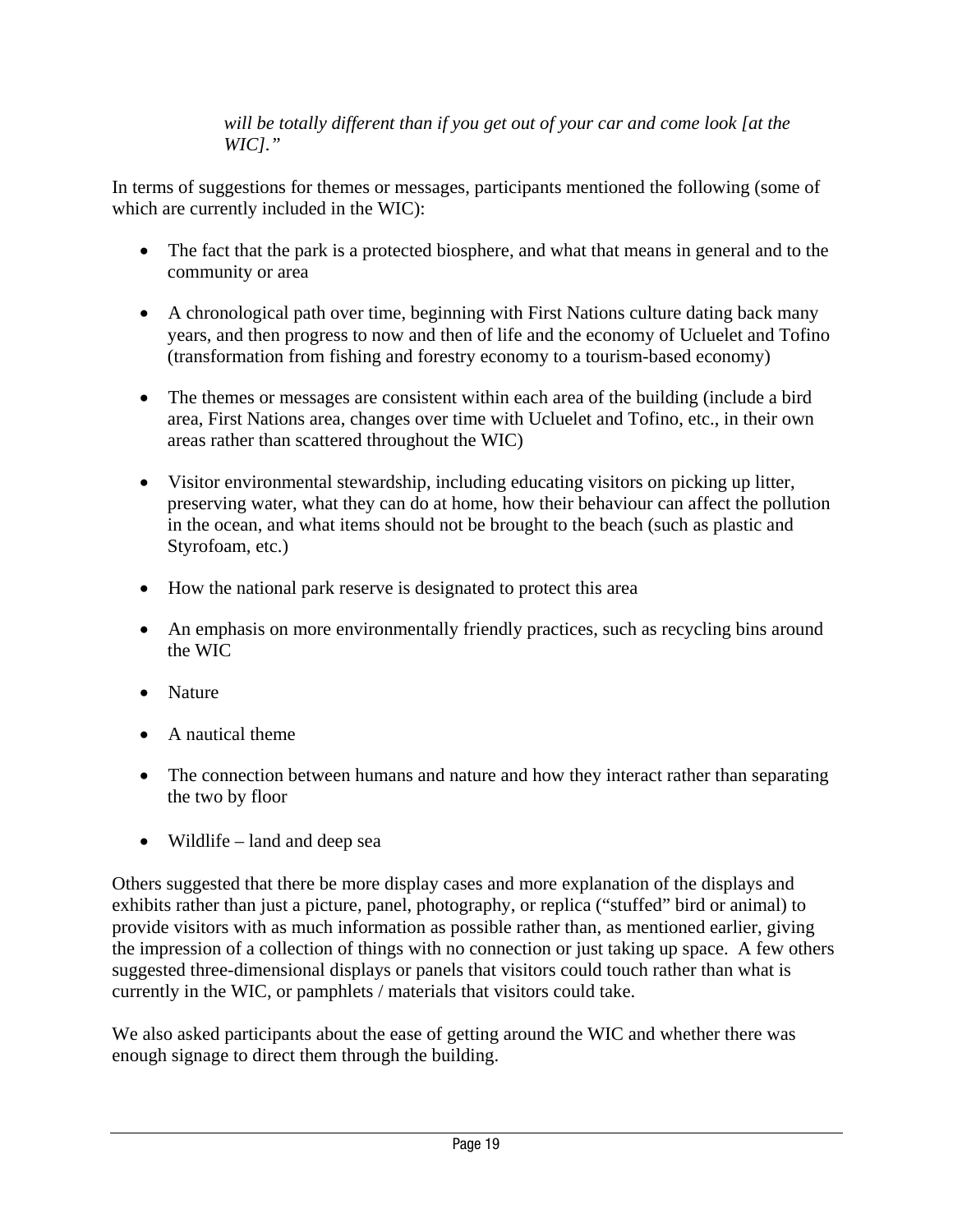- Many said there is a lack of flow and direction within the centre and that they would get lost or were unsure in which direction to travel to next. For example, a few said when they first entered the building, they were unaware there were exhibits and displays upstairs, or in which direction would take visitors upstairs.
- Many said that in their opinion, the second floor hanging panels was the cause of the lack of direction or flow in the building. One participant described feeling like he/she was in an office with cubicles with no flow, or that the panels stop or block traffic flow.

# **Components of the visitor centre**

#### **Murals:**

Both unaided and aided, participants provided many comments about the murals. When asked what they liked, disliked and found memorable about the current visitor centre, many said they liked the murals, although had suggestions. It is important to note that most participants referred to the large underwater view mural rather than the smaller one in the gift shop area as some participants said they did not notice the smaller mural.

We also asked participants specifically



how important it is to maintain the 20 by 80 foot painted whale mural and whether it is important

or appropriate to include a deep sea theme in the visitor centre.

• Many participants liked the mural and suggested to keep it rather than replacing all or part of it with a window. One participant described the large mural as "*a good focal point*" for the entire visitor centre. In particular, many liked the size of the mural (the whale specifically), and how the mural showcases the rich marine life of Pacific Rim National Park Reserve.



Further, we asked their views on removing the mural or a portion of it, and then adding a window looking onto the beach in this space.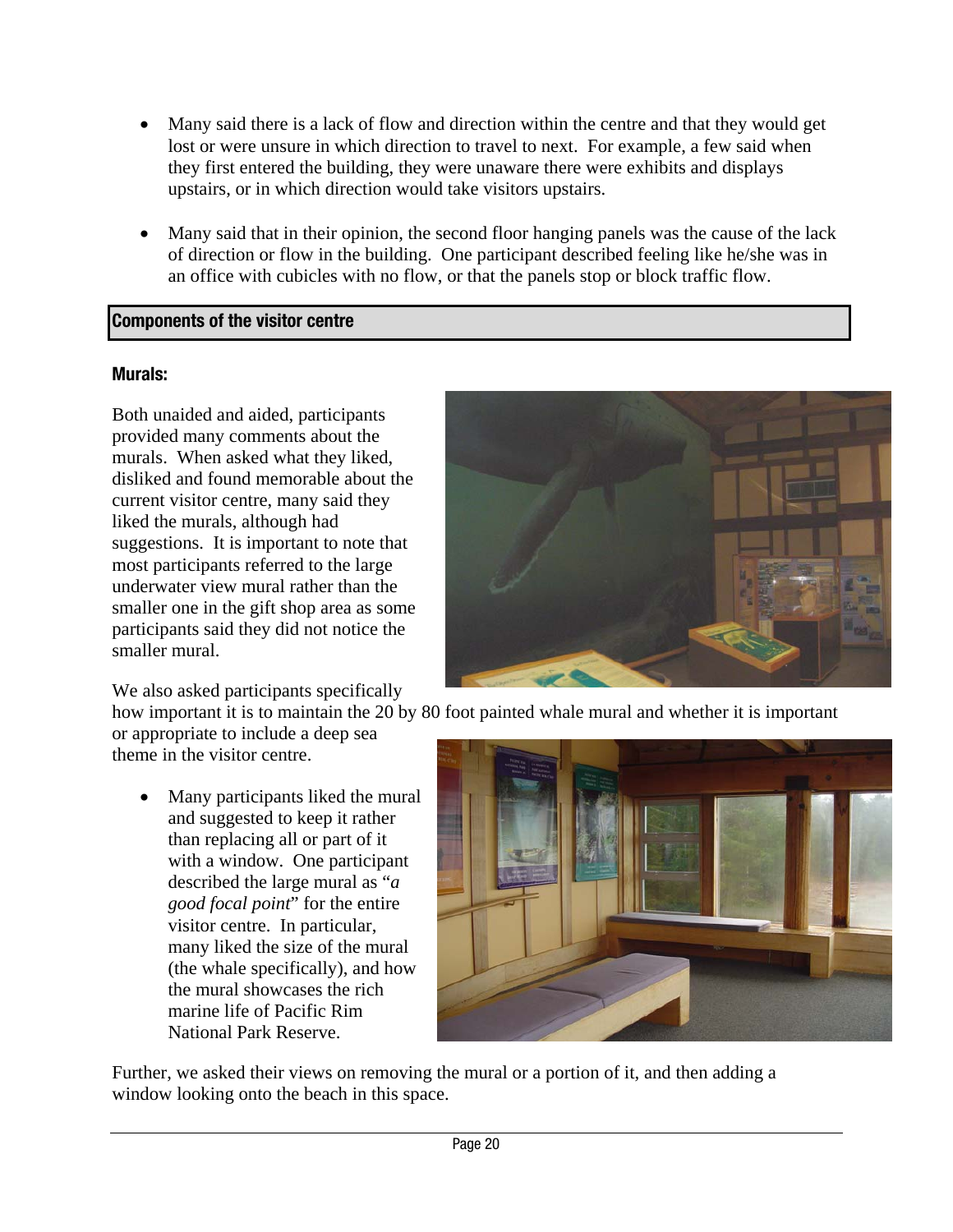- Some liked the idea of somehow incorporating a small window, such as a skylight or narrow window above the mural or on the sides to allow more natural light into the building.
- Others said it was unnecessary to add any more windows looking onto the beach or forest area beyond the windows in the solarium area on the second floor. Some thought adding a window would provide visitors with the identical view as the solarium and would not add value to visitors' experience. According to another participant, "*you can walk outside and see exactly what you have been looking at. What is the point*?"
- A few others said an added window might distract from the exhibits and displays inside.
- While some said they found the mural too dark and suggested better lighting in the area or lightening the mural itself, a few said to leave it as dark as it is in the area as it is realistic to the darkness in the deep sea.
- Others said from a practical standpoint, windows of that size are hard to keep clean, particularly near the salt water on a beach, would be very costly to add, and there may be a loss of space for other exhibits and artefacts as a result of this addition.

Participants provided several suggestions to improve the mural, including:

- **Add sights and sounds (in particular whale sounds), make the mural more interactive, hands on, "***come alive***," or amphitheatre in style:** such as a 3D, plasma screen, diorama, or movie presentation of sea creatures swimming, First Nations people fishing and speaking in their native language showing whaling practices, and shipwrecks in the area. A few suggested adding headphones where visitors could hear the sounds of and information about the sea creatures in the mural on their own rather than everyone in the visitor centre at the same time (a less intrusive approach). A few participants noted that the current mural's "don't touch" signs blocks visitor access to the area. Others mentioned the whalebones in the area should be in one central area rather than scattered along the mural area (and suggested to possibly hang the artefacts to free up floor space). A few suggested curving the mural for more visual appeal.
- **Provide better lighting in the area or in the mural itself**: some suggested to add color lighting that would change or suggested altering the lighting based on time of year or weather patterns (and show how this affects the sea creatures), perhaps on a time sequence, to add more visual interest and appeal
- **Add more information or photographs:** of scuba diving in the area, and about the sea creatures in the mural, such as whether the mural is showing their true size, how the sea creatures ended up in Pacific Rim and are they native to the area, how the creatures were identified or first discovered, whether a fishing boat in the area had caught these types of creatures, and their prey and predators. A few suggested that information on shipwrecks (if shown in the mural) could also be added to this area.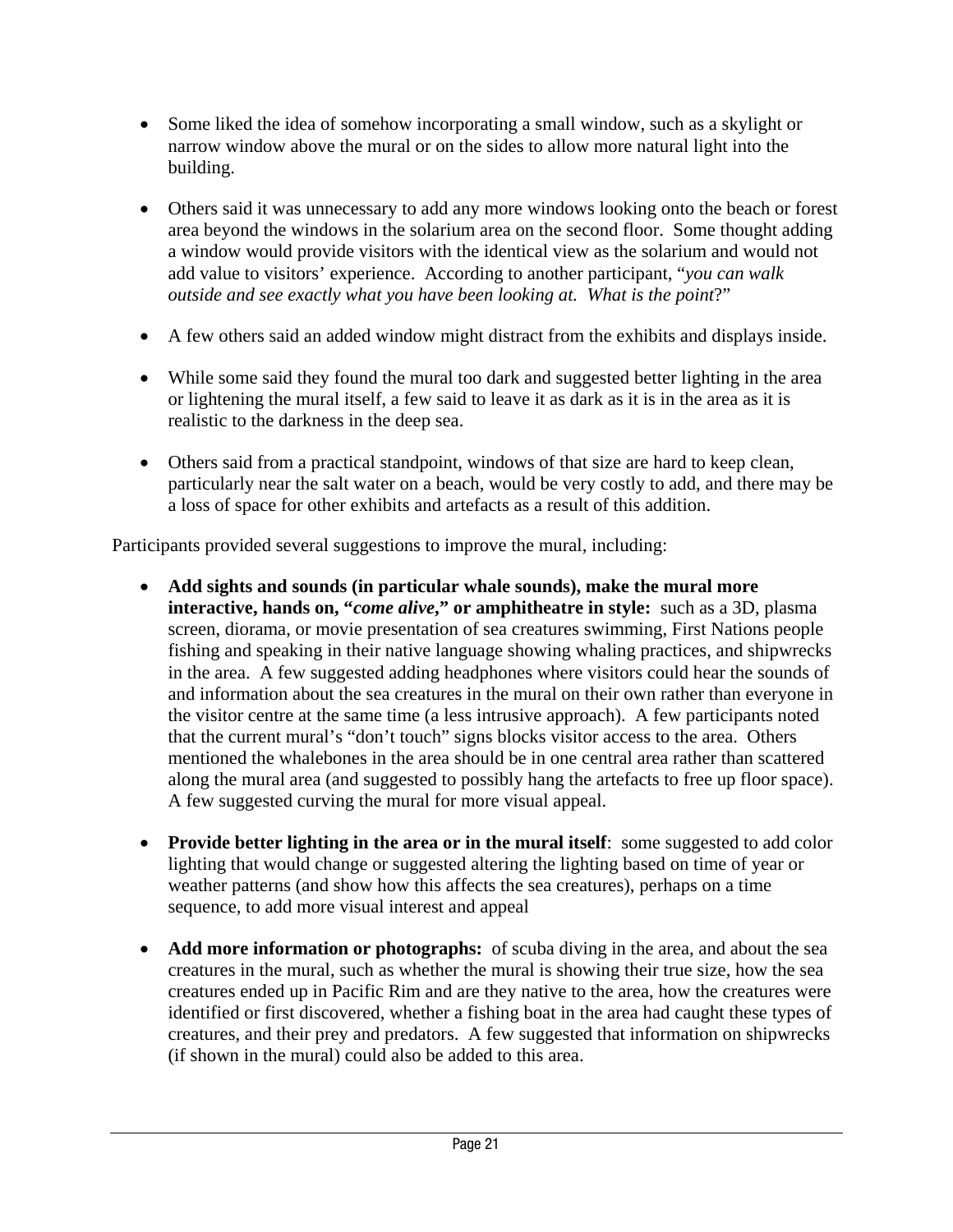• **Allow for some flexibility for change:** such as changing the artefacts or objects in the area or hanging from the ceiling, as the mural itself would be permanent. A few described the mural as being "*passive*" or "*fake*."

# **Aquariums and touch tanks:**

Many participants suggested introducing an aquarium or touch tank in the WIC. Some suggested showcasing the deep-sea creatures in the area more realistically by adding an aquarium or touch tank rather than incorporating this concept in the mural.

Most participants liked the idea of either an aquarium or touch tank in the WIC as it was described as being interactive and the best way to get a sense of marine life, especially for those who have no other way of experiencing it. Some said that it would continue to encourage visitors to come to the WIC and it would be a good "*hook*."

Some expressed concern about having marine life held in captivity or simply did not like this approach. A few suggested to change the marine life that was in the tank or aquarium periodically, either for a change in the exhibit or to minimize the overall impacts on the sea creatures. A few also mentioned that by having any large quantities of water in the WIC may cause the centre to be damp or moldy (and smell as a result), and stressed the importance of good air and water filtration systems. Others noted other practical elements, such as high cost and maintenance in terms of cleaning the tanks, and feeding and caring for the sea creatures.

Overall, having either an aquarium or touch tank would be a powerful exhibit that would most likely continue to attract visitors, provide the interactivity at the WIC that some participants suggest is missing, and would serve as an excellent educational tool for all ages, particularly children. A touch tank allows for that further step of interactivity compared to an aquarium as they like the ability to touch marine life they would not normally have the chance to touch. Some said incorporating either an aquarium or touch tank would make their WIC visit more memorable.

# **Overview of displays and exhibits:**

As noted in the section on what participants liked, disliked, and found memorable about the WIC, in general, participants described the exhibits or displays as being static, not very exciting, not well kept up, passive, old, and not captivating to bring visitors back to the centre. Many suggested the displays be more dynamic, descriptive and provide more information on what they represent or showcase, and use audiovisual



technology to its maximum capability (without becoming too high tech).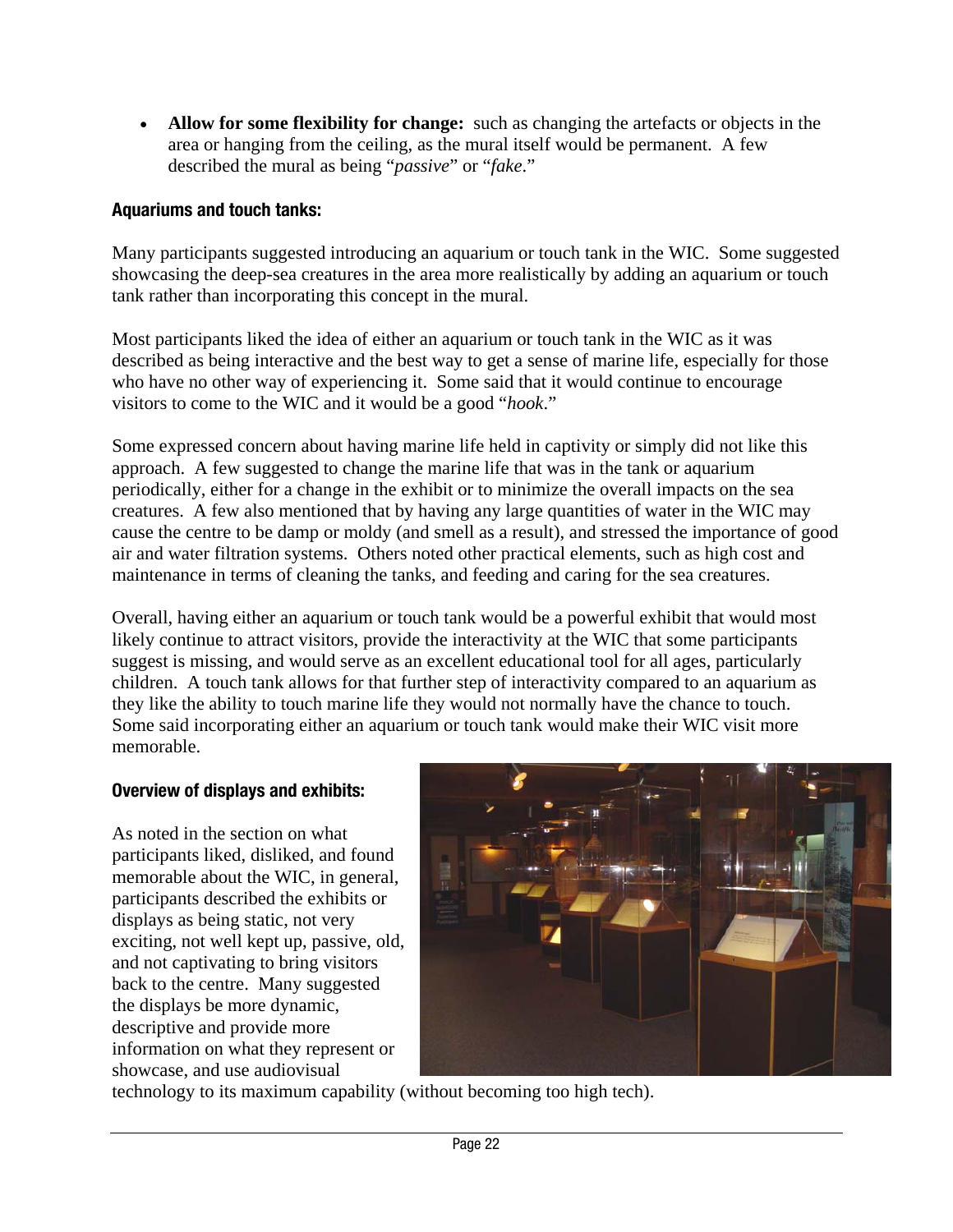# **Incorporating more high tech exhibits and displays:**

We asked participants' views on the use of technology in a national park interpretive centre, incorporating high tech components at the WIC, and in particular the concept of creating pod casts of First Nations, songs, dances, etc., for visitors (especially youth) to download on their IPods and cell phones while at the WIC.

- Participants said using high tech at national park visitor or interpretive centres is appropriate. They suggested it would be more stimulating, interactive, hands on, "*with the times*," entertaining, and dynamic then what is currently being offered at the WIC so to engage visitors rather than relying on passive or static displays or panels (particularly applicable to younger visitors). In this way, visitors will learn and retain more of in the information by participating, watching, or listening to messages or sounds of the park. According to one participant, "*any useful technology [should be used]. Why stick with something obsolete*?"
- In terms of the examples of high tech exhibits or displays that could be incorporated, participants provided the following suggestions:
	- o Touch buttons that would provide audio or audiovisual information on various subjects as this is more entertaining and interactive than a panel
	- o Sounds (particularly of whales and birds), as participants thought this could be easily and inexpensively incorporated using DVDs or other similar technology
	- o Weather and tidal wave patterns (including storms and tsunami warnings) this could involve large computer screens / stations with high speed Internet connections to various weather sites, satellite imagery, and wave / tidal machines, monitors, or webcams where visitors could listen or watch the waves outside and various sea creatures in the vicinity
- However, some cautioned on maintaining a balance between high tech exhibits and featuring the natural aspects of the park.

When asked about the IPod technology concept of being able to download First Nations dances and songs while at the WIC:

- Many participants liked this concept as it would showcase the local communities in an authentic way, and provide more First Nations content at the centre. Others noted this concept would be a practical use of space at the WIC rather than brochures or exhibits, although a few questioned why the downloading had to be down at the centre and could not be down online using the park's website. A few suggested expanding this technology to include being able to download other local sites about and photographs of the WIC.
- Some participants had reservations about this concept, stating that many youth do not listen to First Nations music or would not be interested in listening to it after having left the WIC, or that it would lose its charm and uniqueness if able to listen or watch First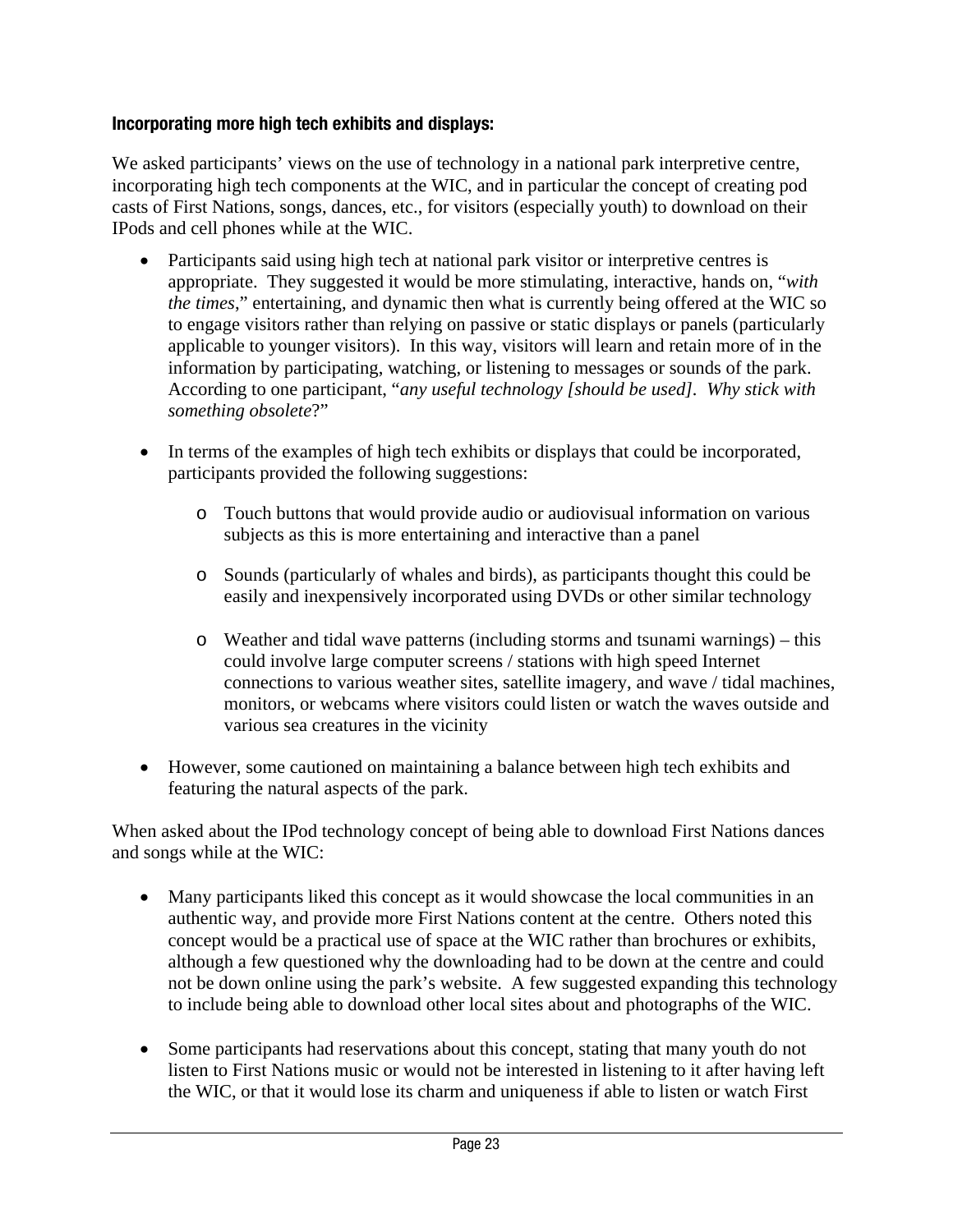Nations music and dances while at home and not at the WIC. One participant suggested playing First Nations music or show dancing (either live or in video format) at the WIC in the First Nations exhibit area rather than the downloading option. Another participant emphasized how it would be important for visitors to make a connection with the music with the help of Parks Canada interpreters while at the WIC so visitors would continue to listen to it after their visit. A few also noted the importance of working in collaboration with the First Nations communities on this initiative to present their music and dances authentically and accurately as their songs and dances have significant meaning.

# **Recommendations for events, exhibits, displays and stories at the WIC that would encourage visitors to return to the WIC:**

When asked what events visitors have come to the WIC in the past, as well as their recommendations on what would encourage them to visit the WIC (again or for the first time), a number of themes emerged:

- **Add more First Nations cultural events, teachings, or displays**: Some suggested incorporating elders or First Nations people in general into the interpretive programming where, dressed in native costume, they could speak their native language, tell their stories about the area, appreciation and importance of nature, teach or demonstrate skills such as basket weaving, beadwork, crafts, artistry, or native languages, have dancing and powwow demonstrations (with visitor participation), or show artefacts. Participants would generally like to see a physical presence of the First Nations community at the WIC in these exhibitions. This approach would make the presentation of artefacts, for example, "*move lively*," according to one participant, as well as assure that First Nations people are telling their own stories in their own words. They would also like a greater emphasis on First Nations artefacts, photos, and displays in the WIC and more information on these artefacts. Participants are specifically interested in learning about First Nations history and how they lived off the land centuries ago compared to present day, as well as their beliefs, spiritual connection with local flora and fauna, respect for or role of animals in their culture, and food and clothing (what it is made out of and what it feels like). Some also mentioned wanting more information on the cultural exchange of resources and methods between First Nations groups and Europeans.
- **Tell more of a local history story / uniqueness of the area (what makes PRNPR special)**: Some suggested to achieve more of a balance in telling the history of both local First Nations AND non-First Nations groups in the area, including early settlers and immigrants to the area such as the Japanese community. Many focused on nautical, marine, and fishing themes and history in the area, including types of fish caught in the area, fishing practices, information and maps of shipwrecks from the 1800s (including the number of people who died and the affects of the storms), lighthouses found in the area, plant and deep sea life, and ocean weather systems, such as wave height, size, shape, and duration shown graphically, emphasizing the dangers of this coast. Others noted wanting to know information about specific economic activities in the area and changes over time, including logging, whaling, and mining industries. Some said they would prefer the WIC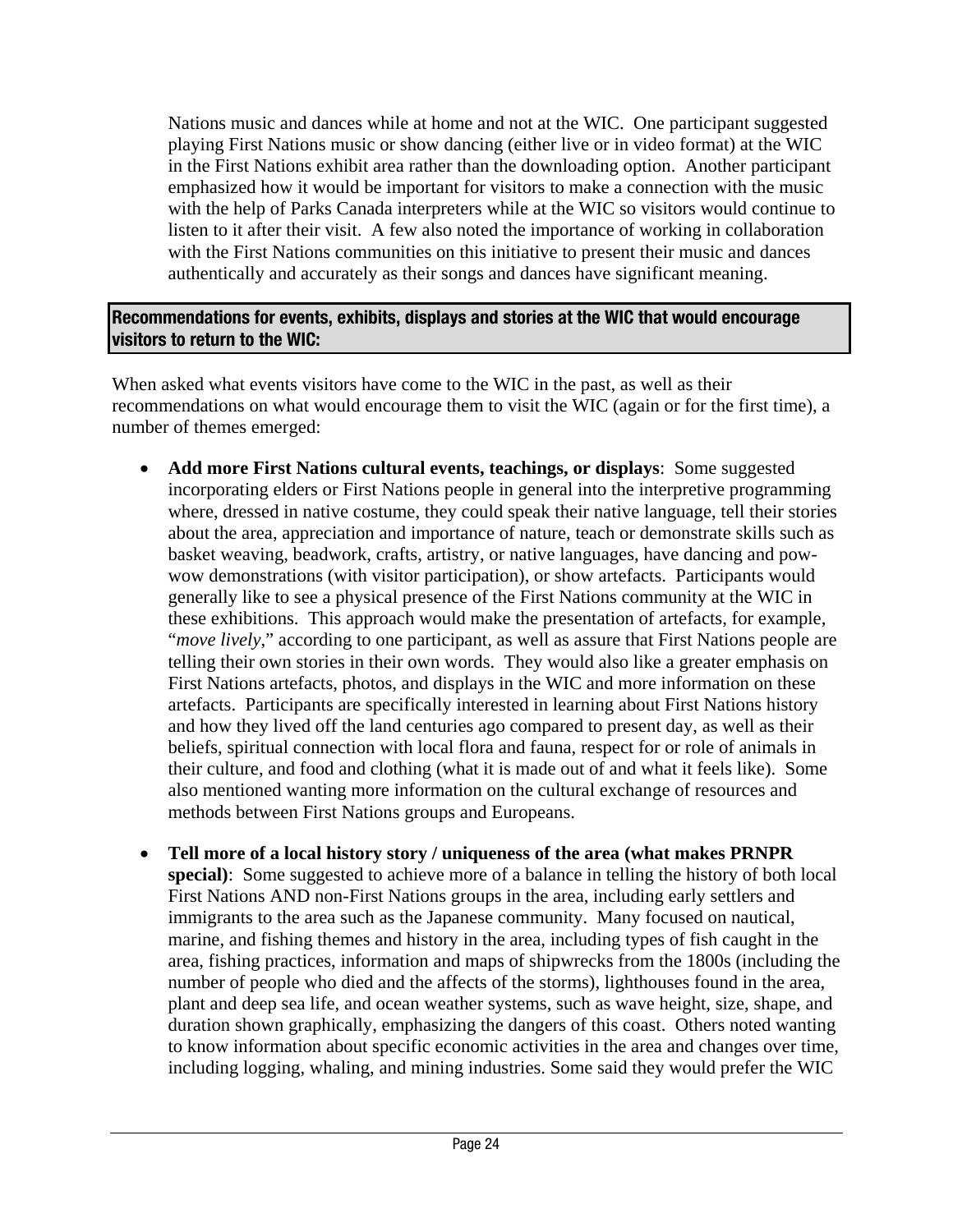to emphasize more on the history and changes to the area across time rather than plant and deep-sea life, as well as environmental stewardship. According to participants:

- o *"I want people to come away knowing how special this area is that we're really on the brink of big changes in this planet, and that it's not just come here and see little otters and eagles and I feel better now. I want them to love that it's here but be motivated to do something to protect the area."*
- o *"I think it is important that you see something unique here that you have never seen anywhere in your life. [What is currently in the WIC] is not unique. The plastic kayaks, you can see them in any sporting goods store."*
- **Design more interactive, multi-sensory, not static, and dynamic displays and exhibits**, and incorporate more activity and direct visitor participation. Specifically, participants suggested many high tech exhibits, although some mentioned personal interpretation approaches, including:
	- o Touch buttons or screens with sounds, information, voices and stories
	- o Headphones with more in-depth explanation that could be used as a self-guided tour
	- o Puppet show
	- o Story telling
	- o Dressing up in costume
	- o Short live theatre presentations
	- o Webcams of live animals or sea life in the park
	- o Arial view or helicopter tour of the park on a large screen
	- o Audiovisual or amphitheatre-style presentations (plasma screens)
	- o Interactive displays, puzzles, or games about flora and fauna in the park
	- o Actual live flora or fauna from the park.
- Participants identified hands-on activities, such as the ability to touch artefacts (whale bones, canoe, bark, etc.), and to directly participate in something as being memorable experiences. Many said the experience should be multi-sensory where you could smell and hear things relating to the park, such as CDs playing in the background of a paddling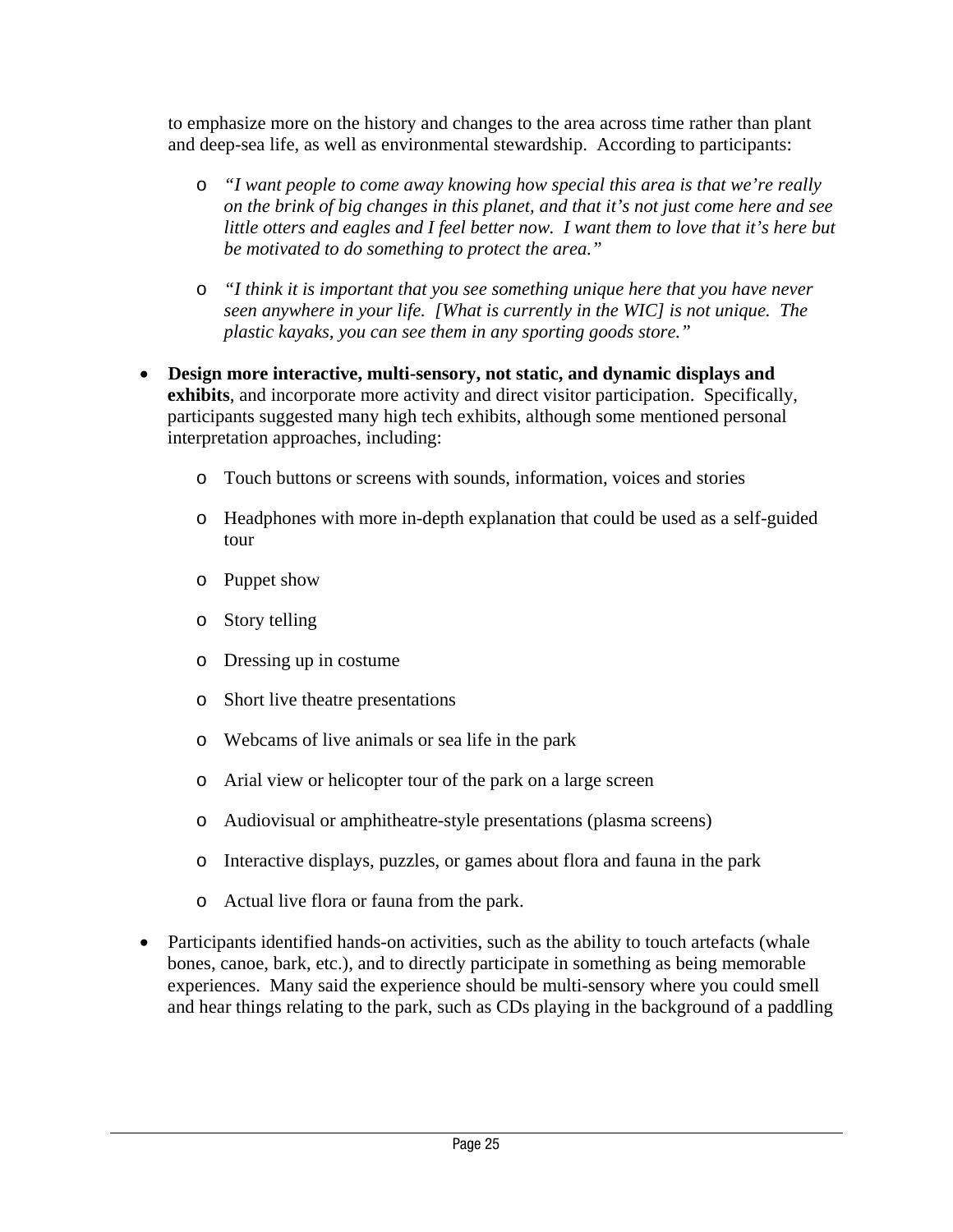canoe, First Nations languages, and animal and sea life sounds (whale and birds in particular).<sup>5</sup>

- **Integrate Parks Canada staff and interpreters into the programming,** to provide more interactivity and mingling with visitors so they feel more engaged in what they are seeing and learning. According to one participant, "*if you read a little card, it's not the best thing for me compared to when you walk in the door and the staff person engages a child and tells them something about a shell and how it was found on the beach, that's great. That's what they remember. When [visitors] just look at a seal skin, there's nothing that draws them to it. It's very static.*" Some participants said they would like more resources put towards hiring more interpreters to give explanations to visitors over high tech exhibits (or the IPod concept, for example).
- **Maintain the movie theatre, and / or incorporate more films, videos, and amphitheatre-style programs in the displays**. Some participants suggested showing shorter films or those focusing on the West Coast or Vancouver Island in the theatre and / or in the other displays, while others suggested using the theatre for other activities, such as story telling, lectures, and community events to better utilize the space.
- **Incorporate more and real-looking displays and exhibits, color, and various approaches to interpretive design**, where stuffed replicas and pictures of animals are not as authentic and captivating as the real animal. Some said replicas of wildlife and plants are sufficient as long as they are done well and tastefully. Others said having the real animal or at least an actual, realistic picture of animal showing its real size is important, as it provides the visitor with more context and connection to nature.
- **Invest in a shuttle bus for locals and tourists to take to the WIC** (either from the highway or throughout the park) to encourage more locals to visit rather than having to pay for parking and to accommodate tourists who do not have a vehicle. According to one participant, "*there has been a resentment for a long time among locals with even the existence of the park. Suddenly the park is here and now the park is for visitors and not for residents*. *We have to pay to park in the national park*." Another participant noted the 30-minute shuttle ride would be a great time for a Parks Canada interpreter to begin the tour or provide information about the park or the WIC as these visitors would be a captive audience.
- **Do a better job of bringing the outdoors indoors**, such as adding more windows, webcams to show wildlife close ups or under water that would periodically change, and somehow showcasing the scenery in the area. According to one participant, "*the connection to the outside is missing. You are in a different space and there are mostly*

 $\overline{a}$ 

<sup>5</sup> One participant suggested integrating interactive displays where visitors could ride a bike and play an interactive video game at the same time, for example, with Parks Canada messaging. Visitors could be made to feel like they are on a small boat with waves coming at them.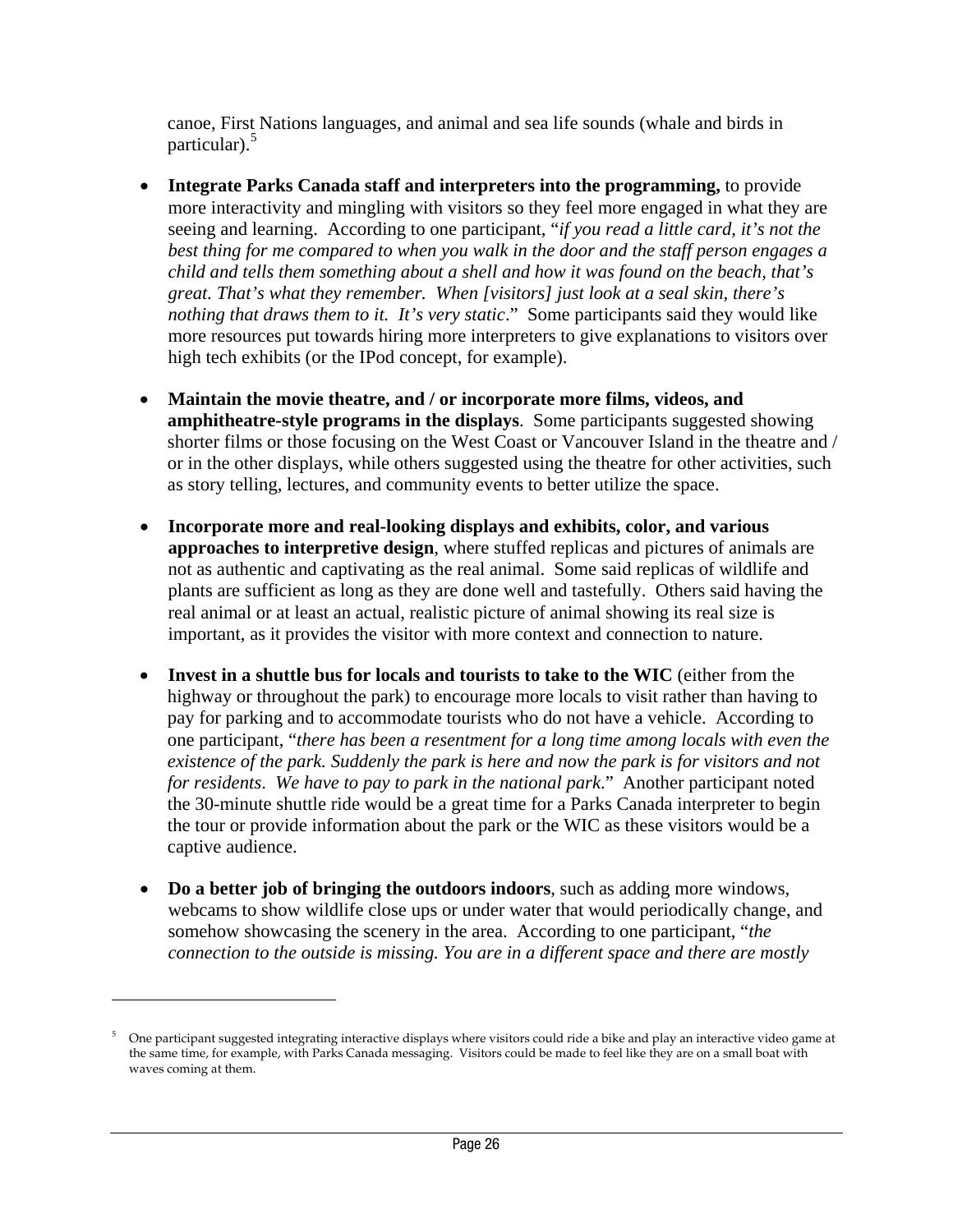*dead objects. On the outside everything is alive and the two should be meshed in some way*."

- **Hold more special events or exhibits featuring guest speakers** that are particularly luring and of interest to local residents, and capitalize on the close proximity of the WIC to Ucluelet.
- **Open the WIC during the off-season** to encourage local residents (who avoid destinations like the WIC during the summer when there are many tourists).
- **Feature mini-art exhibitions with local artists** who specialize in painting, drawing, sculpting, pottery, basket weaving, jewellery creation of sea animals and seascapes, which could be changed fairly regularly, and could add another partnership element with the First Nations community. Some said it would important to have a live exhibit with the artist present and explaining his / her art rather than just featuring his / her work.
- **Update exhibits**, such as the "dead seagulls" and in general, make the exhibits more modern and up-to-date.
- **Feature regularly changing exhibits** to generate repeat visitation among locals
- **Achieve a balance between too much and the right amount of information in the displays** and not concentrate the centre with too many panels and too much information to read
- **Maintain hiking and walking trails around the WIC,** which are very popular with locals
- **Properly advertise for WIC special events, workshops, discussions, and lectures within the community**, as well as **provide better signage for the centre on the highway**
- **Better utilize the space at the WIC**, as one participant described the WIC as being "*pretty sparse. I want more things that people have made, like art and cultural items, grouped together in a more interactive way. The space is underutilized*."
- **Other exhibit ideas:** A few participants suggested including displays and exhibits on endangered species in the park, information about the construction of the WIC itself (when was it built, how as it built, who built it, and what materials is it constructed out of), and incorporate a holistic theme of how all plants and animals on land and in the ocean are connected.

Other stories or themes participants would like included in the exhibits and displays of the WIC include: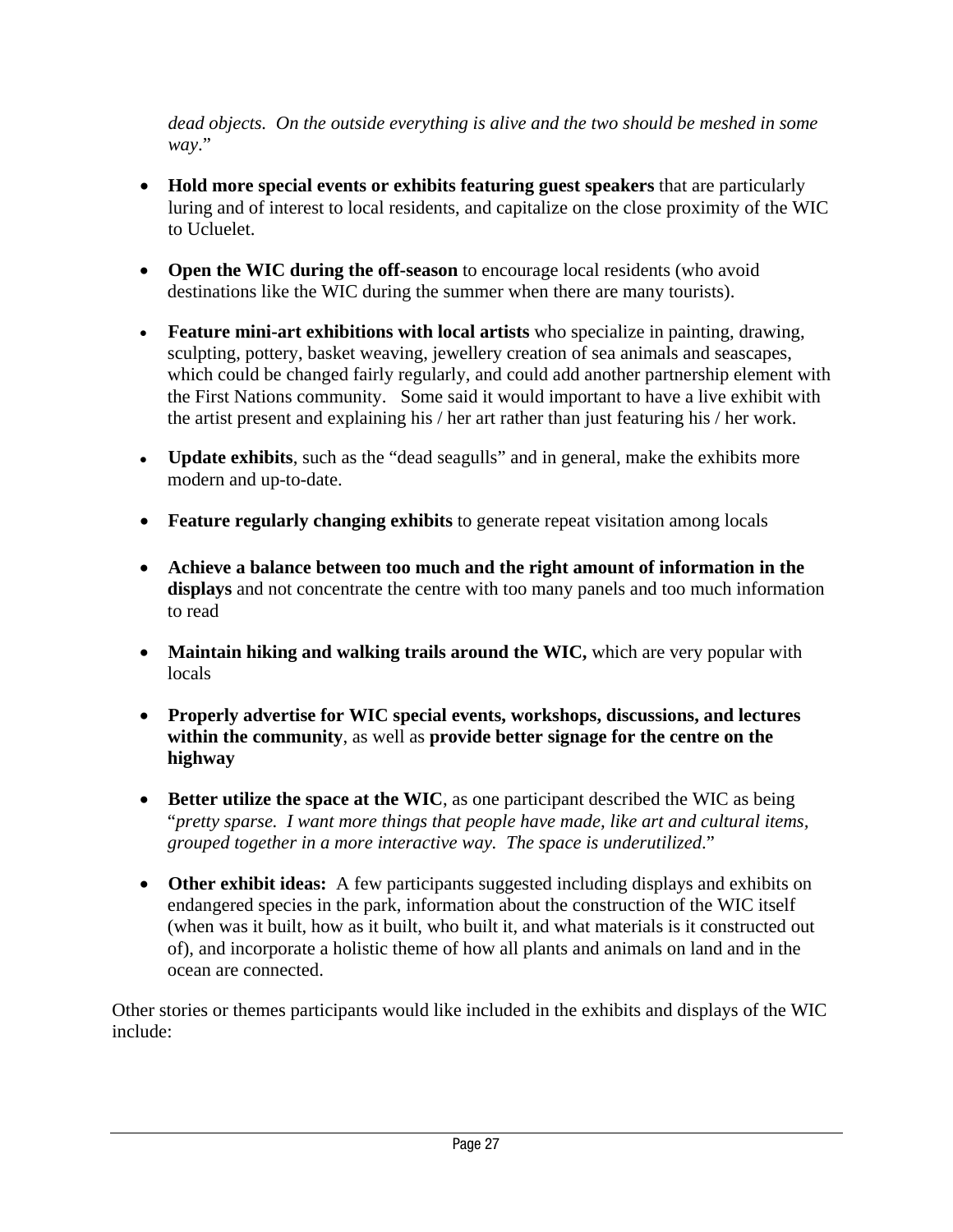- Natural aspects of the park, such as wildlife and sea life (in particular, the whales and birds), rainforest, plants, trees, natural beauty of the park, how the park is located on a peninsula, and the natural process of life.
- Conservation or protection aspect of the park, how humans, wildlife, and nature interact or co-exist, and humans' effects on the environment, and why the area has been designated as a national park.
- Other areas of the park (or surrounding areas), such as the West Coast Trail, Broken Group Islands, and Barkley Sound, especially as not all visitors have the time and resources to visit all of these locations.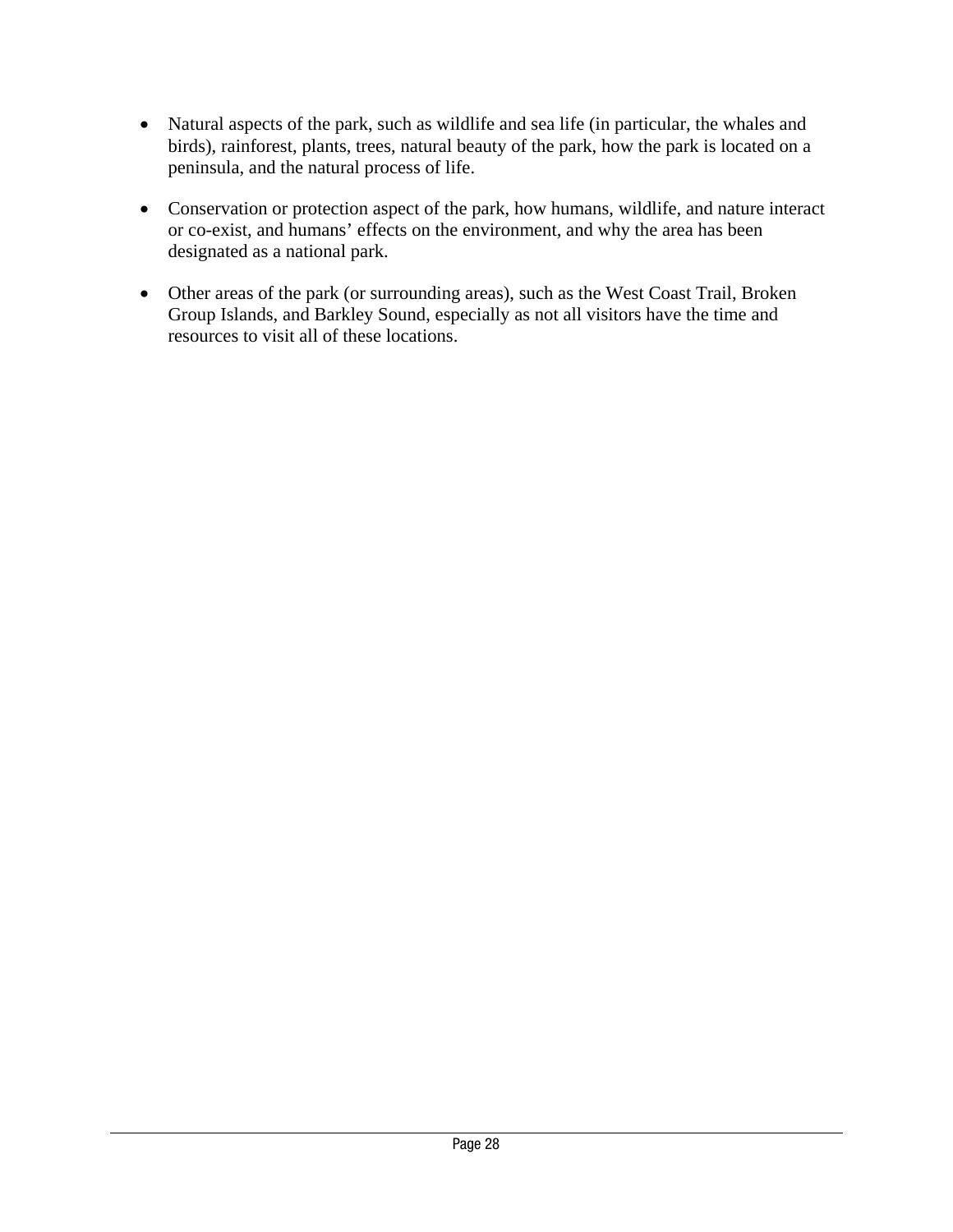# <span id="page-34-0"></span>**Part 5: Views on gift shop**

We asked participants whether they had noticed the WIC gift shop while walking around the building, whether they go into interpretive or visitor centre gifts and if they purchase something, what factors do they consider before making a purchase at a gift shop, and what is appropriate and inappropriate to sell at a gift shop. We mentioned several types of products to participants as examples (when needed). Please see the moderator's guide in Appendix A for this list.

While many indicated they have purchased things from interpretive or visitor centre gift shops in the past (such as t-shirts, posters, post cards, sea shells, books or games) and noted how visitors to the area like memorabilia from their visit they can physically touch and hold, participants did have some parameters in which they made their purchase decisions. Most said that it is important for the gift shop to sell authentic, genuine, locally-made, hand-crafted and / or designed, and unique products, and not items that are "*made in China,*" or that do not fit with that type of gift shop, or not "*just a zip lock bag with some sand and a postcard of Tofino*."

When asked about the types of products appropriate to sell at the WIC gift shop, participants provided the following suggestions:

- Pictures, post cards, gift cards and photography of the area
- Recordings of whales found in the area
- Beach toys for children
- Clothing (t-shirts with good pictures or are not "cheesy" looking, rain ponchos)
- Snacks, water, and pop
- Items that showcase the history of the area



- Books on birds and wildlife found in the park
- Native artefacts, jewellery, and other hand-crafted items made by First Nations people in the area

There was some debate over whether t-shirts and Canadiana items are appropriate for the WIC gift shop, as some described them as being tacky, can be found in any gift shop, and not necessarily reflective of the park or West Coast.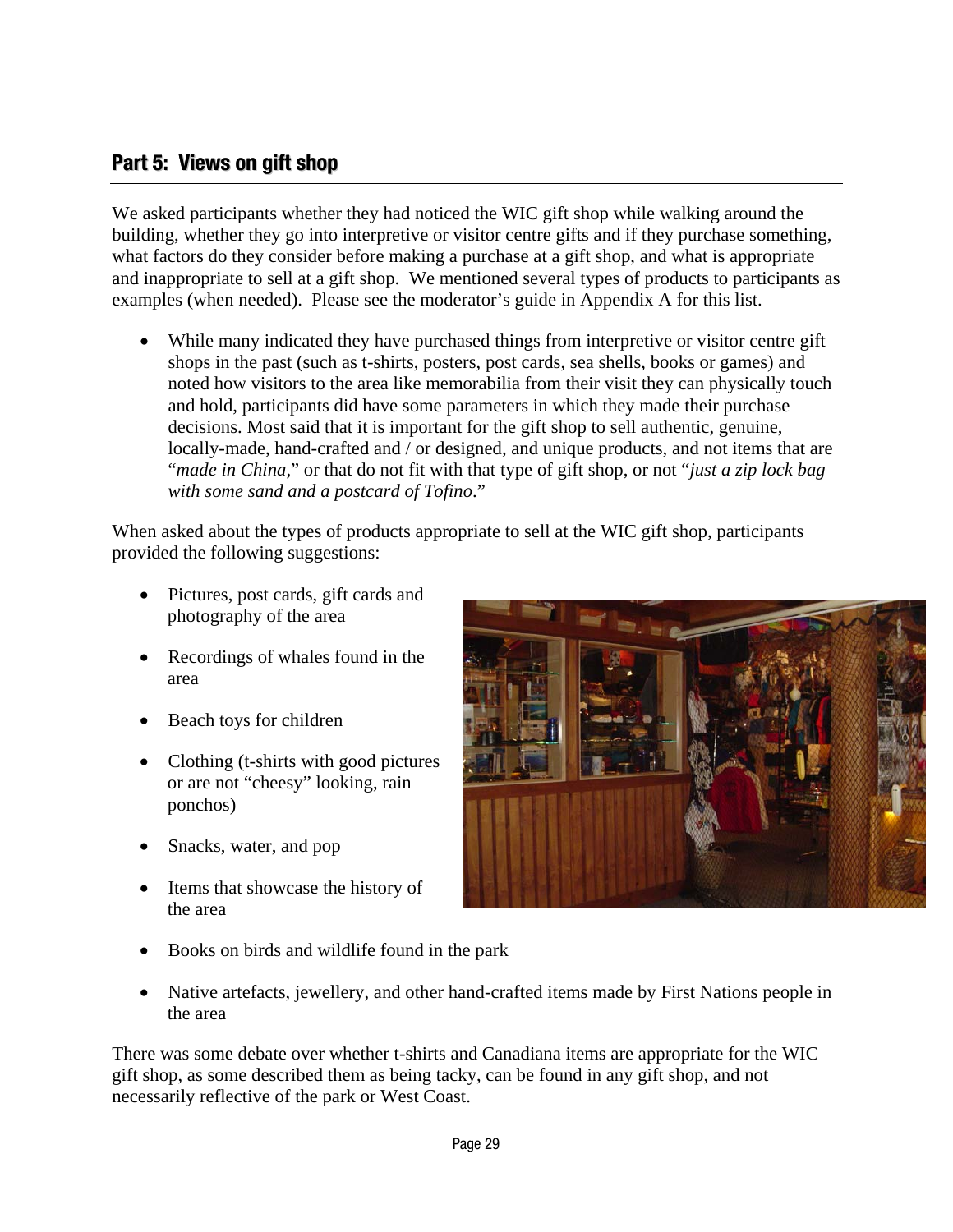Others also debated whether the WIC gift shop should sell educational materials and resources or Tofino or Ucluelet mementos for added convenience for visitors (so they do not have to make a special trip elsewhere to purchase mementos). Many suggested the WIC gift shop focus on materials that are educational, have substance, and provide visitors (particularly children) with lasting memories and remind them they learned something at the centre; that is "*something more than your average t-shirt.*" In this way, many suggested educational books on park themes, such as biodiversity in the area, birds, wildlife, the forest, and how the park is protected, as ideal gift shop items, as well as aerial videos of the area. One participant said it is important to remember gift shops are largely for tourists and not local residents.

Some participants did not visit the WIC gift shop for several reasons.

- These participants described the WIC gift shop as being tacky, could be improved, and "*badly done*" compared to other museum or interpretive centre gift shops they had visited. Others did not like how the gift shop was at the front of the visitor centre and suggested it be moved to the back somewhere, such as the case for many other interpretive and visitor centres, or museums.
- While some participants thought it appropriate for Parks Canada to have a gift shop where the proceeds were returned to the WIC for continued maintenance, others did not. Some said that if it was posted or mentioned by a staff person that the proceeds from gift shop purchases went back into rebuilding the WIC's infrastructure, visitors might be more likely to purchase an item or at least walk into the gift shop. Others disagreed that Parks Canada should be generating a profit at a national park interpretive or visitor centre, as "*it doesn't make you feel that you are Canadian. That is part of who we are – the pride of having national parks. It's ours and we don't want to have to buy something. We want to come here to find that link – what is the land about, and what is the First Nations about? I'm very leery of anything commercial [at the WIC]*."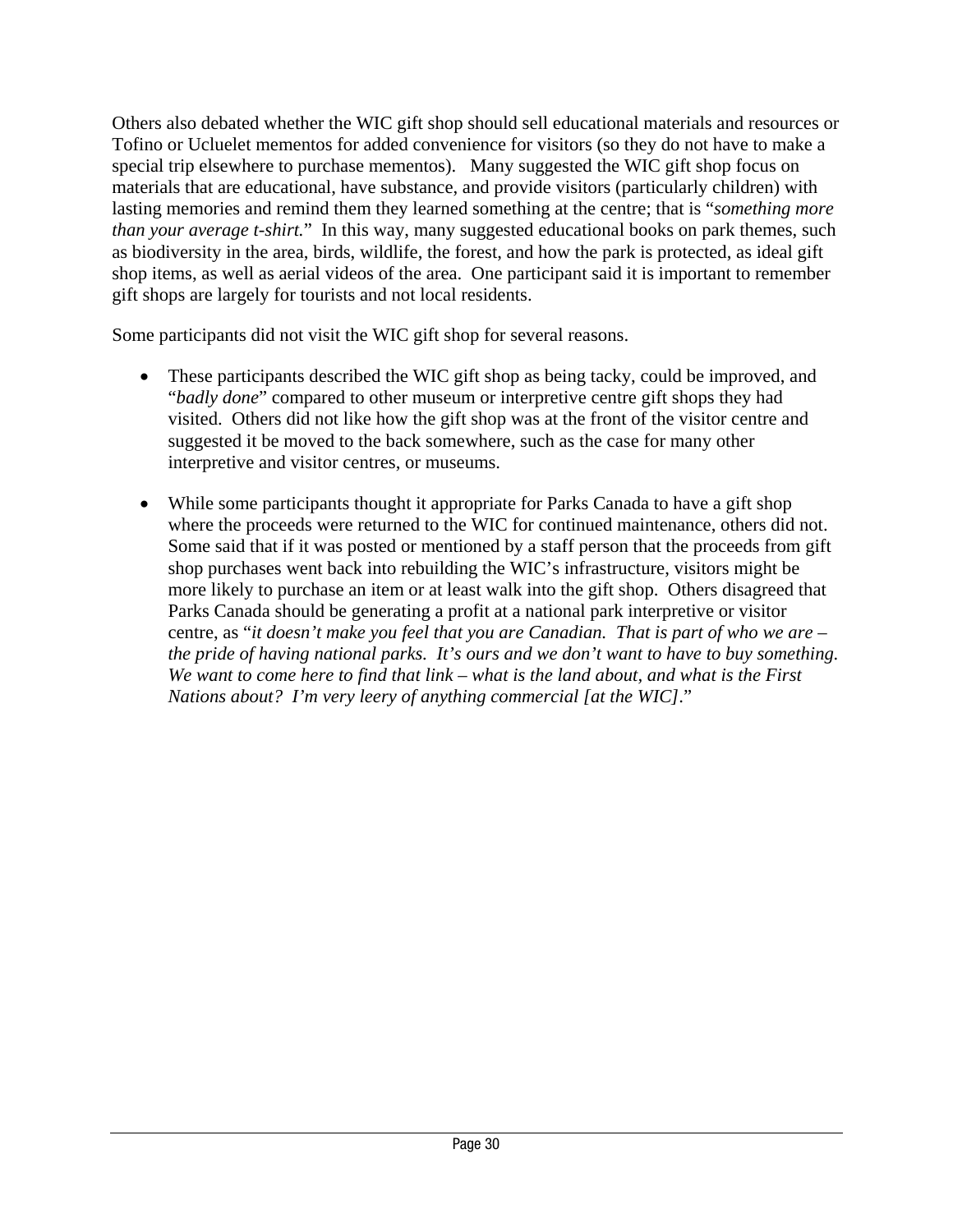# **APPENDIX A: MODERATOR'S GUIDE**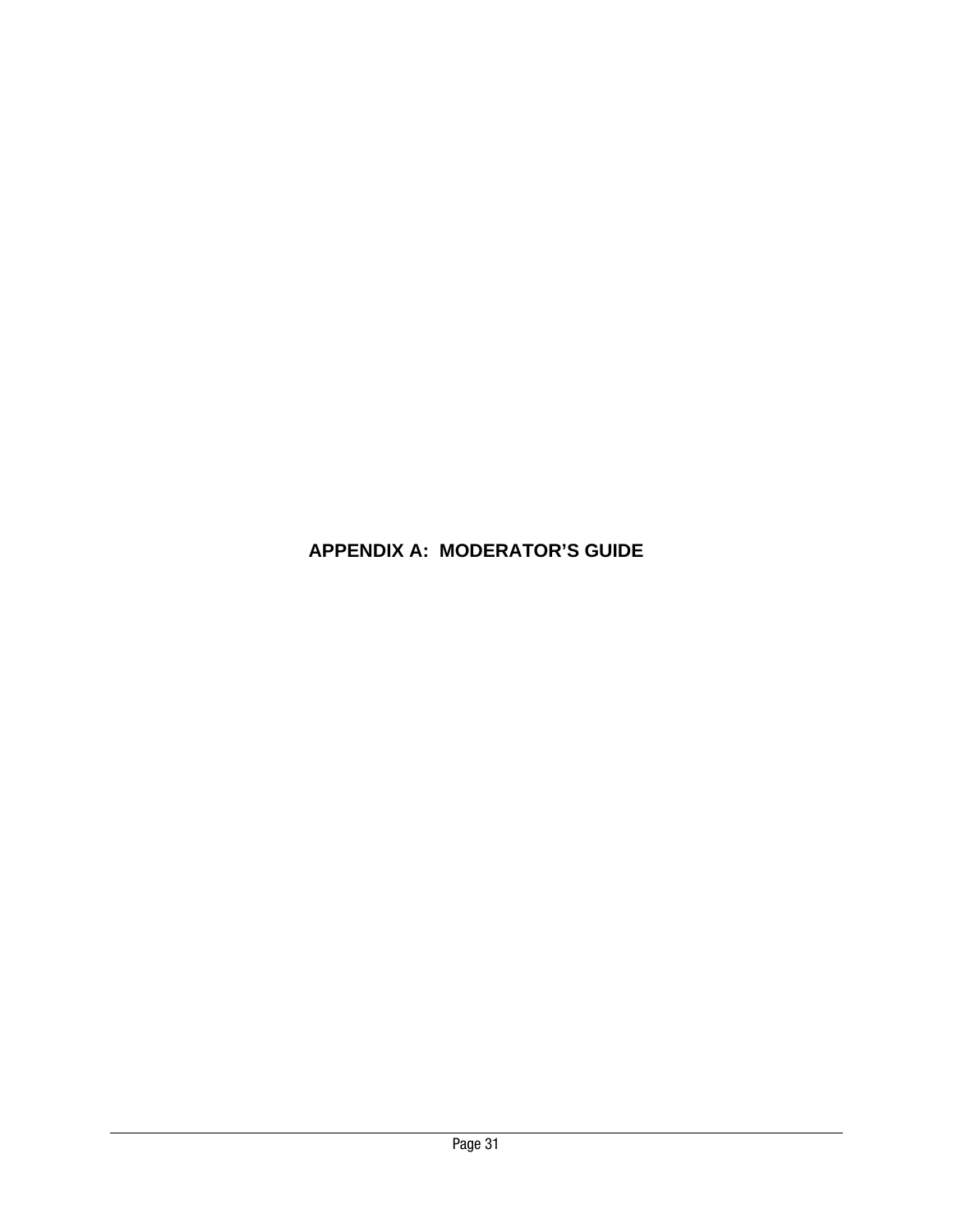

# **MODERATOR'S GUIDE: PACIFIC RIM NATIONAL PARK RESERVE VISITOR AND NON-VISITOR EVALUATION**

#### **INTRODUCTIONS: 10 MINUTES**

My name is Tracy Bowman and I am a Social Science Specialist with Parks Canada from the Winnipeg office. One of the things that I do is moderate focus groups.

- Has anyone attended a focus group in the past? If not, a focus group is a group of 8 to 12 people, like you, recruited to **discuss a range of issues or topics**. I have a list of questions that I need to go through, but I find the best focus groups are where **you do most of the talking** and I do the least amount of talking.
- The great thing about focus groups is there are **no right or wrong answers**. We simply want your opinion. If you really, really like something we want to know, and if you really, really dislike something we also want to know. If you feel the opposite from the rest of the group, please speak up – we are interested to hear your opinion.
- We recruited you today to talk about the Wickaninnish Interpretive Centre and your ideas for possible exhibit re-designs. We will mostly be talking in a round table discussion, but we will also be walking around the interpretive centre and we will also be filling out a **questionnaire at the end**.

Before we begin, I have a few meeting rules / things to keep in mind.

- Please try to **speak one at a time**. Try to avoid side conversations to your neighbour. Please tell the whole group your opinions.
- Please try to **speak up** (as we are audio recording the session).

**\_\_\_\_\_\_\_\_\_\_\_\_\_\_\_\_\_\_\_\_\_\_\_\_\_\_\_\_\_\_\_\_\_\_\_\_\_\_\_\_\_\_\_\_\_\_\_\_\_\_\_\_\_\_\_\_\_\_\_\_\_** 

- We are **audio recording the session**. (I have to write a report and prepare a presentation on the groups after this. I can't remember what was said in each group.)
- When I draft the report, **none of you are identified**. I just state, "the group said this / the group said that."
- While I am a Parks Canada employee, feel free to **express your honest opinions**. I have no stake in your opinions about the Wickaninnish Interpretive Centre.

Are there any questions before we begin?

Let's first go around the room and **introduce ourselves**. If you could please say your name, in which community in the surrounding area you live and for how long, where you work / go to school, and the number of people in your household.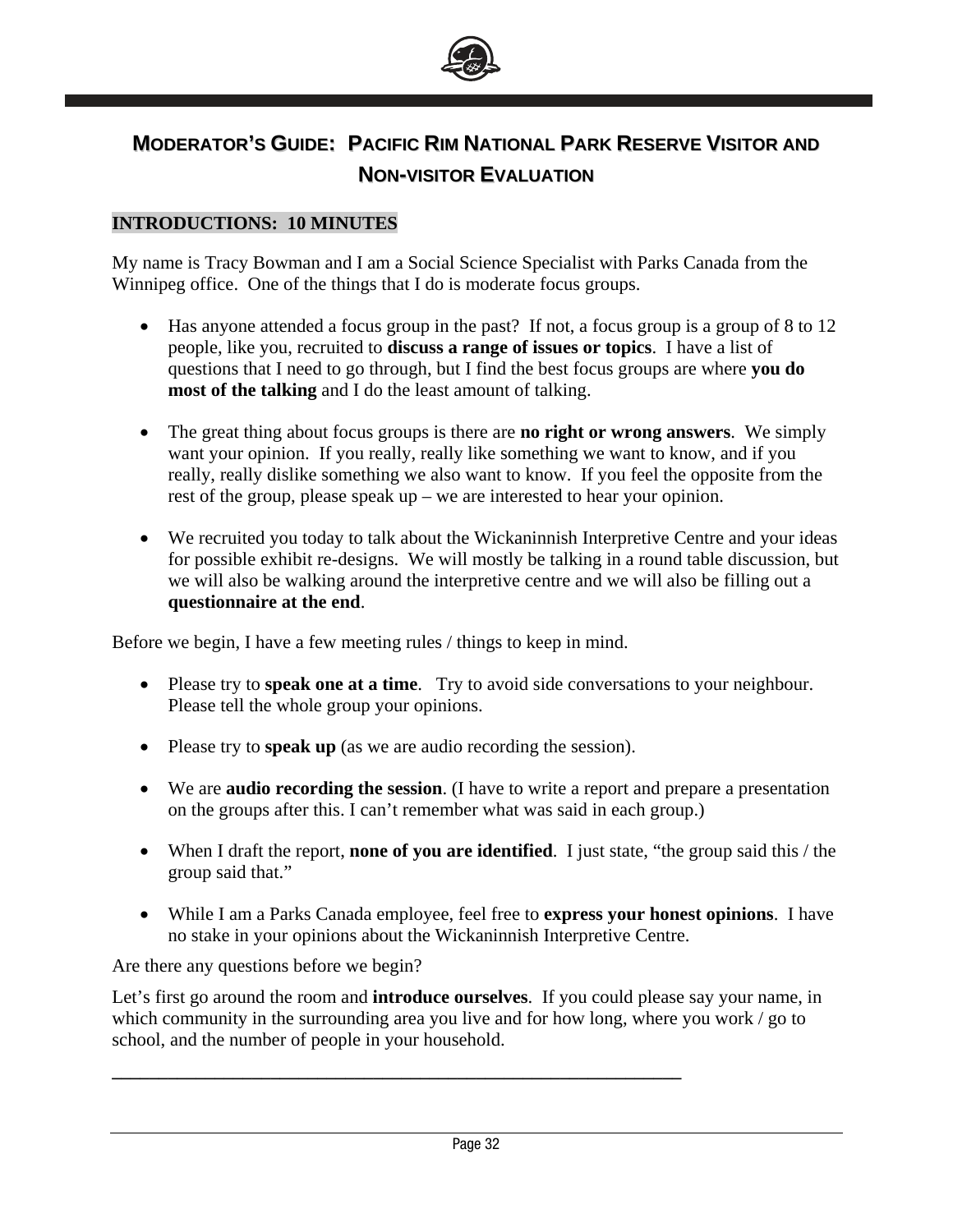# **PART 1: VISITOR EXPERIENCE – 20 MINUTES**

# FREQUENT / LESS FREQUENT VISITORS

- 1. By a show of hands, who have visited the Wickaninnish Interpretive Centre? When was your last visit?
- 2. Was today your first time or have you visited previously? When else had you visited WIC?
- 3. Why did you visit WIC at this time? Why do you visit WIC in general? Did / do you visit WIC as part of your visit to Pacific Rim NPR / Long Beach?
	- Prompt: Did you happen upon the WIC as part of your visit to the park / beach? Was it an unplanned visit / planned on visiting the centre as part of trip to park / main destination?
- 4. On average, how frequently do you visit WIC? Why this often? Why not more often? Who do you usually visit with? Why these people?
	- How does this compare with the frequency of your visits to Pacific Rim NPR? Wickaninnish Beach area?
- 5. Do you recall approximately how long you spent in WIC? Why this amount of time? Did you think this was sufficient / insufficient amount of time to spend in WIC? Why? Did you wish you had more time to explore? Why / why not?
	- How does this compare with the duration of your visits to Pacific Rim NPR? Wickaninnish Beach area?
- 6. With whom do you usually visit WIC? Why these people?
- 7. Where had you heard about WIC? What did people tell you? Did it encourage you to visit / make no difference? Why / why not?
- 8. What do you remember about your last visit to WIC? What did you do / see in the centre?
	- Viewed exhibits on main floor
	- Visited the upper/mezzanine floor
	- Viewed films in theatre
	- Participated in a special event (Which one?)
	- Participated in educational program offered by PC staff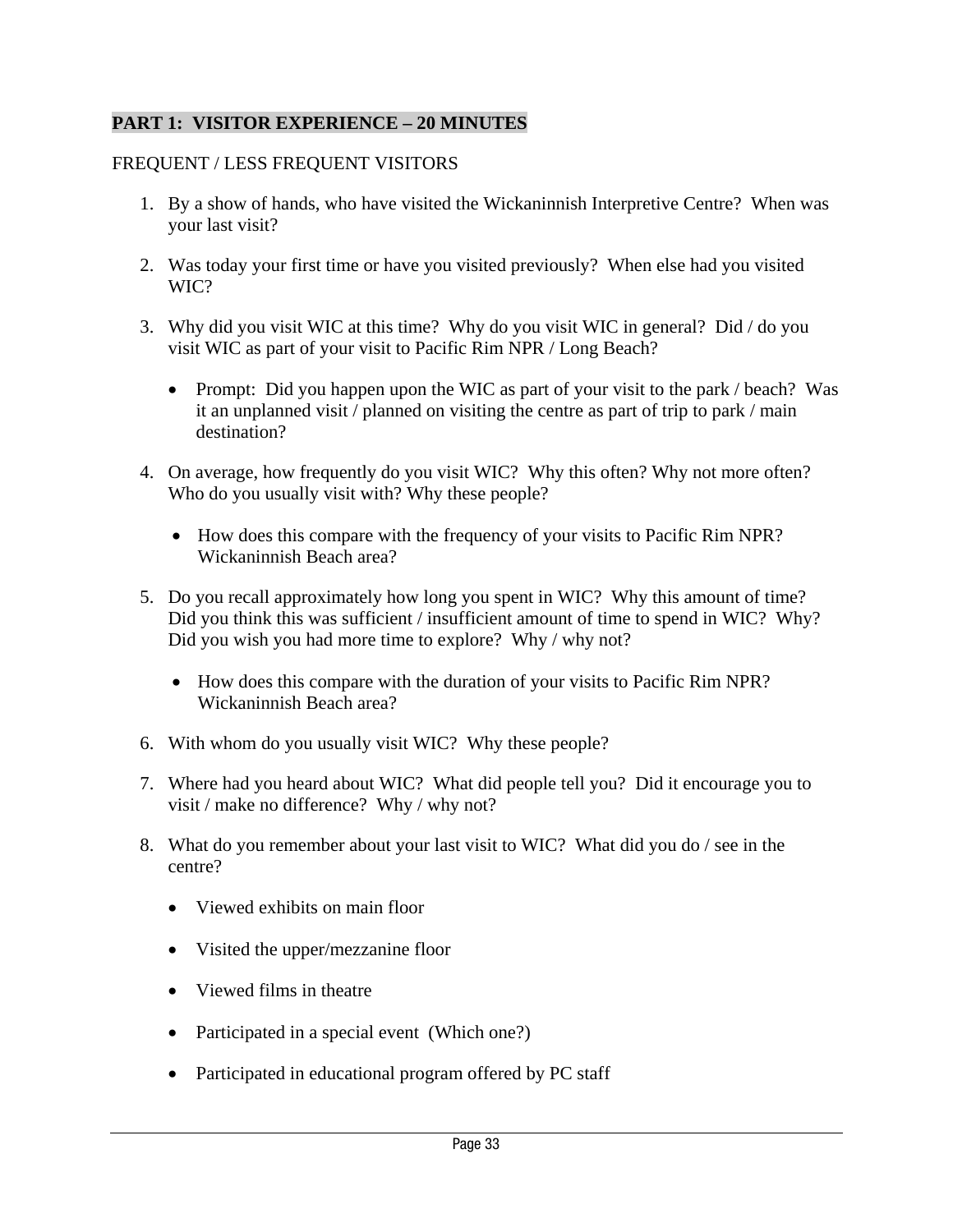- Handled items (e.g., bones)
- Used the washrooms
- Looked in the gift store / bought something
- Spoke to park staff
- Purchased a park pass
- Visited the Wickaninnish Restaurant beside the Interpretive Centre
- 9. Overall, what was your experience like? What do you like / dislike about WIC? Why? What was the most memorable thing / highlight for you on your last visit to WIC? Why? Was this the same for everyone in your party? What was the highlight for them? Why?
- 10. Would you / are you planning on returning to visit WIC? Why / why not? (Prompt: is your impression that the same thing / programs are offered at WIC / no reason to go / nothing new is offered / Importance of changing exhibits?) What would encourage you to visit WIC again? What would you like to see that is different each time?
- 11. Would you recommend others visit WIC? Why / why not? Have you ever brought visitors or relatives to WIC? Why / why not?
- 12. Who do you think is the target market for WIC? Why? Should WIC be more focussed on a certain target group? Why / why not?

# **NON-VISITORS**

- 13. Did you know about WIC before being asked to join us here today? What had you heard?
- 14. Have any of your friends and family ever visited WIC? What have they told you? Did they like / dislike their experience? Why?
- 15. What did you think would be (you would find) in the WIC? Why these things? Do these things interest you? Why / why not?
- 16. Why have you not visited WIC before today / visited more recently? Had you heard of it / aware of it?
- 17. Would you attend WIC events? Why / why not? What would encourage you to visit?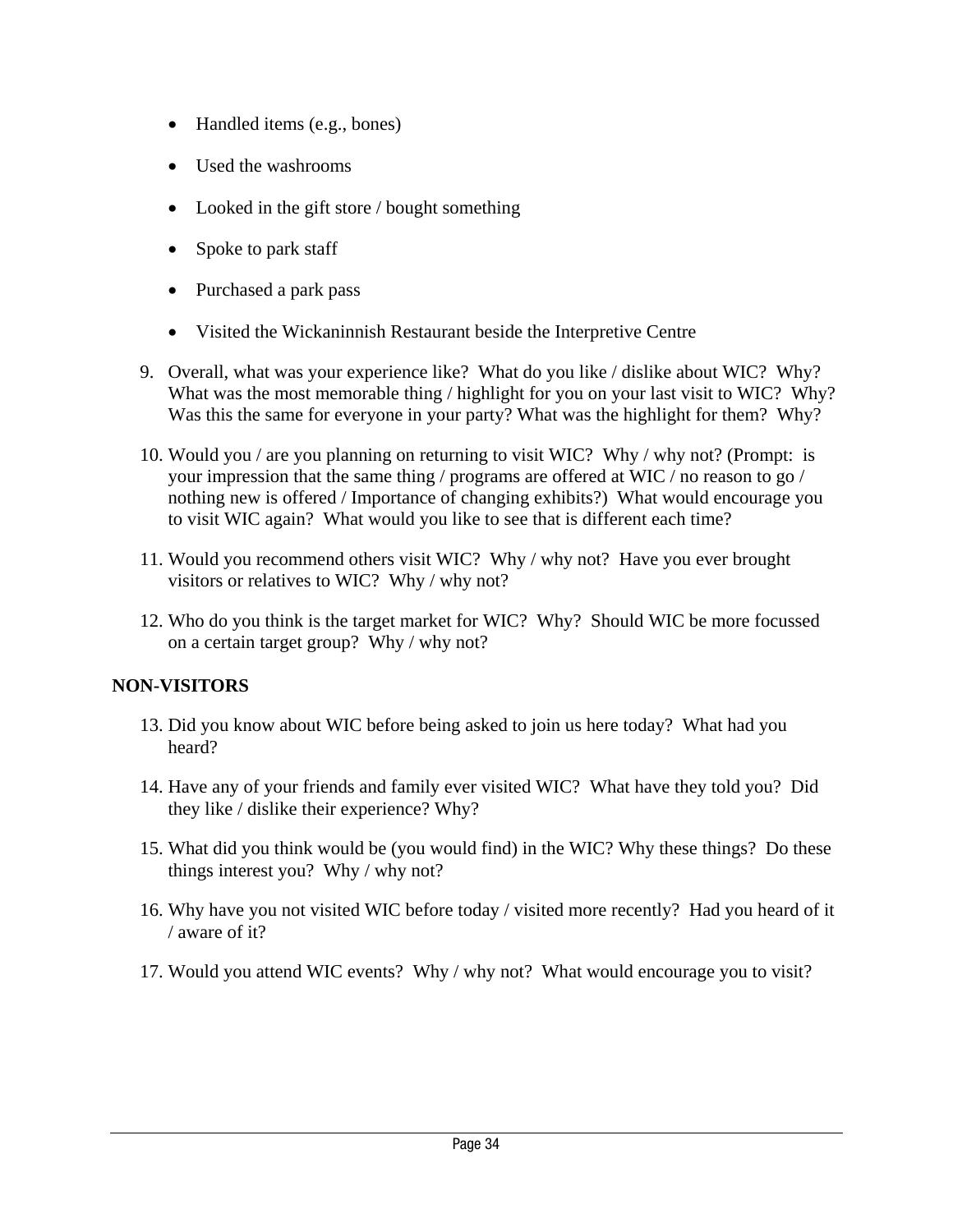#### **PART 2: MUSEUM / INTERPRETIVE CENTRE EXPERIENCE / VISITOR EXPERIENCE AT OTHER CENTRES – 20 MINUTES**

- 18. What brings you to a national park? Why? Do you make a point of visiting the visitor or interpretive centre at these locations? Why / why not? What attracts you to the visitor / interpretive centre? Why?
- 19. What would make you return to an interpretive centre? Why? (Prompt: is change in exhibits necessary? Why / why not? How frequently?)
- 20. What do you want to learn / experience at an interpretive centre? Why?
- 21. What other visitor / interpretive centres have you visited (in British Columbia or elsewhere) that you enjoyed? Why did you visit these places? What can we learn from other centres you have visited? Why?

# **INTERPRETIVE / INTERACTIVE DISPLAYS**

- 22. *How* do you want to learn or experience in a museum / historic site / interpretive centre? Why?
	- Self-guided tour or guided with a tour guide / PC staff
	- Audio guide
	- Demonstrations
	- Engage all senses feel, touch, smell, taste, hear, etc.
	- Static panels
	- Hands-on exhibits
	- Touch screens / buttons
	- Participate in an activity (i.e., crafts)
	- Interact with uniformed PC staff versus staff in historical costumes
	- Listen / watch movie tolerance of length of movie
	- **Sculptures**
	- Murals
	- View street theatre / actors with dramatic vignettes
	- Touch things (whale skull, etc.)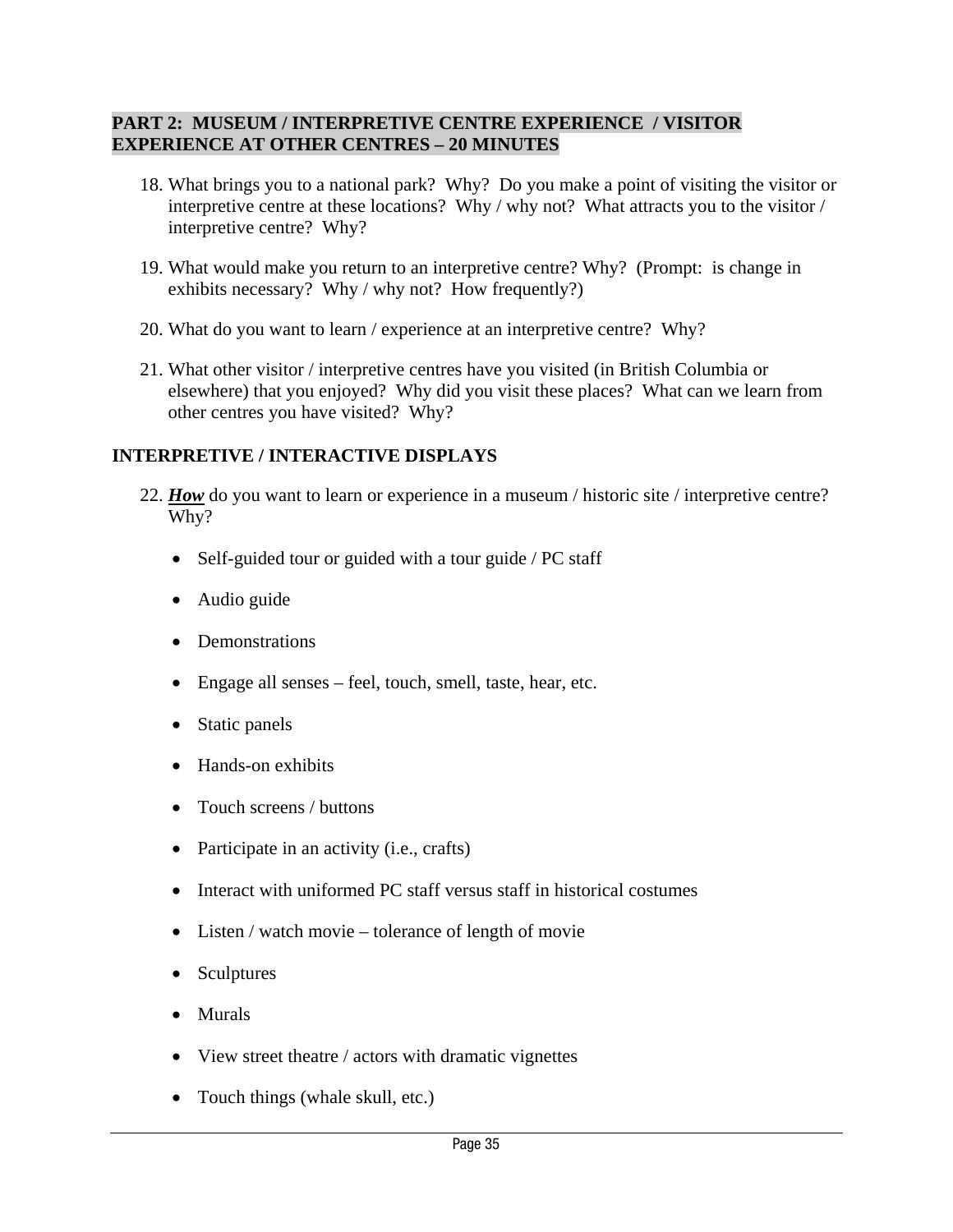- Mess around with equipment
- 23. What does interactive mean to you?
	- Put on headphones?
	- Touch something?
	- Test your knowledge?
	- High-tech see static panels come in and out on timed series?
	- Touch screens?
	- High tech versus low tech?
	- Joysticks?
	- Personal media experience?
	- Passive approach?

Does it matter if the displays are high tech? Why / why not?

# **AMOUNT OF INFORMATION AVAILABLE**

24. How much information is too much information to be displayed at the interpretive centre (panels)? What makes one panel more interesting then another? If there is a lot of text, do you just skip past it, or do you read a bit of it to see if you are interested and then read the rest if you are?

# **PART 3: INTERPRETIVE CENTRE – 5 MINUTES**

# **ROLE OF INTERPRETIVE CENTRE**

- 25. What is the role of an interpretive centre?
	- How much sculptures / artefacts / murals should be in an interpretive centre?
	- Should it give visitors a better understanding of the area? People? Cultures? Traditions?
- 26. In your opinion, what is the difference between an interpretive centre and a visitor centre? Is there a difference? How should they be different?
- 27. Has anyone visited the Pacific Rim National Park Reserve Visitor Centre (at the junction of Hwy 4 and the Tofino-Ucluelet Hwy)? How is it different from the Wickaninnish Interpretive Centre? Do they provide different experiences / information / functions?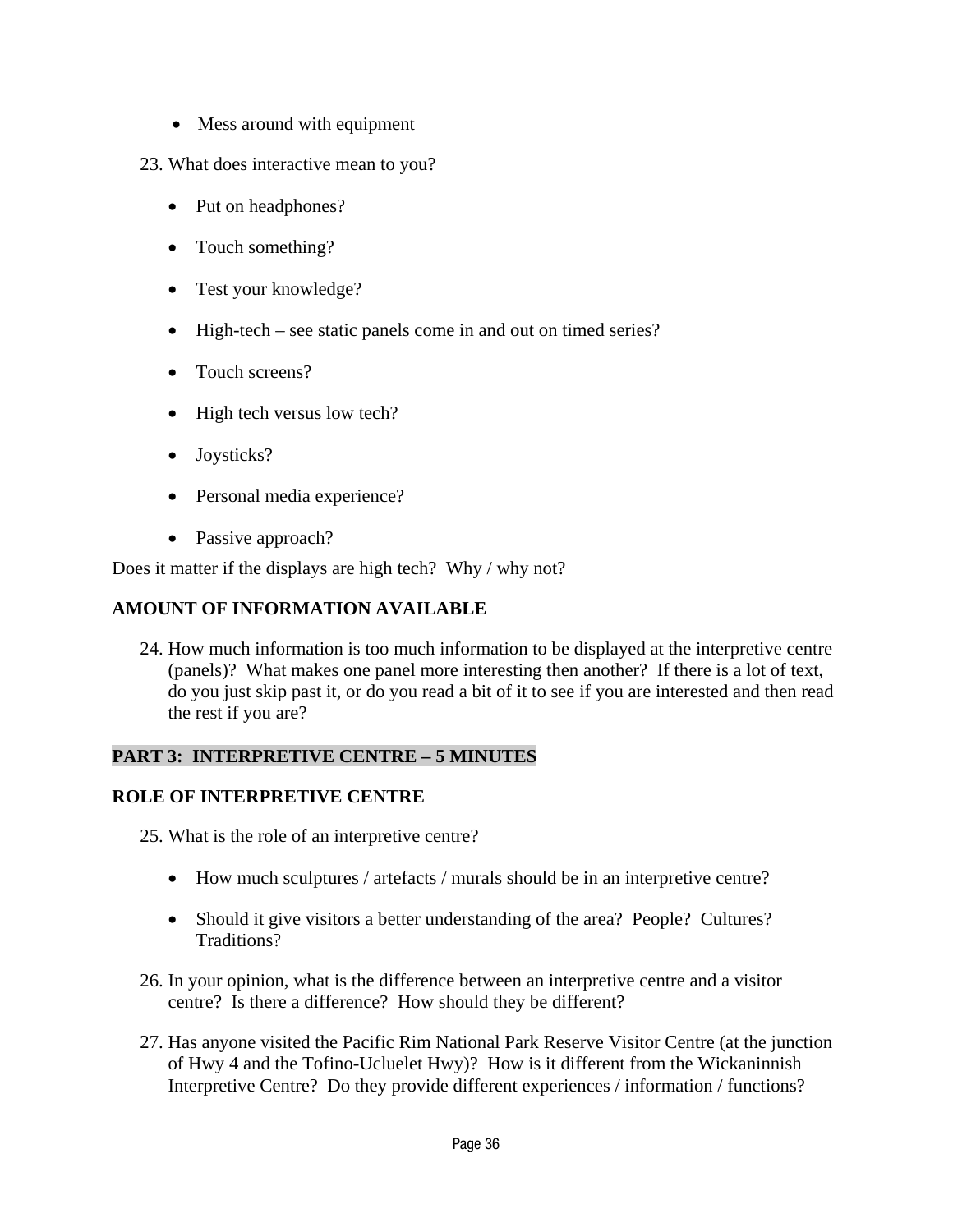28. When you visit an interpretive centre / visitor centre, do you tend to view the movie, or go to the gift shop and restaurant? Do you purchase anything at the gift shop / buy food? And would this be pre or post visit through the centre? Why at this point?

# **PART 4: CURRENT EXHIBIT DISPLAY – 65 MINUTES**

# **WALK AROUND INTERPRETIVE CENTRE. RETURN TO SEATS.**

- 29. What do you **like / dislike** about the interpretive centre? Why? What was the best / worst aspect of the centre? Why?
- 30. What were you the most attracted / drawn to? What kept your attention the longest? Why?
- 31. Did you read any panels / information on the walls? Why / why not? Was there anything missing from WIC? What was it?
- 32. What do you think is the main message / theme of the centre?
	- Is there a main message / theme? What do you think of the main message / theme?
	- What interpretive theme / main message ideas should be included at WIC? Why?
	- What do you think the exhibits are about? What is the centre as a whole about?
	- What makes Pacific Rim National Park Reserve special? Why?
- 33. What did you think of the murals in WIC? Why? Should they be left or should changes be made to them / new murals be produced? What images should be included on new murals?
	- (Prompt: How important is it to maintain the 20 x 80 painted whale mural? Is the deep sea an important / appropriate theme to include? Why / why not?)
	- One idea is to remove the mural or a portion of it and add a window looking onto the beach at this space. What do you think of this? Why?
- 34. Was it easy to get around WIC? Was there enough signage? Do you have any suggestions in this regard?
- 35. What suggestions for changes / additions to WIC do you have?
	- What **exhibit designs / activities / facilities** do you think the Wickaninnish Interpretive Centre should include / consider? Why?
	- (If not mentioned) What do you think of including an **aquarium** at the WIC? Why / why not? Do you think the public would be interested in this? Why / why not?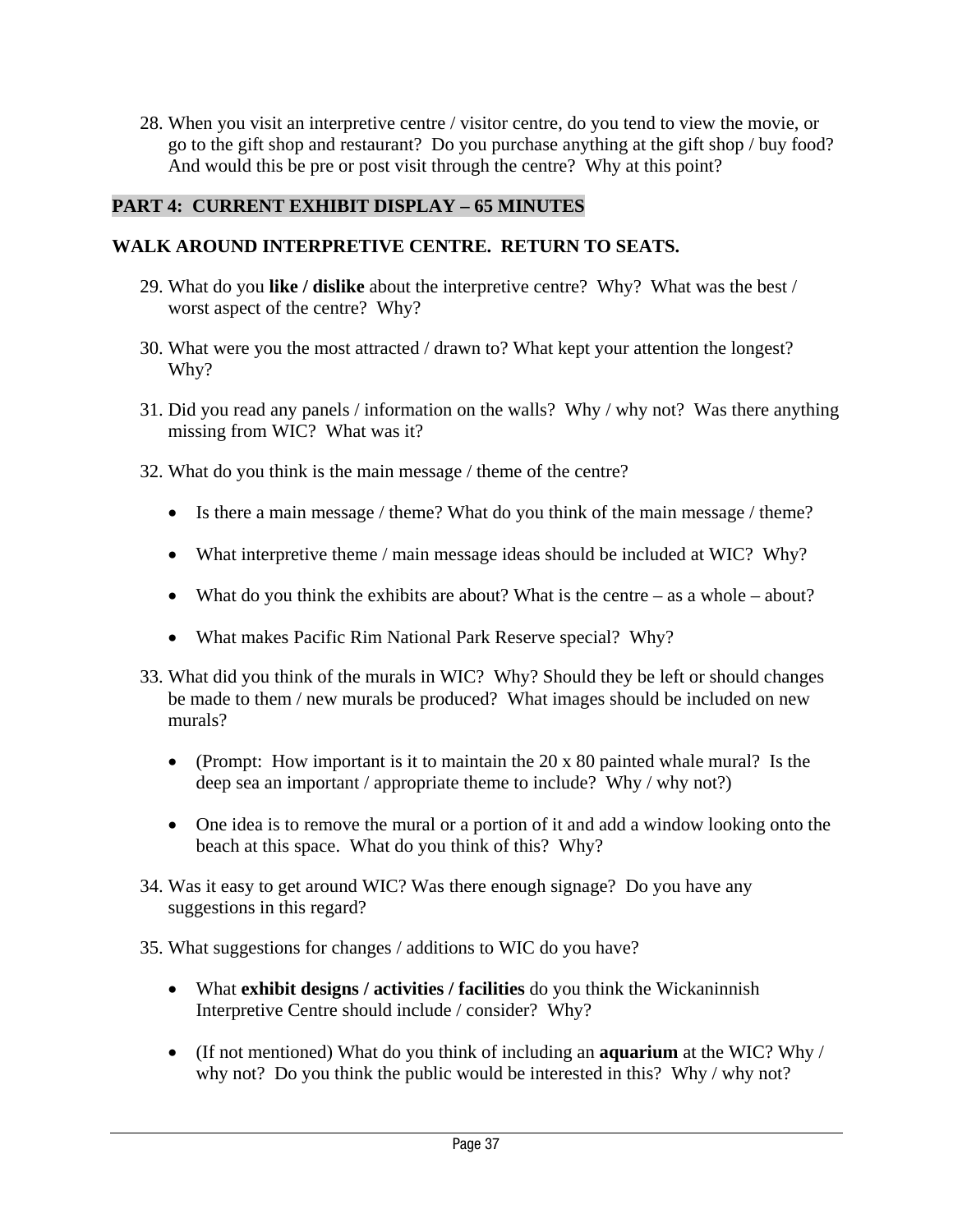- What do you think of including a **touch tank** (aquarium where visitors may touch the creatures under staff supervision at WIC) at WIC?
- 36. What stories do you want to hear / see at the WIC? Why these exhibit ideas? What role does the interpretive centre have in telling stories of the region / area / national park?
	- What would you most like to learn about Pacific Rim National Park Reserve? What about the following:
		- $\circ$  The other units of the park (that is, Broken Group Islands & West Coast Trail)
		- o Climate / Weather
		- o Geology
		- o European exploration, trade and settlement
		- o Intertidal life (i.e., plans, animals, and habitats of the part of the shore that is sometimes covered with water)
		- o Nuu-chah-nulth First Nations heritage
		- o Rainforest life (i.e., plants, animals, and habitats of the coastal temperate rainforest)
		- o Recreational information
		- o Subtidal life (i.e., plants, animals and habitats of the ocean beyond the lowest low tide)
		- o Wildlife
		- o Current research and projects
	- What would you most like to learn about Nuu-chah-nulth First Nation culture at WIC?
- 37. What do you think of the idea of using technology in a national park interpretive centre (such as: high tech audiovisual panels / timed sequences / touch screens / computer interactives, etc.?) Does it fit?
	- One idea we are considering through the WIC First Nations working group is to create 'podcasts' of First Nations songs, dances, etc., for visitors (especially youth) to download on to IPods and cell phones. What do you think of this idea? Why?
- 38. Did anyone notice the items sold in the gift shop? What are they?